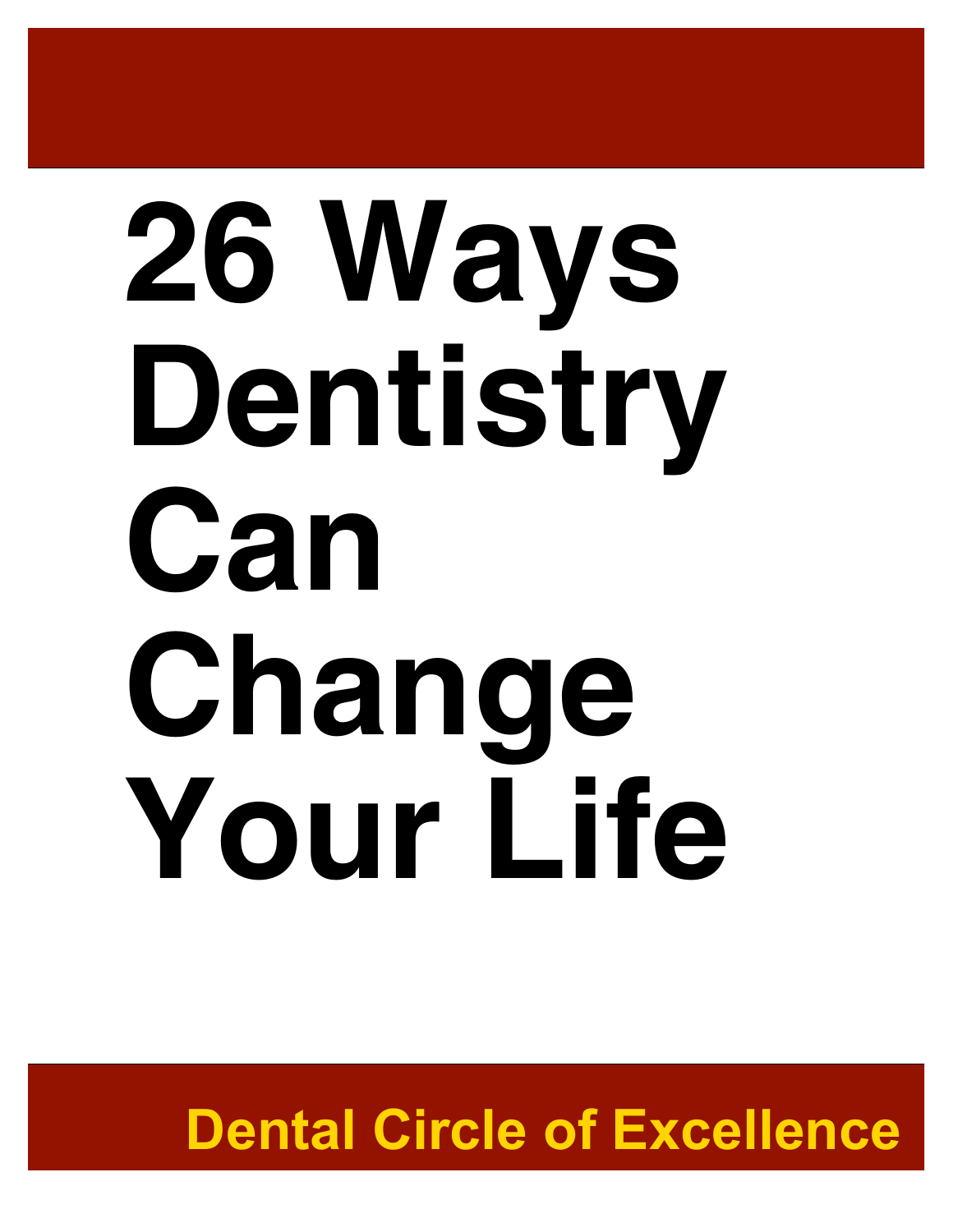## **Welcome to:**

## **"26 Ways That Dentistry Can Change Your Life!"**

*A collection of news about your Love Life, Career, Heart Disease, Kids' Grades, Cancer and more.*

## **1. Can a new smile make you appear more successful and intelligent***?*

Previous consumer studies have proved that a beautiful smile will make you more attractive. But according to research conducted by Beall Research & Training of Chicago, a new smile will make you appear more intelligent, interesting, successful and wealthy to others as well.

Dr. Anne Beall, a social psychologist and market research professional carried out the independent study on behalf of the American Academy of Cosmetic Dentistry (AACD). Pictures of eight individuals were shown to 528 Americans, a statistically valid cross section of the population. The respondents were asked to quickly judge the eight people as to how attractive, intelligent, happy, successful in their career, friendly, interesting, kind, wealthy, popular with the opposite sex, and sensitive to other people they were.

Two sets of photos were created, with each set showing four individuals before undergoing cosmetic dentistry, and four after treatment. Half the respondents viewed set A, the other half set B. The eight subjects viewed by respondents were evenly divided by gender. Two had mild improvements through cosmetic dentistry, two had moderate improvements, and four had major improvements to their smiles, to give a wide range for respondents to view. None, however, had visibly rotten teeth, missing teeth or catastrophically bad dental health in the before shots. Respondents were not told that they were looking at dentistry, but were asked to make snap judgments rating each person for the ten characteristics, on a scale of one to ten, with "one" being "not at all," and "ten" being "extremely."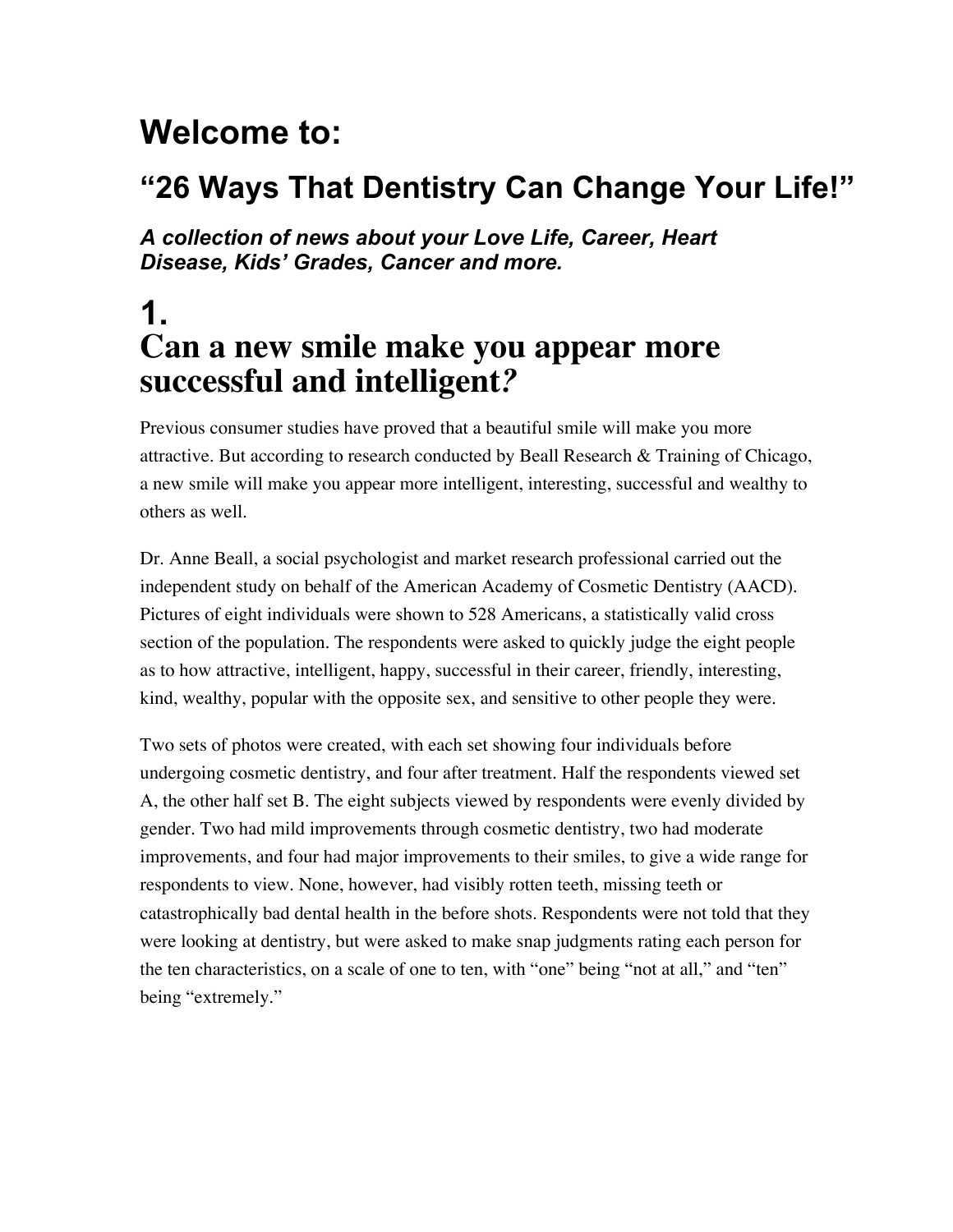| <b>Characteristic Average</b> | "Before" rating  | "After" rating   | <b>Increase</b> |
|-------------------------------|------------------|------------------|-----------------|
| Attractive                    | 4.6              | $\overline{5.9}$ | 1.3             |
| Intelligent                   | 5.9              | 6.5              | .6              |
| Happy                         | $\overline{6.2}$ | 6.8              | $.4\phantom{0}$ |
| Successful in their career    | 5.8              | 6.7              | 9.              |
| Friendly                      | 6.3              | 6.8              |                 |
| Interesting                   | 5.4              | 6.1              |                 |
| Kind                          | 6.0              | 6.4              | .4              |
| Wealthy                       | 4.9              | $\overline{5.9}$ | 1.0             |
| Popular with the opposite sex | $\overline{5.0}$ | 6.2              | 1.2             |
| Sensitive to other people     | $\overline{5.6}$ | 6.1              |                 |

The results indicated that an attractive smile does have broad ranging benefits:

While the change was most dramatic for Attractive, Popular with the opposite sex, Wealthy and Successful in their career, the change was statically significant in all areas.

## **Below are some before and after images that were used in the above study.**

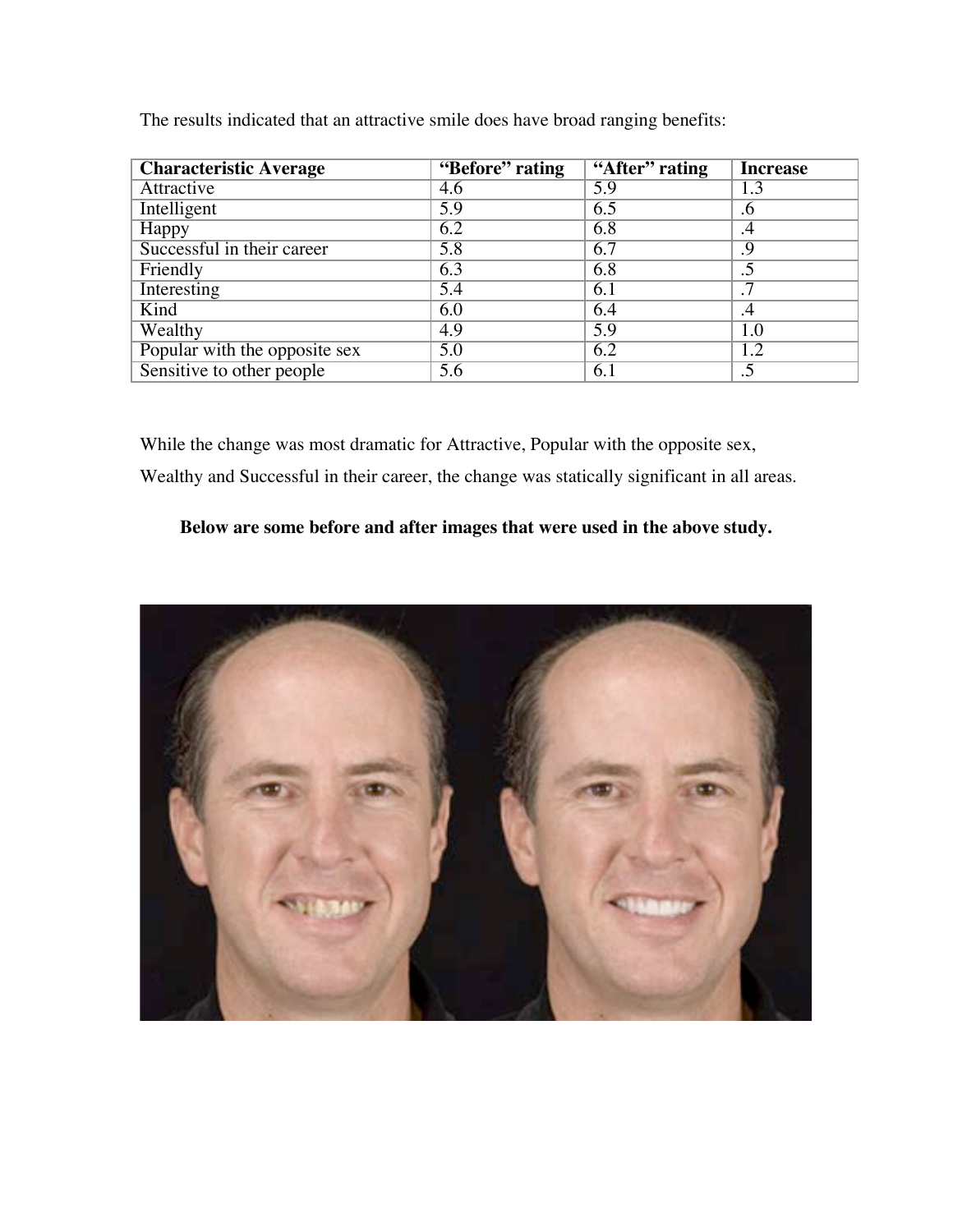

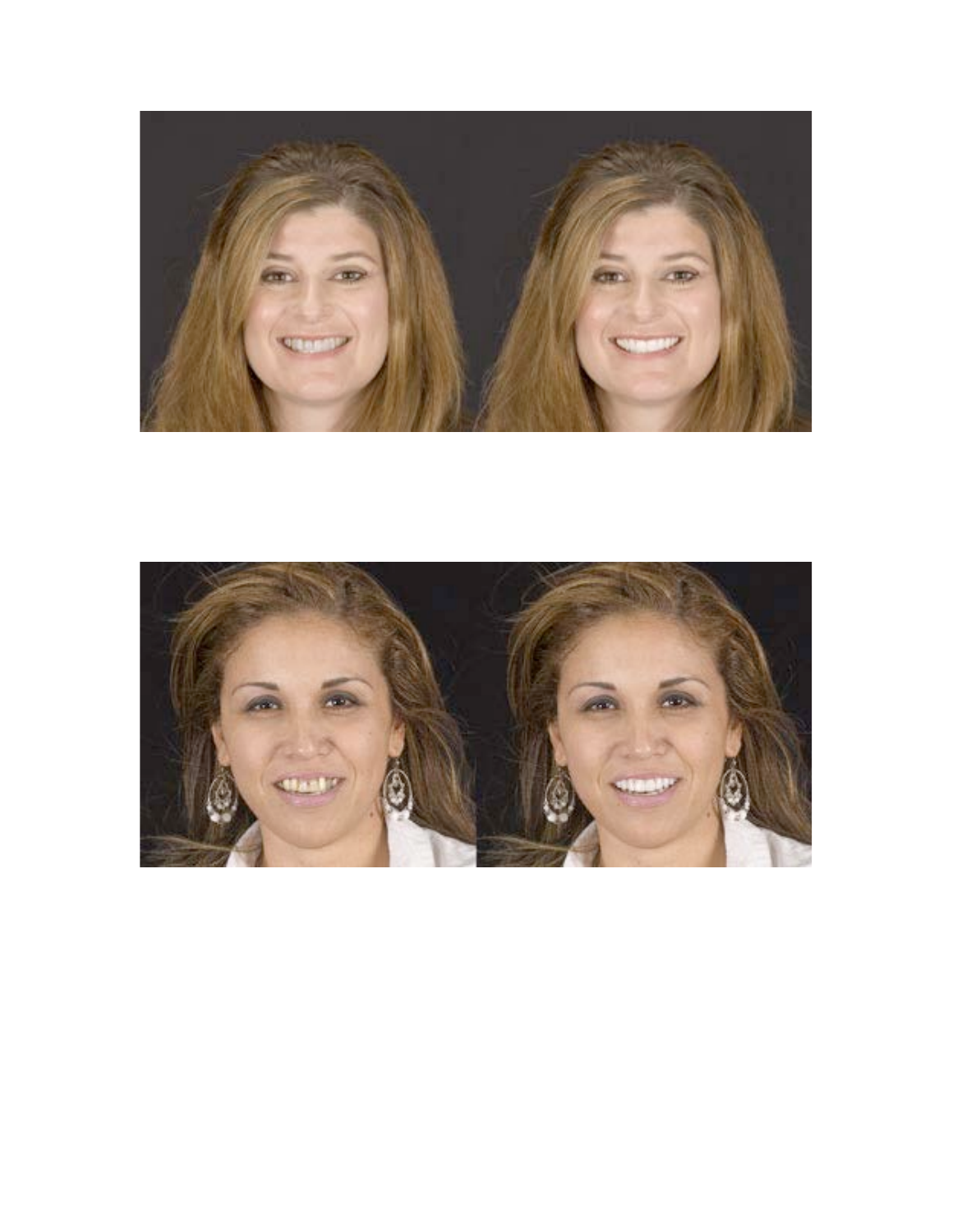

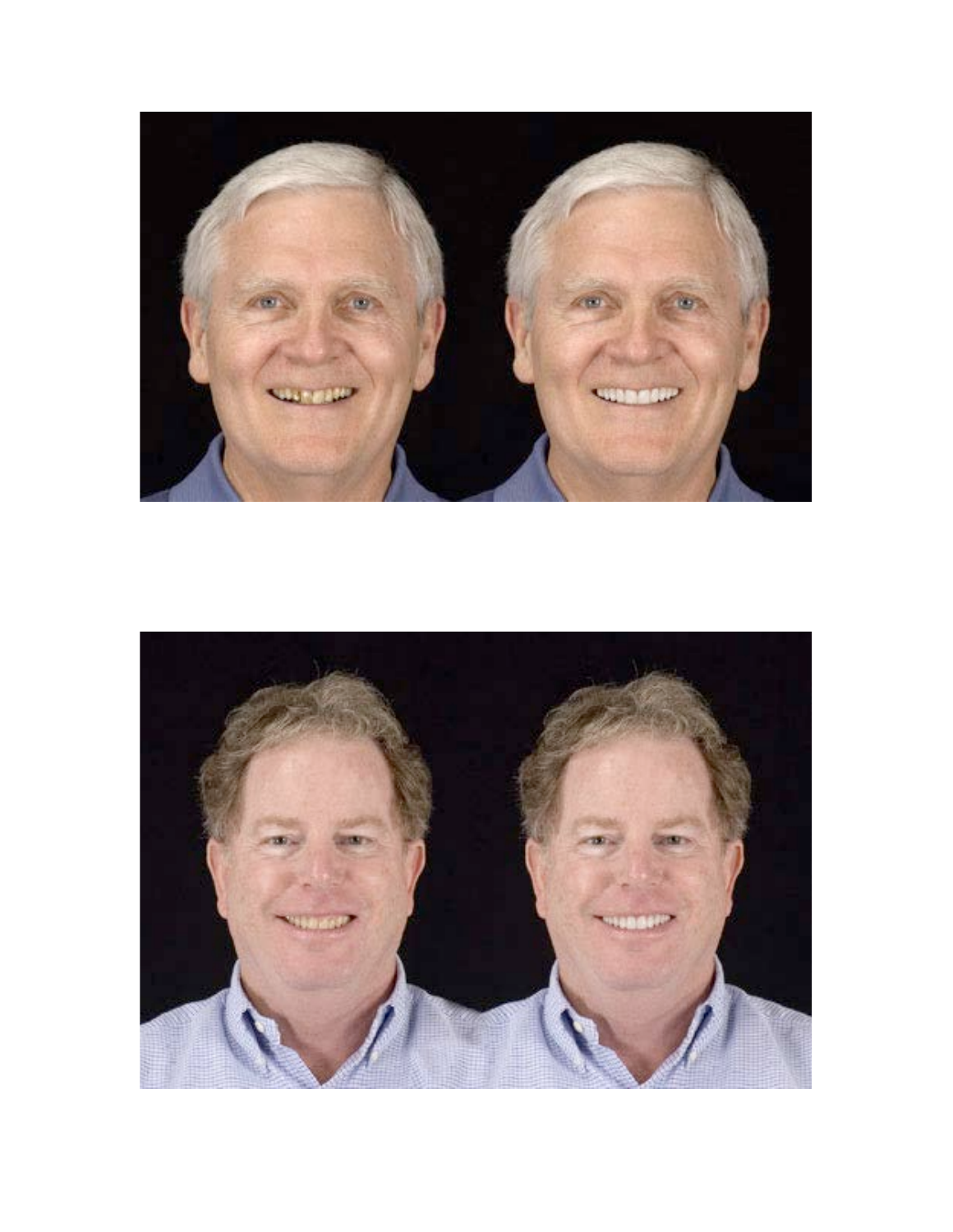

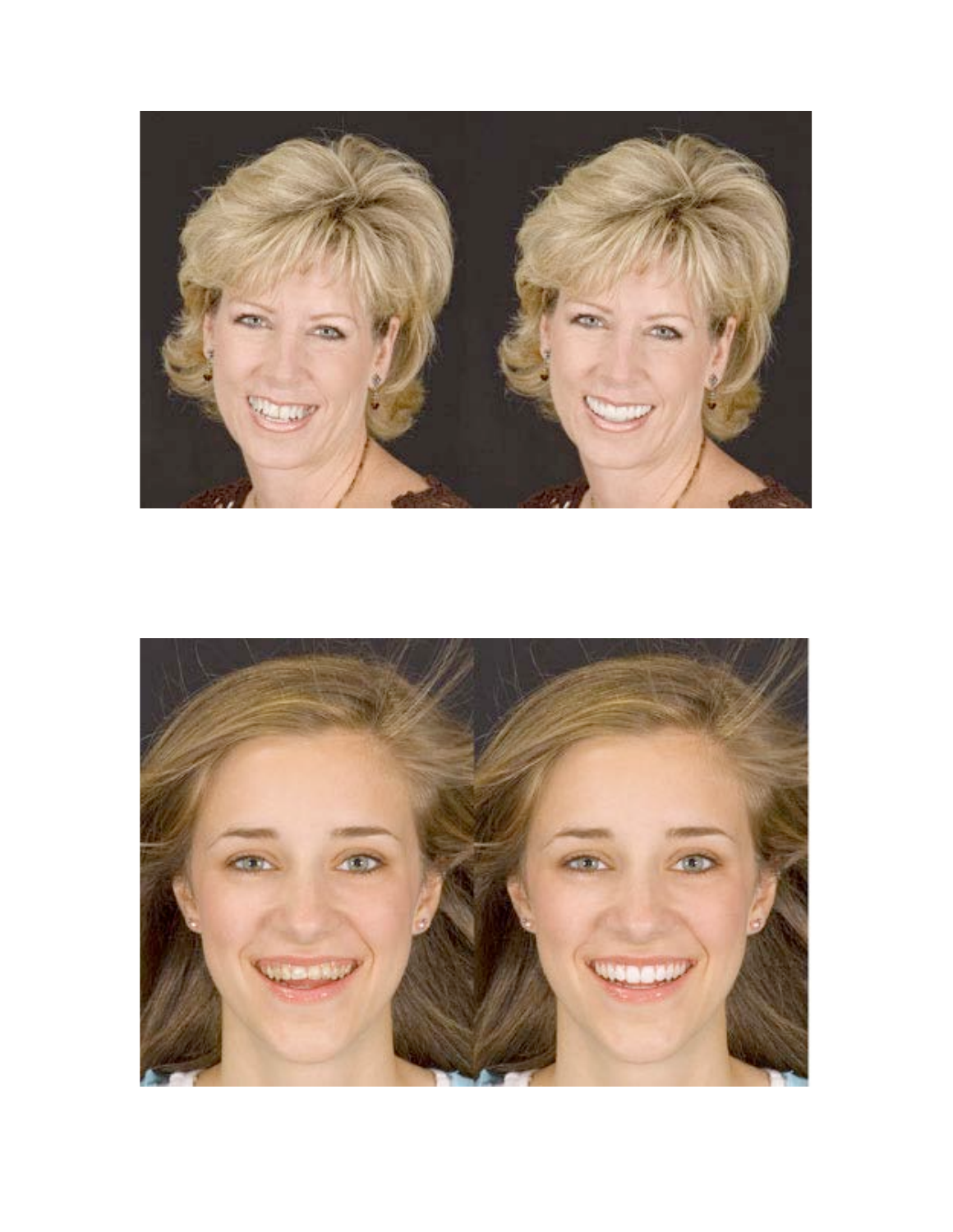#### **In an independent study conducted on behalf of the AACD in 2004, we discovered:**

Virtually all Americans (99.7%) believe a smile is an important social asset.

96% of adults believe an attractive smile makes a person more appealing to members of the opposite sex.

Three-quarters (74%) of adults feels an unattractive smile can hurt a person's chances for career success.

When asked, *"What is the first thing you notice in a person's smile?"* The most common responses were:

- Straightness
- Whiteness & Color of Teeth
- Cleanliness of Teeth
- Sincerity of Smile
- Any Missing Teeth?
- Sparkle of Smile

And when asked, *"What types of things do you consider make a smile unattractive?"* The most common responses were:

- Discolored, Yellow, or Stained Teeth
- Missing Teeth
- Crooked Teeth
- Decaying Teeth & Cavities
- Gaps & Spaces in Teeth
- Dirty Teeth

And finally, when respondents were asked, *"What would you most like to improve about your smile?"* The most common response was:

• Whiter & Brighter Teeth

*All stats are based upon a 2004 scientific poll of the American public. ©2008 American Academy of Cosmetic Dentistry*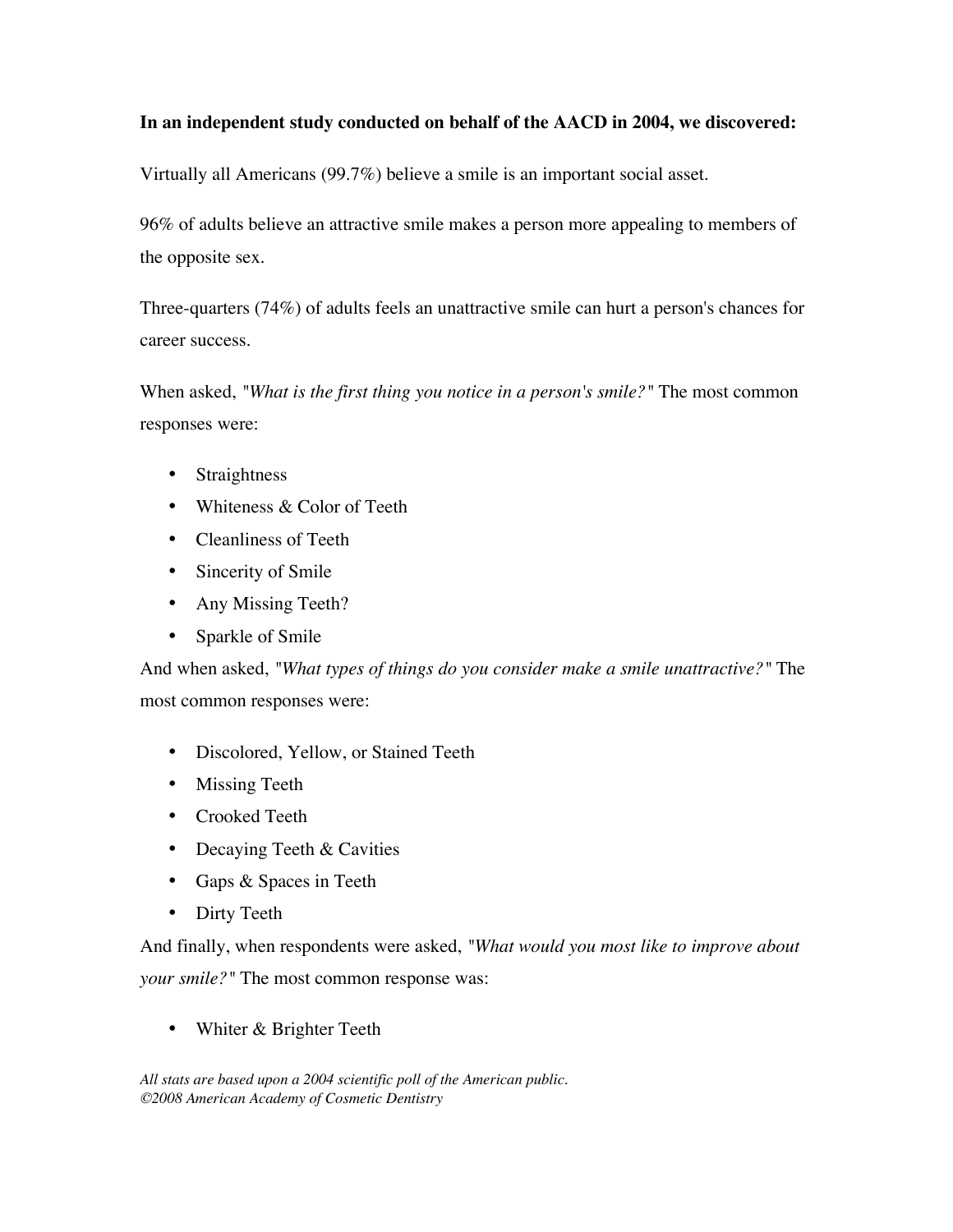## **2. What's in a Smile?**

*By Kimberly Read & Marcia Purse, About.com Updated: October 24, 2007*

OK ... so you have a sappy, supposedly inspirational quote. It's just an old wives' tale - just a silly quip. It doesn't really mean anything. Right? Maybe ... maybe not. Doug Horton says, "Smile, it's free therapy." There just may be something to this!

In psychology, there is a theory entitled the "facial feedback" hypothesis. This hypothesis states that "involuntary facial movements provide sufficient peripheral information to drive emotional experience" (Bernstein, et al., 2000). Davis and Palladino explain that "feedback from facial expression affects emotional expression and behavior" (2000). In simple terms, you may actually be able to improve your mood by simply smiling!

A number of research projects support this hypothesis. One study, conducted by Levenson and Friesen, found that involuntary biological changes similar to those caused by emotions were experienced by participants who were instructed to make certain faces. That is, a person told to make an angry face experienced increased blood flow to the hands and feet, which is also seen in those who are experiencing anger. Participants from another study involving posed faces reported more favorable impressions of other people when they were asked to smile.

Research has also found that when you mimic the face of someone else, it may cause you to feel empathy for the other person (Berstein, et al., 2000). In another research setting, participants were either prevented or encouraged to smile by being instructed how to hold a pencil in their mouths. Those who held a pencil in their teeth and thus were able to smile rated cartoons as funnier than did those who held the pencil in their lips and thus could not smile (Davis & Palladino, 2000).

So what does all of this mean? The next time you are down - the next time you are feeling blue or just plain old blah -- SMILE!! An action as simple as that just may improve your spirits. It is most certainly not a cure-all, but in the struggle with the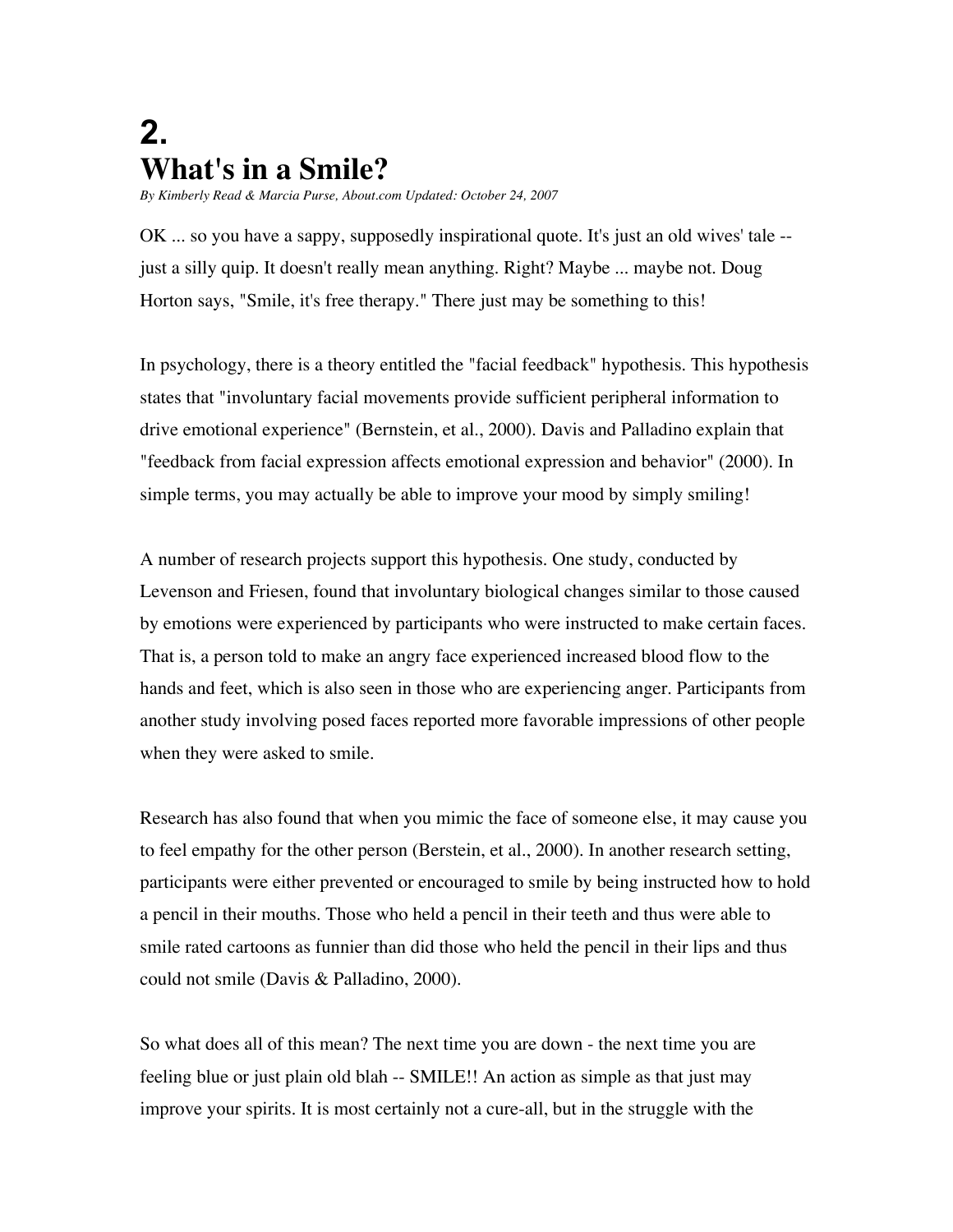gloomies, every thing that helps in even a small measure is worth a try! Dame Sybil Hathaway sums it up best, "Smile, damn it !! Smile."

Having trouble forcing a smile? Here are a few suggestions that may help liven things up!

- jump on the bed (my personal favorite)
- make faces at yourself in the mirror
- bake cookies
- dance
- find a playground and swing on the swingset
- find your baby pictures
- hug someone you love
- take a walk in the rain
- watch cartoons you loved as a kid
- imitate a well-known comedian with exaggeration
- visit a pet store

*Works Cited*

*Bernstein, D. A., Clarke-Stewart, A., Penner, L. A., Roy, E. J., & Wickens, C. D. (2000). Psychology (5th ed.). Boston, MA: Houghton Mifflin Company. Davis, S. F., & Palladino, J. J. (2000). Psychology (3rd ed.). Upper Saddle River, NJ: Prentice-Hall, Inc.*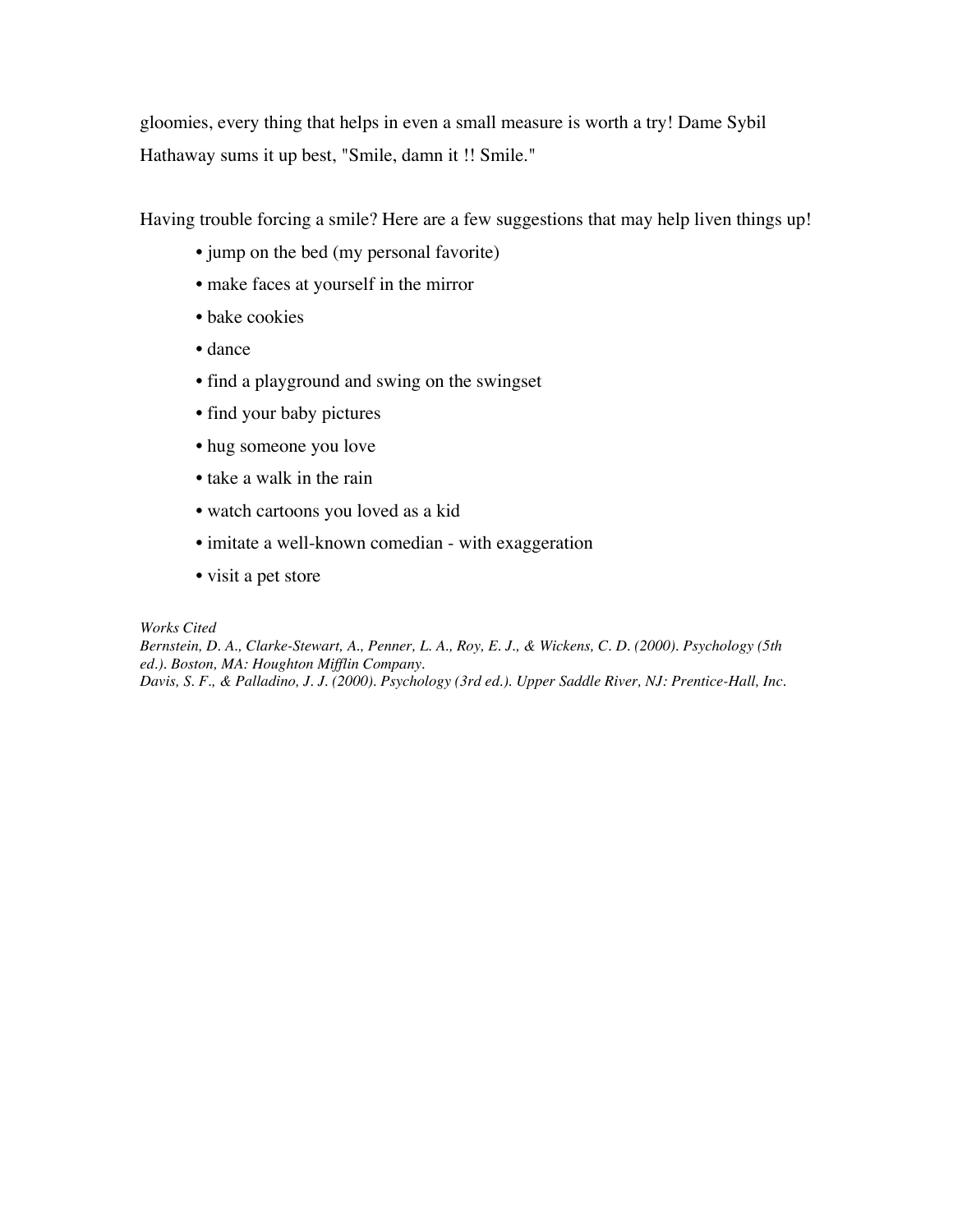## **3. Smiles to Influence**

Almost 70 years ago, in his landmark book "How to Win Friends and Influence People," Dale Carnegie talks about the all important need of humans to have meaningful relationships with others and how good social interrelationships can lead to much success in life and in business. Interestingly, in his book he devoted the very first chapter to the importance of a smile, it being the "big secret of dealing with people." In this chapter, he spoke of the importance of using the smile to create good, positive first impressions and cited Charles Schwab as an example. Schwab was known for his influential smile, and through empirical observation, became well aware of its power. But was this empirical observation true to science? In a study done by the University of Oxford and the Virginia Polytechnic Institute, conducted with the intention of assessing the method humans use most to identify cooperative partners, researchers studied the effect of the smile; the results of the study lent "support to the prediction that smiles can elicit cooperation amongst strangers in a one-short interaction." In simple words, a smile can win friends and influence people.

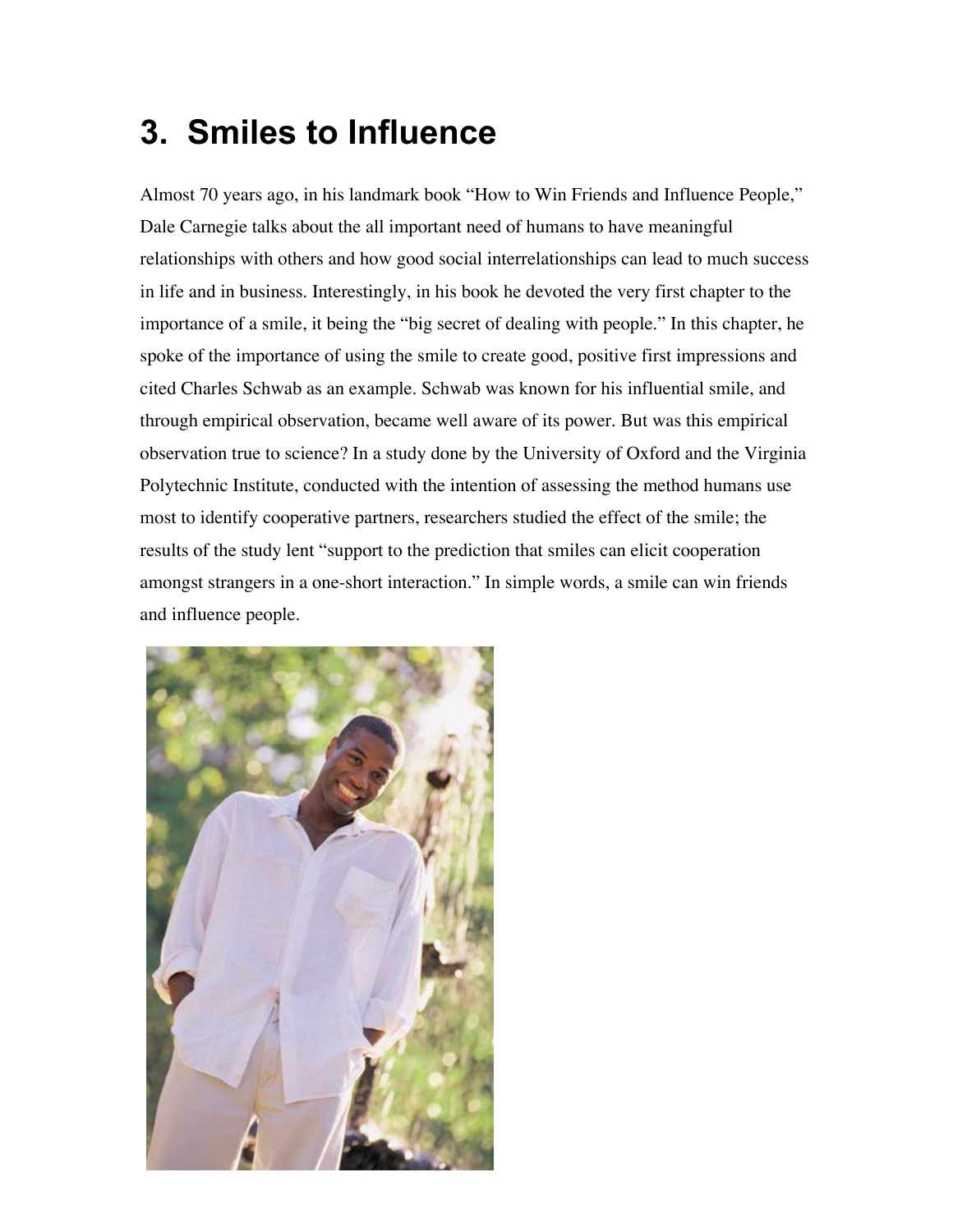#### **Smiles to Please**

The smile is the most basic facial expression and when we deprive ourselves of it we are denying ourselves pleasure. Yet the public spends far more on makeup products (billions of dollars every year) than they spend in all fields of dentistry combined. The reason? Humans have an unstoppable urge to be liked and appreciated. We have learned that a pleasant appearance makes us more popular. The first things people notice on a person's face are the eyes, the mouth and the smile (or lack thereof). A smile makes us appear more cooperative and research also shows that a pleasant smile induces a similar response, bringing pleasure to the person with the smile and the person receiving the smile. No amount of makeup or jewelry will ever do that.

#### **Smile as a Therapy**

The ultimate value of the smile is its ability to bring us joy, but is the smile a result of a joyous occasion? Or can the smile itself give us pleasure? On this subject, research by J. K. Hietanen and V. Surakka in 1997 shed light on the fact that a smile can actually induce a "feeling of pleasure," even if the smile is that of a stranger in a photo, as long as the smile is genuine. Hietanen and Surakka attempted to explain the neural mechanism that can allow the receiver, or the person being smiled at, and the signaler, or the person smiling, to share a feeling of true pleasure thanks to the smile. It is no wonder that most advertisements in magazines and on television include people laughing and smiling with gorgeous teeth. Marketing experts are well aware of the pleasure-inducing power of smiles.

With so much hard evidence of the deep value of a smile, how could we as dentists not help people enjoy their smiles? Throughout my professional life as a cosmetic dentist, I have heard thousands of people tell me they avoid smiling because they don't have the confidence in their teeth to do so. Knowing the pleasure smiles can bring to those giving and receiving them, what a tragedy it is for the person who doesn't willingly smile and for the loved ones around them. Conversely, we have all had the pleasure to see first hand those whose lives have changed as a result of being able to smile freely for the first time in their lives. Our profession is one that improves the quality of life of our patients. It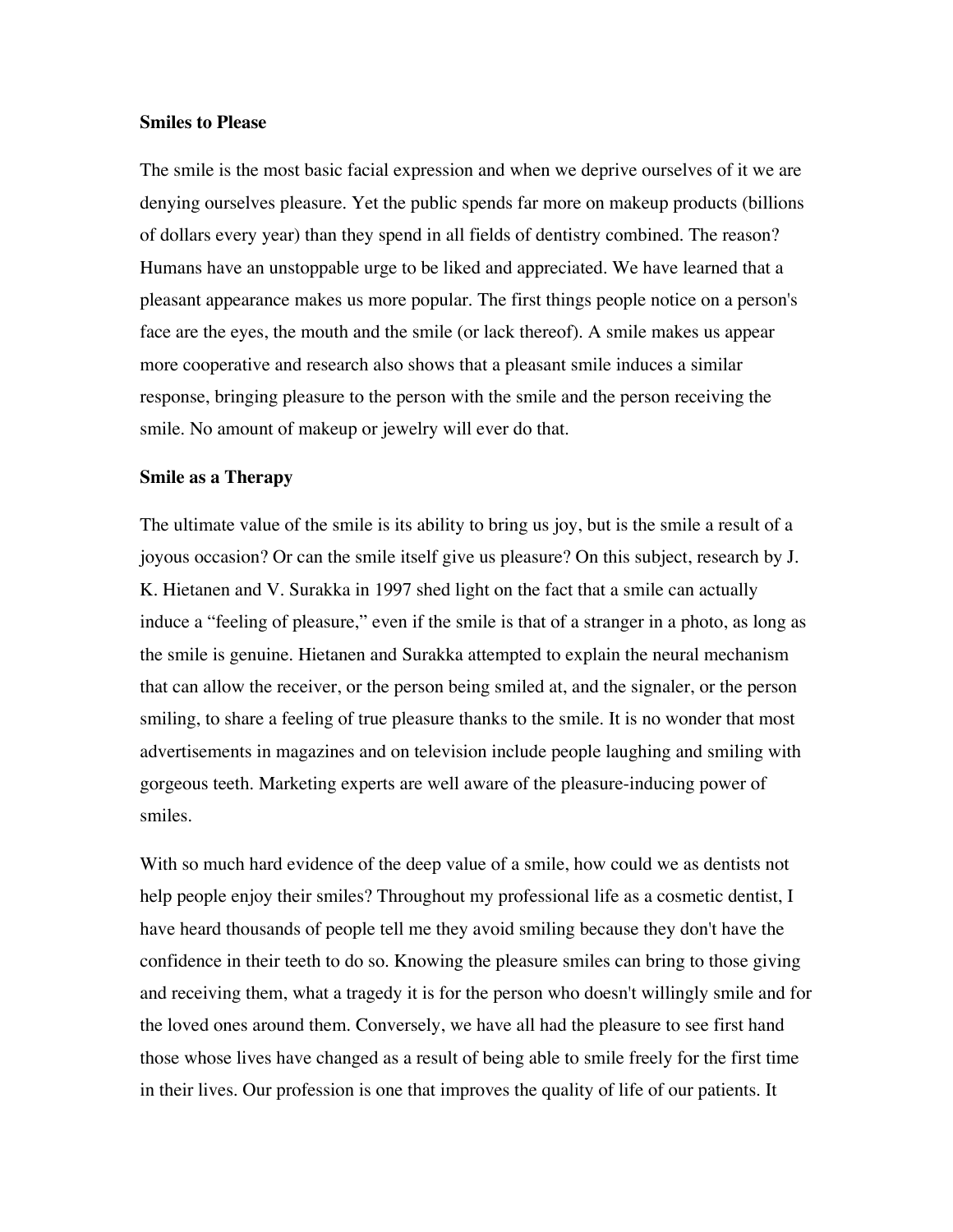brings happiness to others. It brings pleasure and positive therapy. It makes people more influential and makes it easier for them to have friends. Can anyone find a better way to spend their resources and their lives than in giving the gift of a smile to their patients?

#### *By J. Luis Ruiz, DDS*

*Bibliography\_1. Carnegie, A., How to Win Friends and Influence People. Simon & Schuster\_2. Scharlemann. P. W., Eckel, C. C., 2001 The Value Of A Smile: Game Theory With A Human Face. Journal of Economic Psychology.\_3. Dumas, G., 1948. The smile; Psychology And Physiology.75006 Paris, France: Presse Unirsitaires de France. 127pp.\_4. Hietanen, J. K., Surakka, V., 1997. Facial expressions are contagious. International Journal of Psychophysiology.*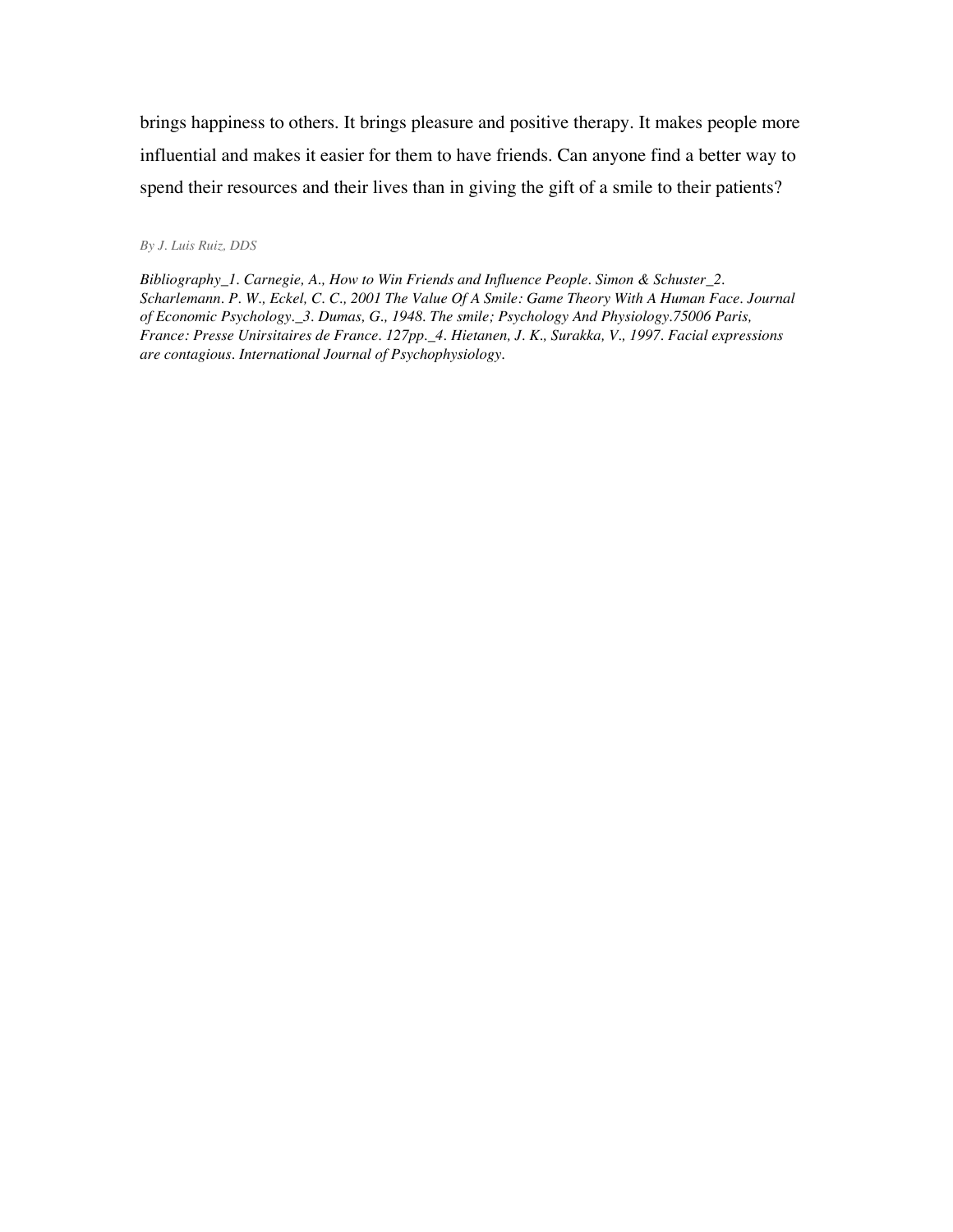## **4. Smile! The Remarkable Personal Benefits of Smiling by SixWise.com**

There may be more to the song "Put on a Happy Face" than just a catchy tune-putting on a happy face is actually good for you, and those around you. Now there's a reason to smile.



#### **Smile Your Way to a Better Future**

Researchers of a study led by Dr. Dacher Keltner of the University of California were able to predict the future success (30 years down the road!) of 21-year-old women just by looking at their photographs. The key appeared to be the intensity of the women's smiles.

"Women who displayed more positive emotion were more likely to be married by 27, less likely to have remained single into middle adulthood and more likely to have satisfying marriages 30 years later. This means we can take photos at a wedding and from them we may be able to tell how the marriage will go," said Dr. Keltner.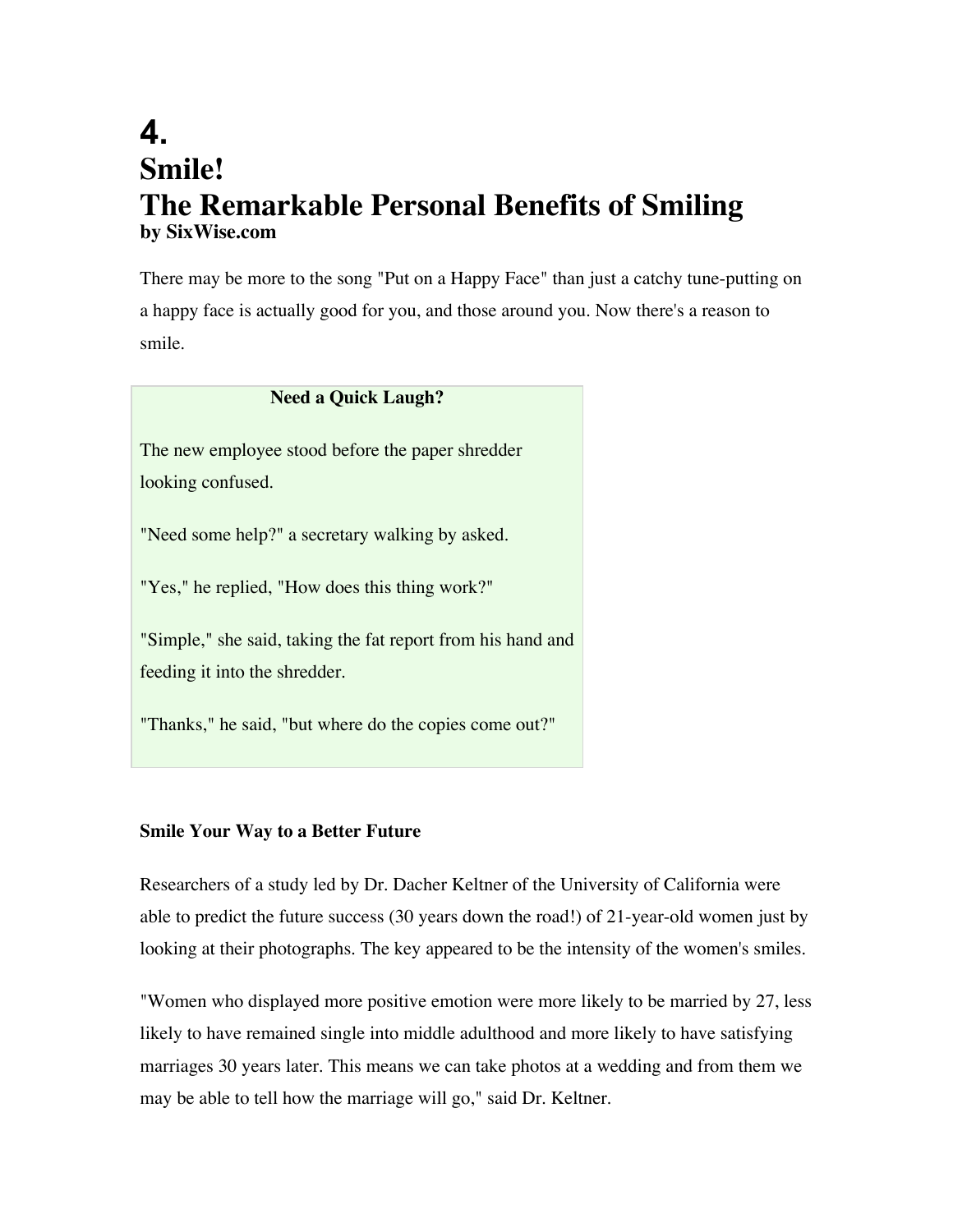How intense a woman smiled was related to personality tests and psychologists ranked the women by how they expressed emotions like joy and happiness. How did they know the smiles weren't being faked? They used computer technology to measure 44 aspects of facial activity. If a smile were not genuine, certain muscles would not move (for instance, certain muscles around the eyes that we don't consciously control move when we feel emotion).

#### **Be Happy: Fight Illness Better**

People who are optimistic (and these are the people who are out there smiling!) have stronger immune systems and are actually able to fight off illness better than pessimists.

"The research is very clear," says Christopher Peterson, Ph.D, a University of Michigan professor who's been studying optimism's link to health for over two decades, "This is not some social science generalization. There is a link between optimistic attitudes and good health. It has been measured in a variety of ways. Overall, we have found that optimistic people are healthier. Their biological makeup is different. They have a more robust immune system."

#### **A Joke to Get You Smiling**

Little Johnny's kindergarten class was on a field trip to their local police station where they saw pictures, tacked to a bulletin board, of the 10 most-wanted criminals. One of the youngsters pointed to a picture and asked if it really was the photo of a wanted person. "Yes," said the policeman. "The detectives want very badly to capture him." Little Johnny asked, "Why didn't you keep him when you took his picture?"

It also appears that people who are optimistic are more likely to take care of themselves, which may be another reason why they tend to be healthier. Says Peterson, "Optimistic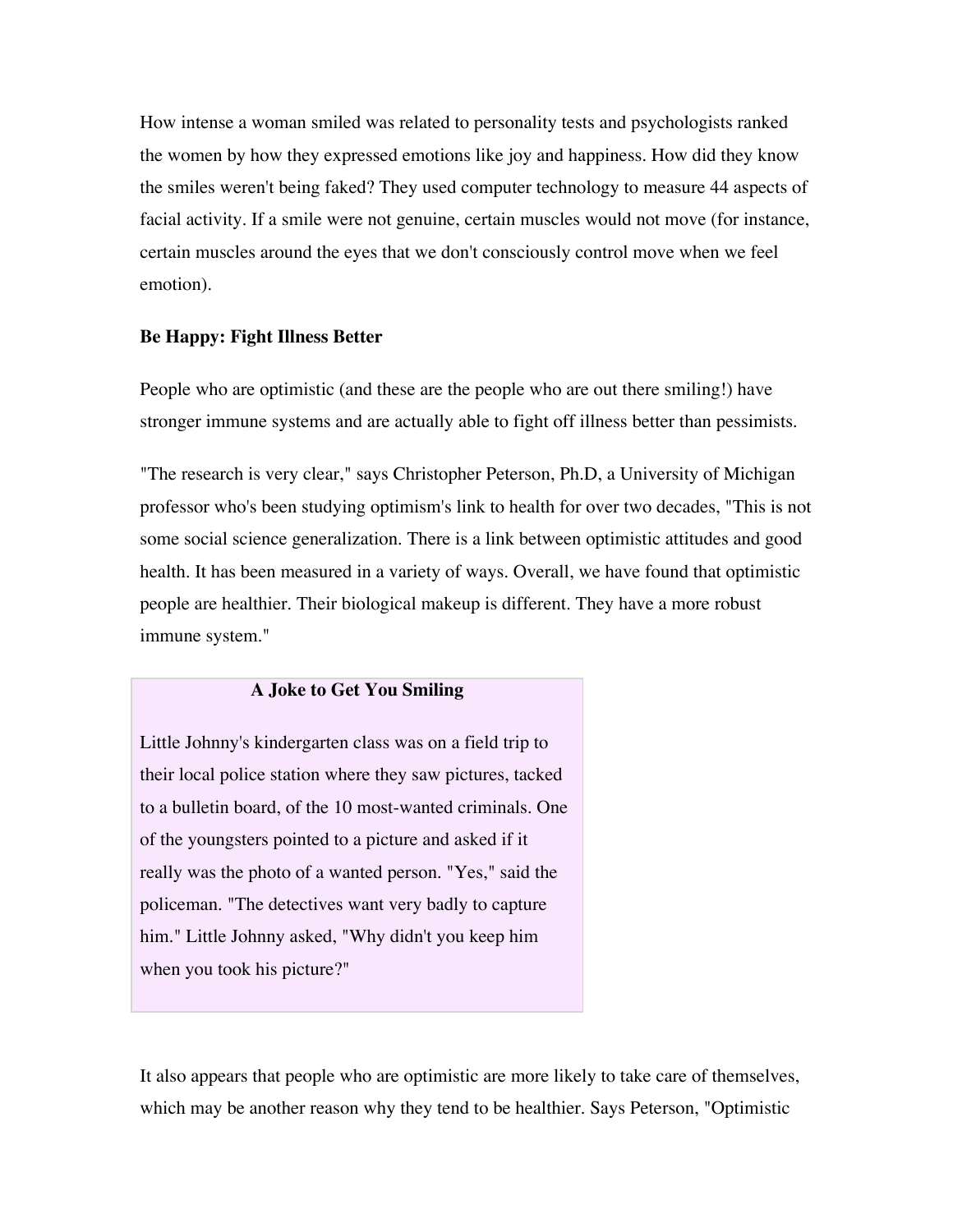people act differently ... [and] are more likely to do the things that public health experts say are associated with good health. Generally speaking, they eat sensibly, they don't drink senselessly, they exercise and they get their sleep."



#### **Smile: You'll Live Longer**

According to a study published in the November 2004 issue of the Archives of General Psychiatry, elderly optimistic people, those who expected good things to happen (rather than bad things), were less likely to die than pessimists.

In fact, among the 65- to 85-year-old study participants, those who were most optimistic were 55 percent less likely to die from all causes than the most pessimistic people. What's more, after researchers adjusted the results for age, smoking status, alcohol consumption, physical activity and other measures of health, the optimists were 71 percent less likely to die than the pessimists!

#### **Smiling Feels Like Eating 2,000 Chocolate Bars**

That's right-according to The British Dental Health Foundation, a smile gives the same level of stimulation as eating 2,000 chocolate bars. The results were found after researchers measured brain and heart activity in volunteers as they were shown pictures of smiling people and given money and chocolate.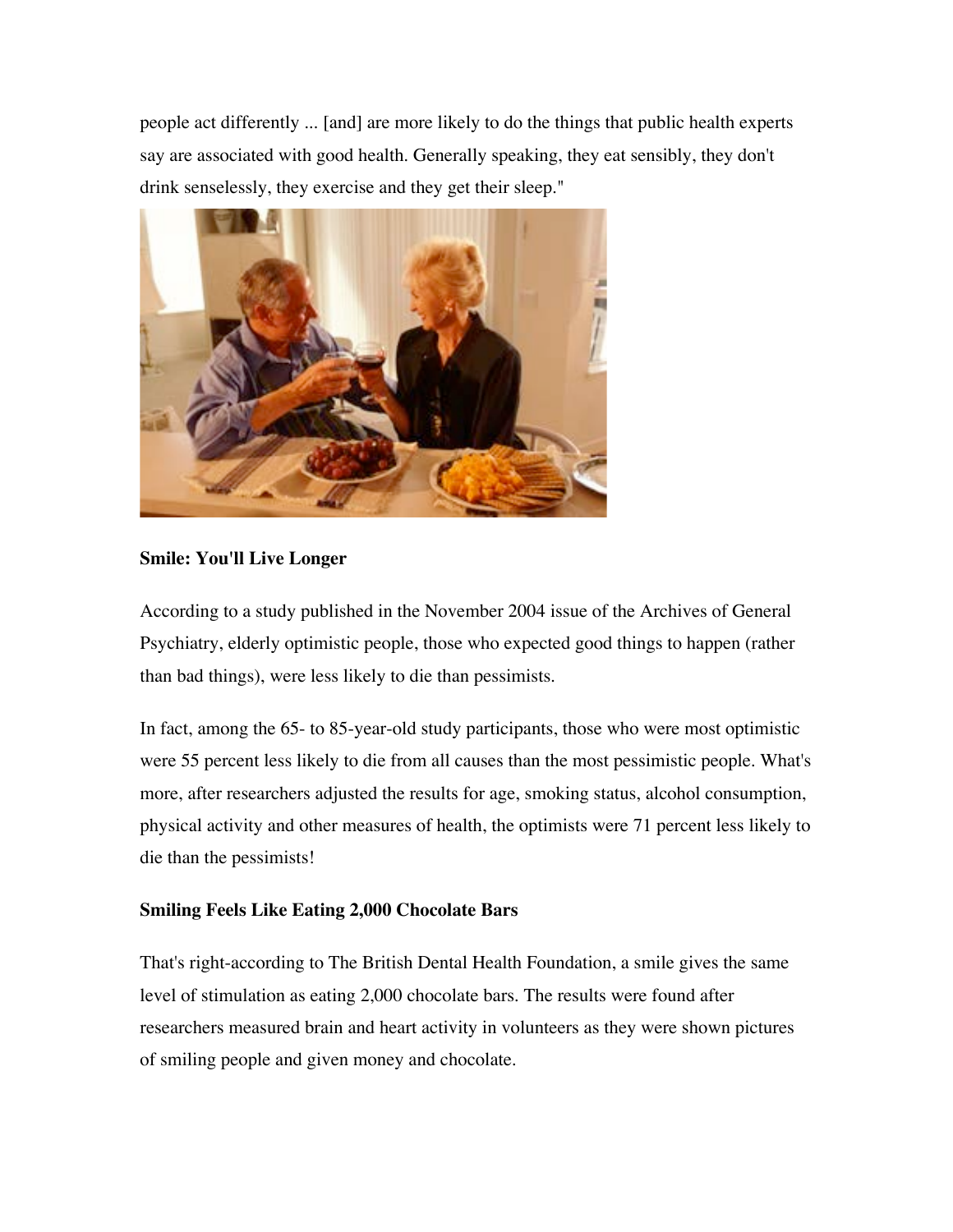Dr. Nigel Carter, chief executive of the Foundation, pointed out, "We have long been drawing attention to the fact that smiling increases happiness both in yourself and those around you, so it is good to receive the backing of this scientific research ... A healthy smile can improve your confidence, help you make friends and help you to succeed in your career ... "

#### **A Little More Smile Motivation ...**

A driver tucked this note under the windshield wiper of his automobile: "I've circled the block for 20 minutes. I'm late for an appointment, and if I don't park here I'll lose my job. Forgive us our trespasses."

When he came back he found a parking ticket and this note: "I've circled the block for 20 years, and if I don't give you a ticket, I'll lose my job. Lead us not into temptation."

#### **Smiling is Contagious**

What's even better is that the more you smile, the more others will too. Says psychologist Dr. David Lewis, "Seeing a smile creates what is termed as a 'halo' effect, helping us to remember other happy events more vividly, feel more optimistic, more positive and more motivated."

So what are you waiting for? Go ahead ... Smile!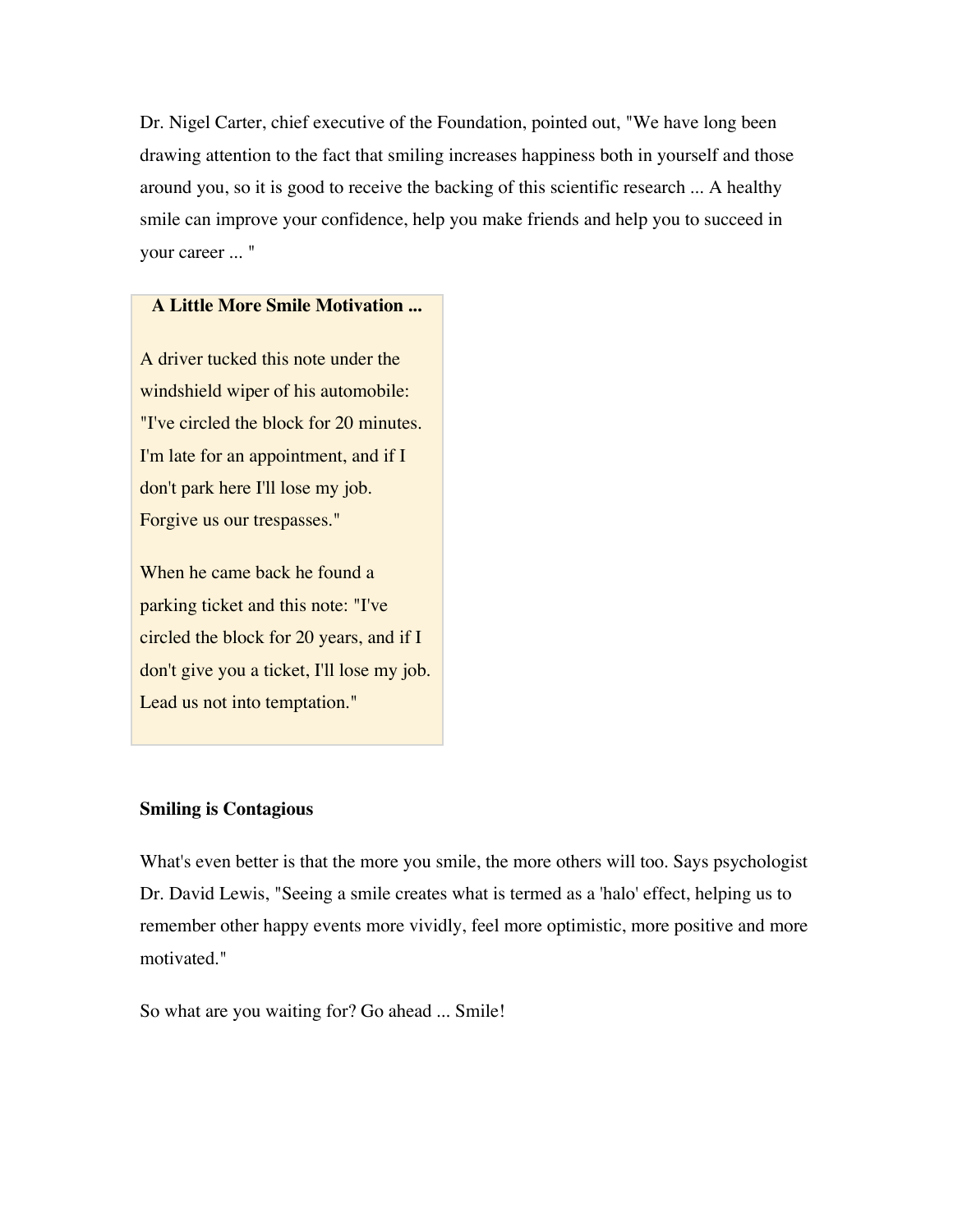# **5. A Healthy Smile May Promote a Healthy Heart**

CHICAGO—January 08, 2008—Each year, cardiovascular disease kills more Americans than cancer. And while most people are aware that lifestyle choices such as eating right, getting enough exercise and quitting smoking can help prevent cardiovascular disease, they may not know that by just brushing and flossing their teeth each day, they might also be avoiding this potentially lethal condition.

An article published in the December issue of the *Journal of Periodontology (JOP)*, the official publication of the American Academy of Periodontology (AAP), suggests that periodontal patients whose bodies show evidence of a reaction to the bacteria associated with periodontitis may have an increased risk of developing cardiovascular disease.



"Although there have been many studies associating gum disease with heart disease, what we have not known is exactly why this happens and under what circumstances," said JOP editor Kenneth Kornman, DDS, PhD. "The findings of this new analysis of previously published studies suggest that the long-term effect of chronic periodontitis, such as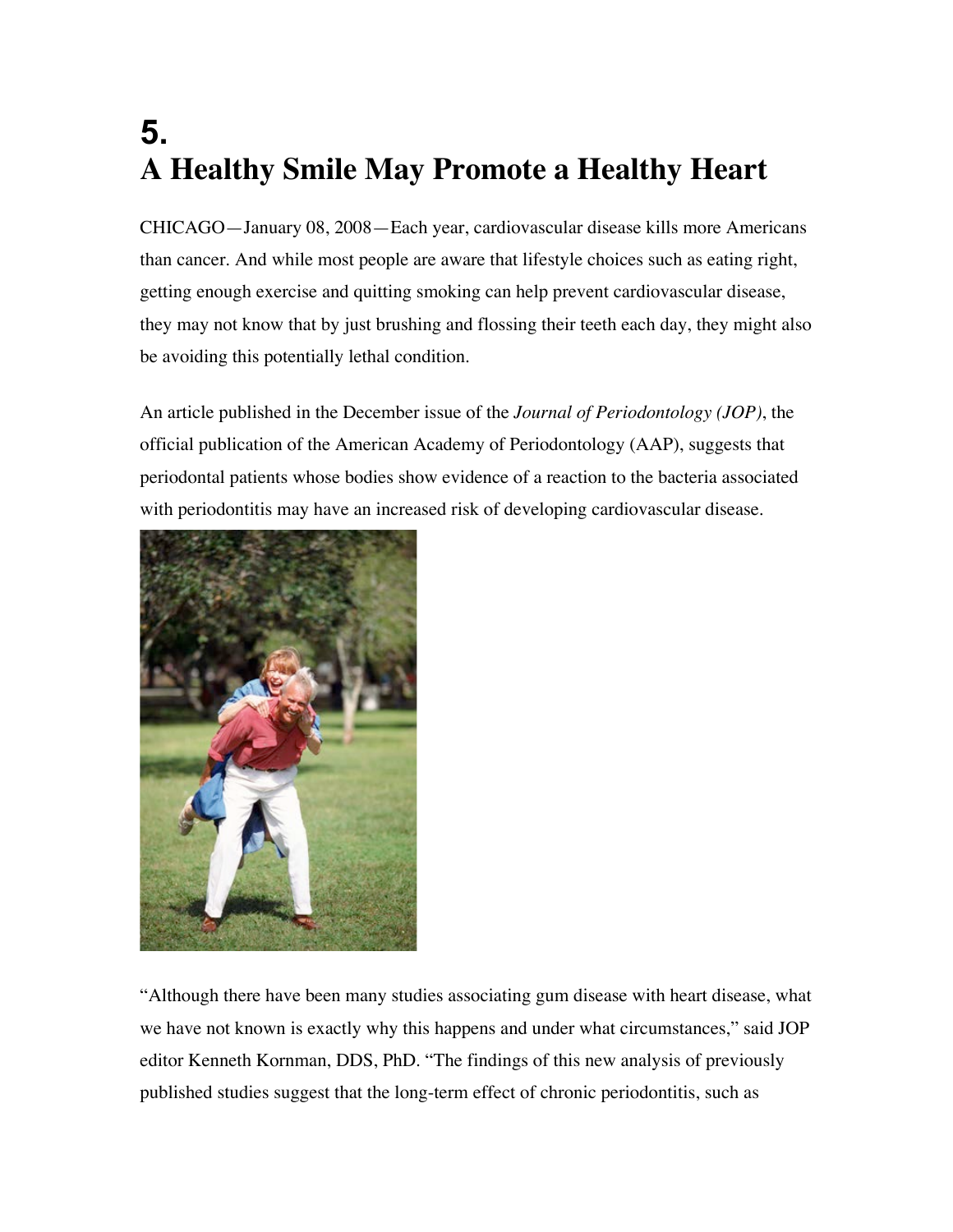extended bacterial exposure, may be what ultimately leads to cardiovascular disease."

Researchers at Howard University identified 11 studies that had previously examined clinically-diagnosed periodontal disease and cardiovascular disease. The team then analyzed the participants' level of systemic bacterial exposure, specifically looking for the presence of the bacteria associated with periodontal disease, as well as measuring various biological indicators of bacterial exposure. They found that individuals with periodontal disease whose biomarkers showed increased bacterial exposure were more likely to develop coronary heart disease or atherogenesis (plaque formation in the arteries).

"While more research is needed to better understand the connection between periodontal disease and cardiovascular disease, this study suggests the importance of taking of your teeth and gums and how that can help you take care of your heart," said Susan Karabin, DDS, President of the AAP. "With the number of people with heart disease continuing to increase, it is important to understand that simple activities like brushing and flossing twice a day, and regular visits to your dental professional can help lower your risk of other health conditions."

*American Academy of Periodontology*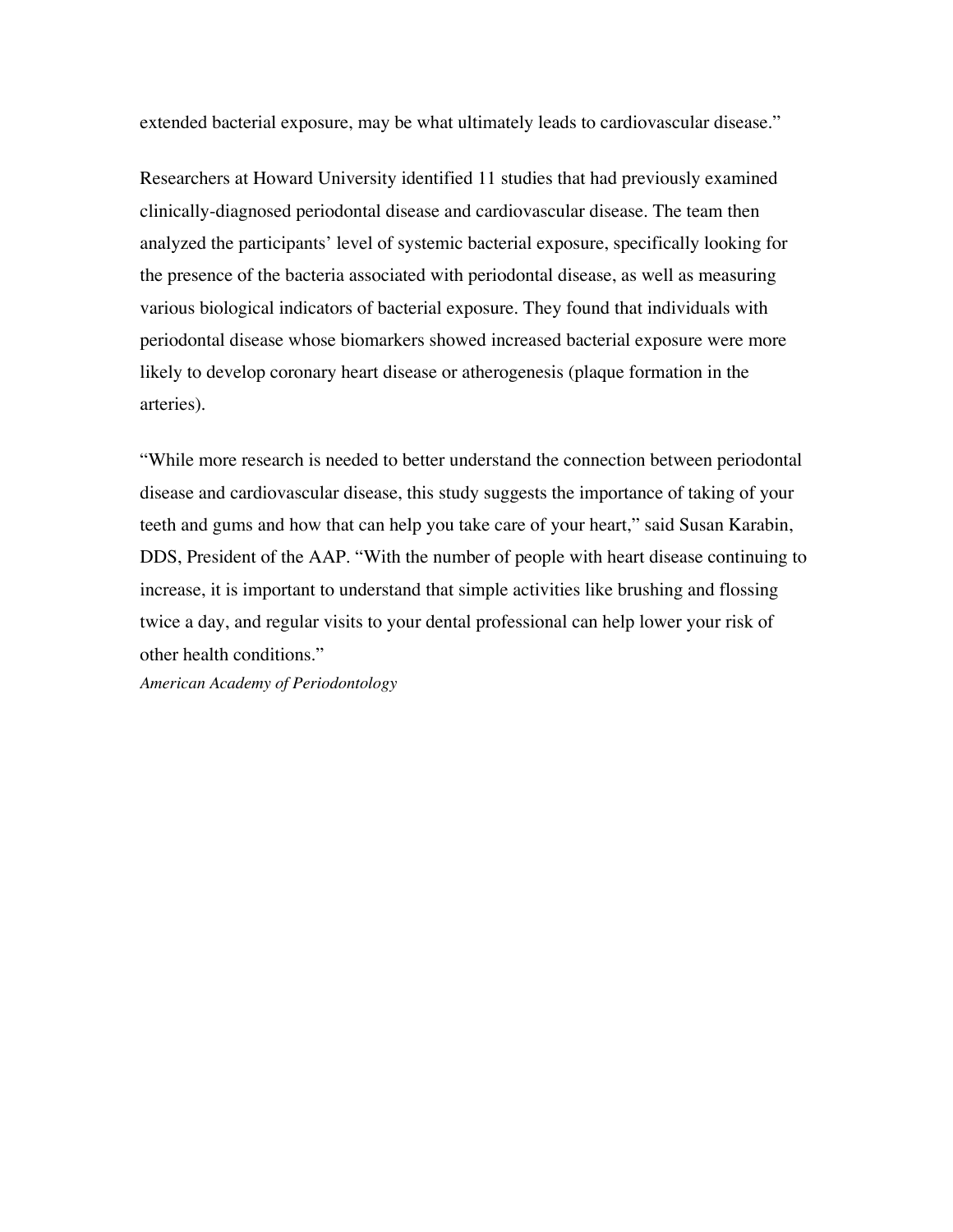## **6. Your Way to a Healthy Smile**

**Good oral hygiene may help the whole body, experts believe** *By Sarah Baldauf* Posted February 14, 2008

Derita Malcom had a recent revelation—one profound enough that her two adolescent kids hear about it every night. "I preach: 'Take care of your teeth,'" she explains. Removing her upper denture before bed, Malcom, 49, tells her kids, "Look at mama's teeth" and the damage caused by gum disease. "I had such a fear of the dentist that I really neglected my mouth," says the elementary school secretary from Chesterfield, Va. The consequences are not limited to her mouth.

Malcom's diabetes may have been harder to manage because of her long neglect of oral health. Before she underwent a series of dental procedures last year, Malcom's A1c level, which reflects blood sugar control, was far above the safe range. Now, since she has a new dedication to home care and is nearing the end of her dental work, Malcom's sugars are closer to normal. "I didn't make the connection that it could improve my diabetes," she says. She's not alone.

Three in four American adults have at least mild periodontal (gum) disease, or gingivitis. More severe disease, or chronic periodontitis, may affect as many as 30 percent. Regardless of severity, gum problems can be quite stealthy; pain is minimal and bleeding or reddened gums may be the only sign. Yet disregarding oral health could have serious overall repercussions. Recent research suggests that uncorrected gum issues make blood sugar more difficult for diabetics to control. Diabetes, in turn, can cause or worsen gum disease. "It's a two-way street," says Susan Karabin, president of the American Academy of Periodontology. The underlying mechanisms are not fully understood, but gum disease involves chronic inflammation—which can trigger insulin resistance, a hallmark of diabetes—and also bacterial infection. "Periodontal disease creates the wound that allows [oral bacteria] to gain access to the rest of the body," explains Steven Offenbacher, director of the Center for Oral & Systemic Diseases at the University of North Carolina.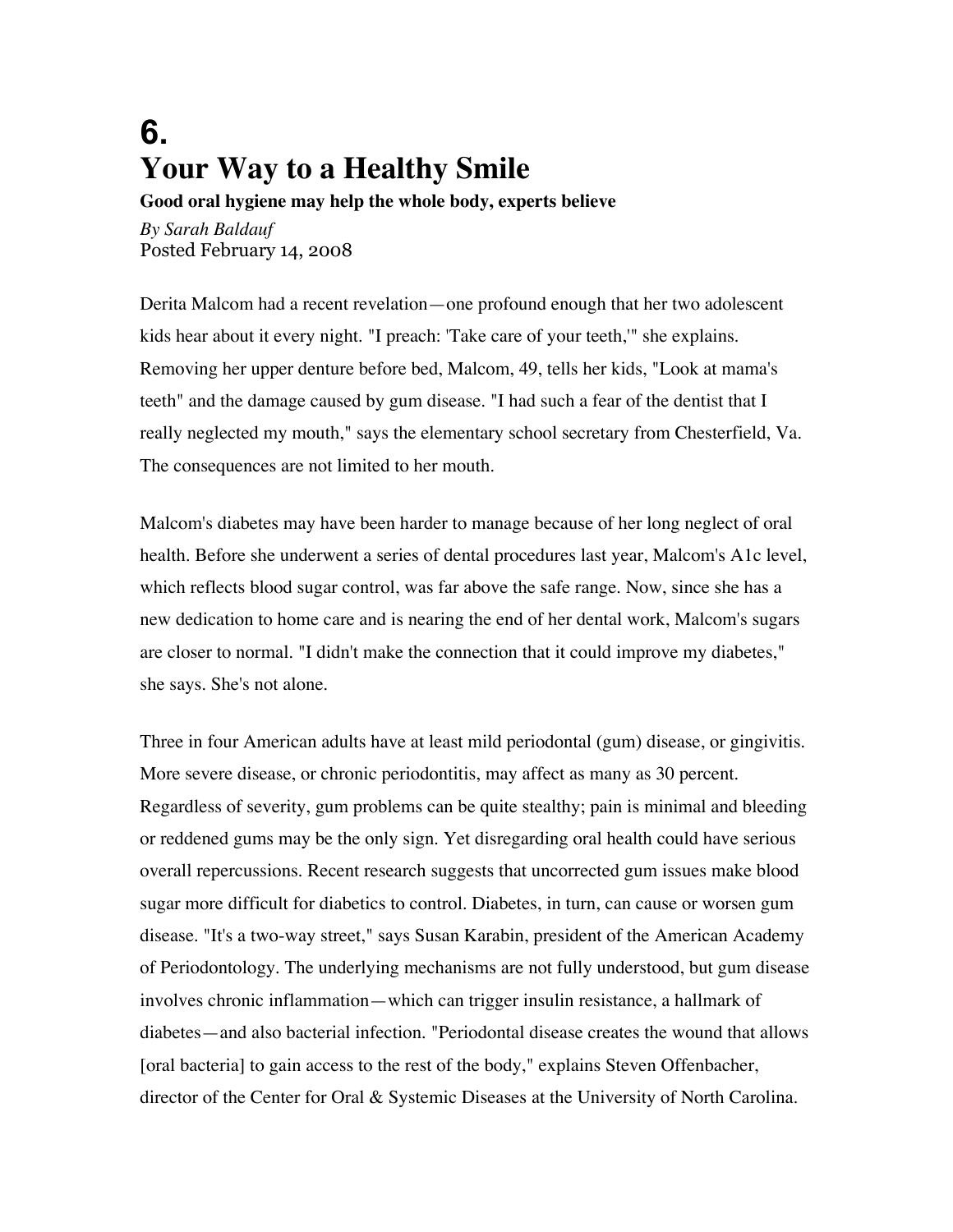People with gum disease may also be more likely to have a heart attack, stroke, or thickening of the arteries. Again, the culprits may be inflammation, a major factor in cardiovascular disease, and chronic low-level infection. Oral bacteria have been found in arterial plaque and can induce a process that leads to blood clots.

The flip side, says Karabin, is that "a healthy mouth means a healthy body." Research published last year in the *New England Journal of Medicine* found that blood vessel function improved significantly in patients given intensive treatment for severe periodontitis, compared with those who had only basic plaque removal and polishing.



Cliff Sloan is quite literally taking such findings to heart. After the Chevy Chase, Md., resident had a heart attack eight years ago, his internist prescribed medication, maintenance of healthy habits—Sloan, now 50, was already a runner with a healthy diet—and an aggressive approach to oral health, including treatment for receding gums. Since then, Sloan, the publisher of the Web magazine *Slate,* has alternated every three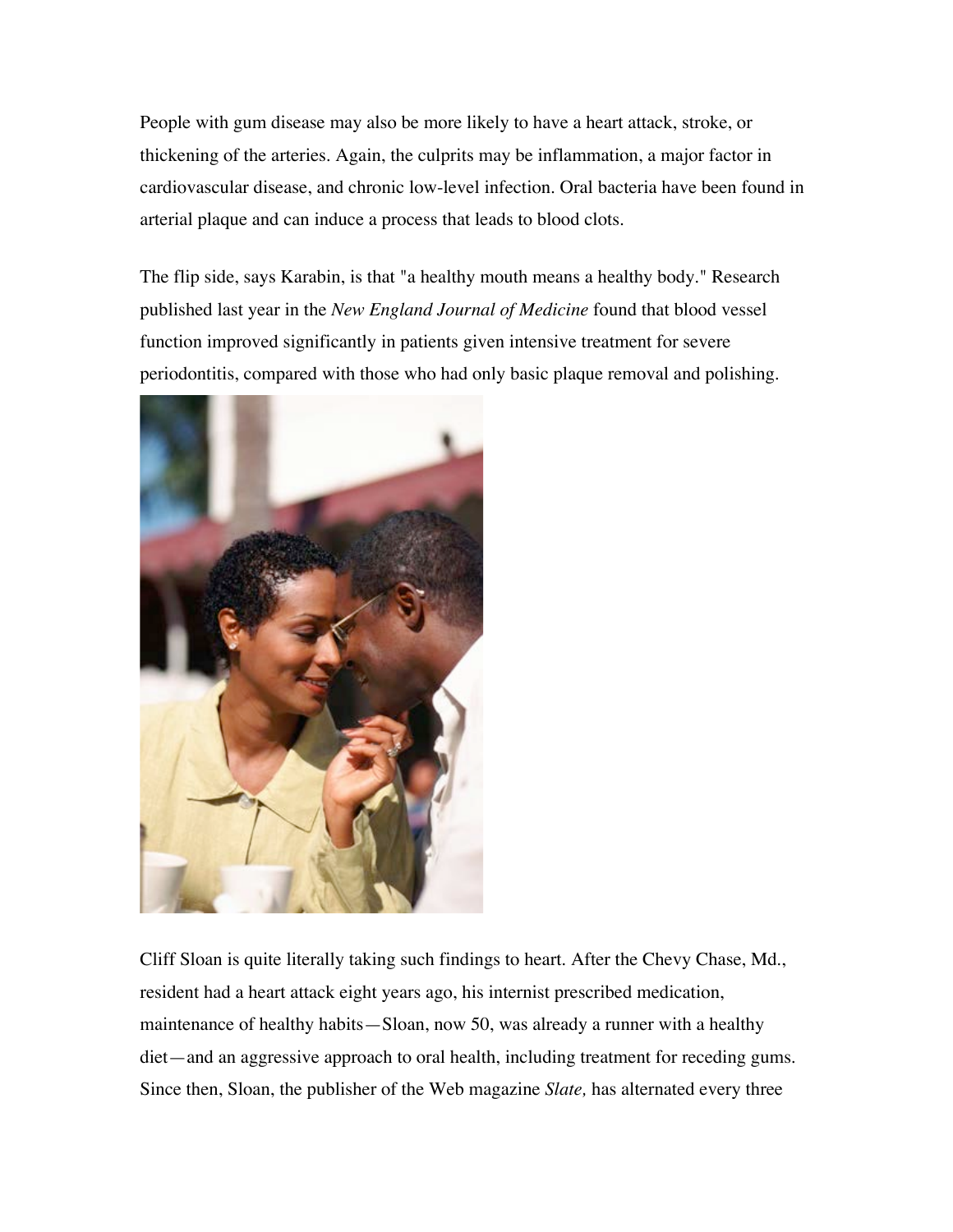months between visits to his regular dentist and intensive cleanings by a periodontist, or gum disease specialist. "The stakes are just too high" to ignore the apparent connection, says Sloan.

Chronic disease is not the only state that warrants extra attention to oral health. Infection control is critical to surgical patients, for example, and a dentist's or periodontist's signoff is not infrequently required before patients proceed to the or, especially for heart or orthopedic procedures. Hormonal and developmental changes, too, can boost a person's risk of oral problems. Adolescents often have gingivitis due to a combination of raging hormones, orthodontia, and lax oral hygiene. Add an unhealthful habit—a study in the *Journal of the American Medical Association* this month found an increase in gum disease in young adults who were heavy users of marijuana—and the odds of oral health problems worsen still.

#### **Those at risk.**

Getting on in years also ups the ante. A shift in hormones puts post-menopausal women at risk of osteoporosis, which may raise the chances of developing periodontal disease. Entering menopause with pre-existing gum disease may speed the destruction of jawbone, making implants and other repairs more challenging. Old age may bring arthritis and lessened dexterity with floss and toothbrush. But losing teeth is no longer a foregone conclusion, says Richard Price, spokesman for the American Dental Association, though visits to the dentist most likely need to increase. Transportation an issue? "Some dentists make house calls," he adds. Contact the local dental society.

Pregnancy may introduce pitfalls, too. "If you're thinking of becoming pregnant or if you *are* pregnant, be sure you have no oral infection," says Offenbacher. About half of expectant mothers develop gingivitis, due in part to hormones, making frequent dental visits important. Research suggests that having gum disease makes a pregnant woman several times more likely to deliver a preterm, low-birth-weight baby. High levels of prostaglandins, a labor-inducing chemical associated with severe gum disease, may be to blame. Insurance companies like Aetna and Cigna have begun covering extra cleanings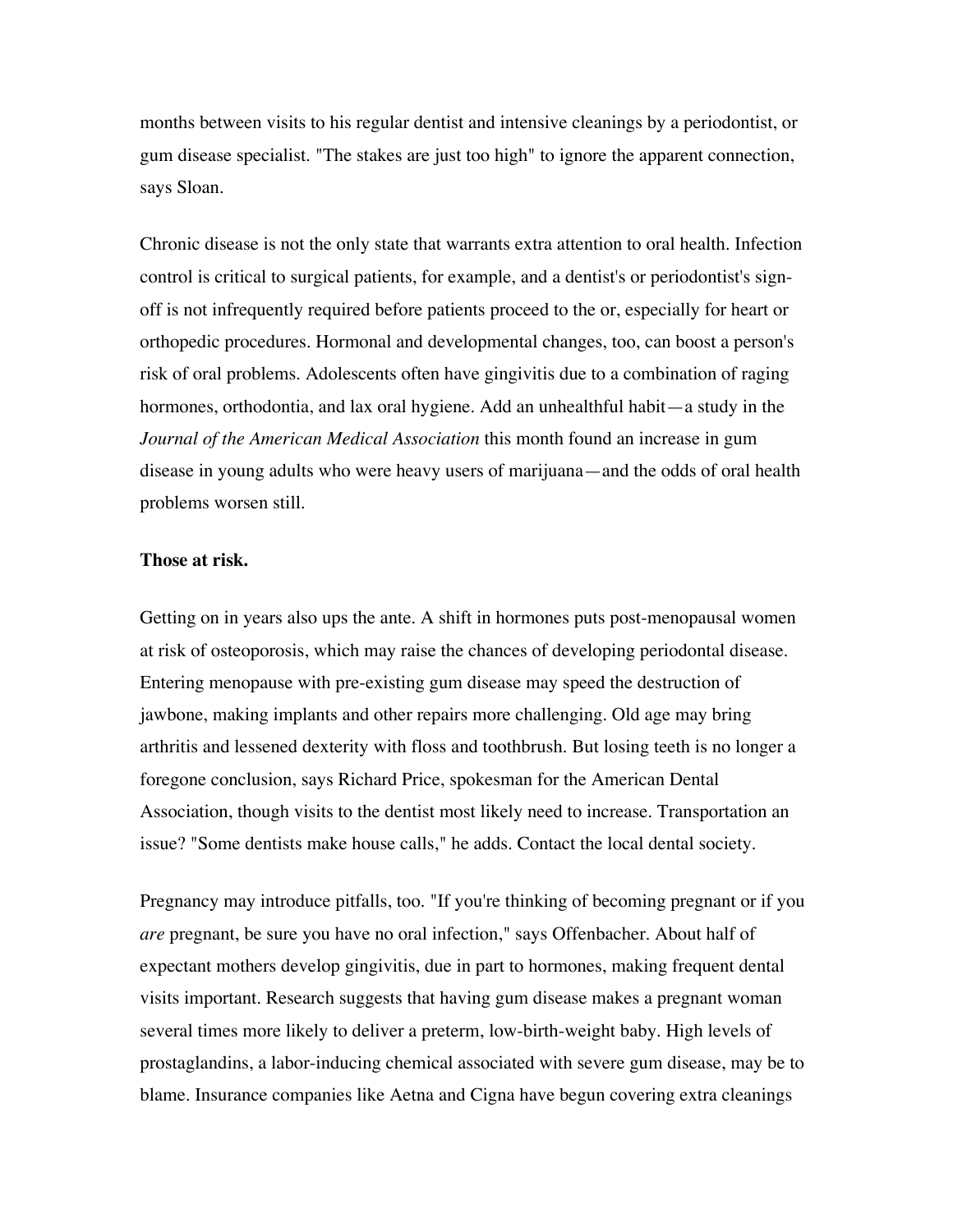for pregnant women and additional deep cleanings, known as scaling and root planing, for those with more severe gum disease. Pilot trials suggested deep cleanings in such women reduce premature birth and low birth weight. A larger 2006 trial found they're safe but have no clear benefit.

Aetna, Cigna, and others are also now offering stepped-up care for members who carry their dental coverage and have certain chronic diseases—and the insurers are reaping savings when they do so. In research conducted with the Columbia University College of Dental Medicine, Aetna saw a reduction in total medical costs of 9 percent for members with diabetes, 16 percent for those with coronary artery disease, and 11 percent for those with stroke or other cerebrovascular disease.

Certain dentists routinely test blood pressure and refer patients to a physician if they find clues of systemic disease, and there's growing interest in expanding that aspect of dentistry. "We want to see the dentist become much more active in the role of diagnosis and screening," says Daniel Meyer, senior vice president of science and professional affairs for the American Dental Association.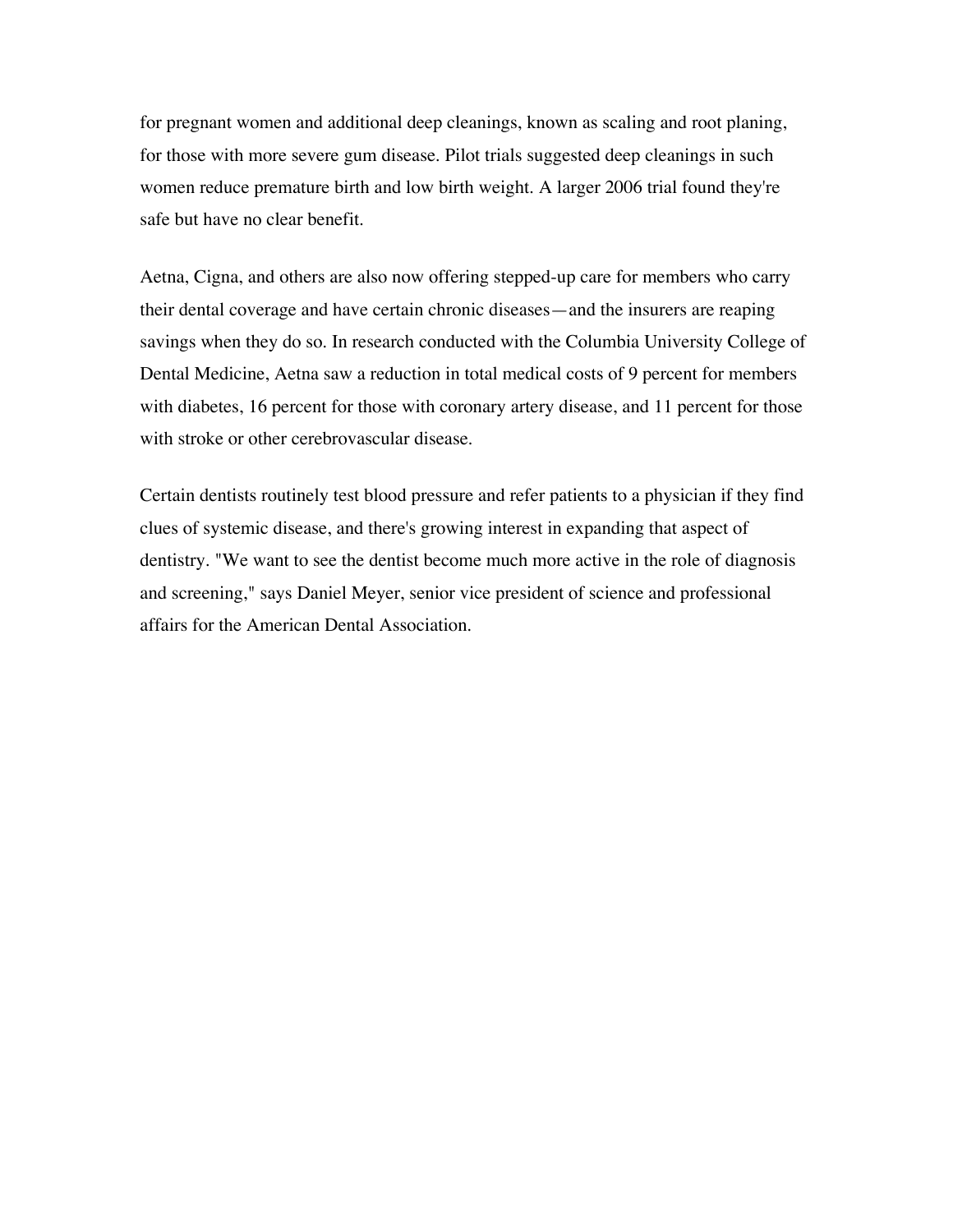## **7. Healthy smile, healthy you: The importance of oral health**

Regular dentist visits can do more than keep your smile attractive — they can tell dentists a lot about your overall health, including whether or not you may be developing a disease like diabetes.

New industry research suggests that the health of your mouth mirrors the condition of your body as a whole. For example, when your mouth is healthy, chances are your overall health is good, too. On the other hand, if you have poor oral health, you may have other health problems.

Research also shows that a healthy smile may actually prevent certain diseases from occurring.

#### **Gum disease and health complications**

According to the Academy of General Dentistry, there is a relationship between gum (periodontal) disease and health complications such as a stroke and heart disease. Women with gum disease also show higher incidences of pre-term, low birth-weight babies.

Further research shows that more than 90 percent of all systemic diseases (involving many organs or the whole body) have oral manifestations, including swollen gums, mouth ulcers, dry mouth and/or excessive gum problems. Such systemic diseases include:

- . diabetes
- . leukemia
- . cancer
- . heart disease
- . kidney disease

Since most people have regular oral examinations, their dentist may be the first health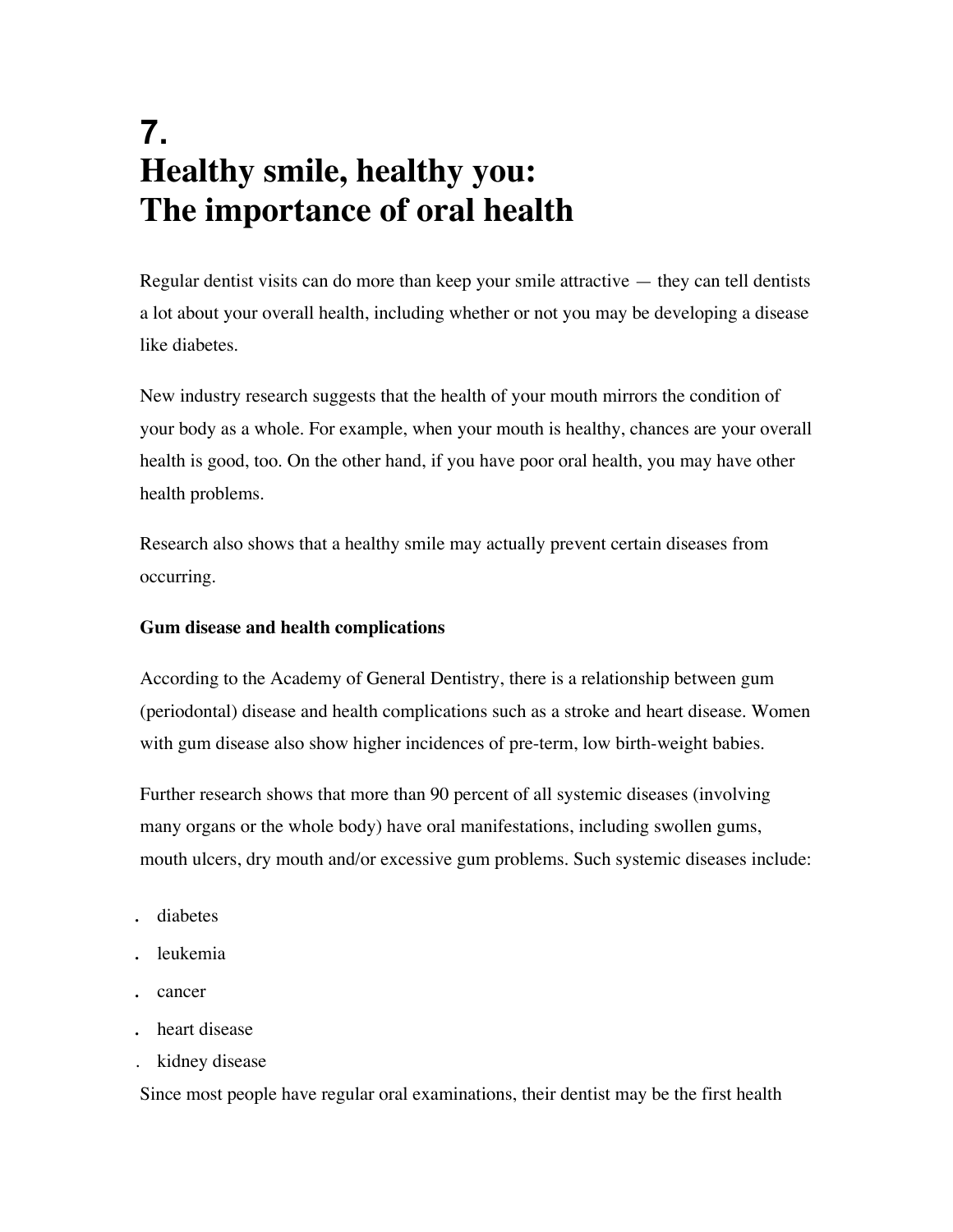care provider to diagnose a health problem in its early stages.

#### **Poor oral health can lead to problems**

If you don't take care of your teeth and gums, your poor oral hygiene can actually lead to other health problems, including:

- . Oral and facial pain. According to the Office of the Surgeon General, this pain may be largely due to infections of the gums that support the teeth and can lead to tooth loss. Gingivitis, an early stage of gum disease, and advanced gum disease affect more than 75 percent of the U.S. population.
- . Problems with the heart and other major organs. Mouth infections can affect major organs. For example, the heart and heart valves can become inflamed by bacterial endocarditis, a condition that affects people with heart disease or anyone with damaged heart tissue.
- . Oral cancer. Poor oral care can contribute to oral cancer, which now takes more lives annually than cervical or skin cancer.
- . Digestion problems. Digestion begins with physical and chemical processes in the mouth, and problems here can lead to intestinal failure, irritable bowel syndrome and other digestion disorders.

#### **What you can do**

Seeing a dentist regularly helps to keep your mouth in top shape and allows your dentist to watch for developments that may point to other health issues. A dental exam also can detect poor nutrition and hygiene, growth and development problems and improper jaw alignment. Provide your dentist with a complete medical/dental history and inform him or her of any recent health developments, even if they seem unrelated to your oral health.

*Information courtesy of the Academy of General Dentistry*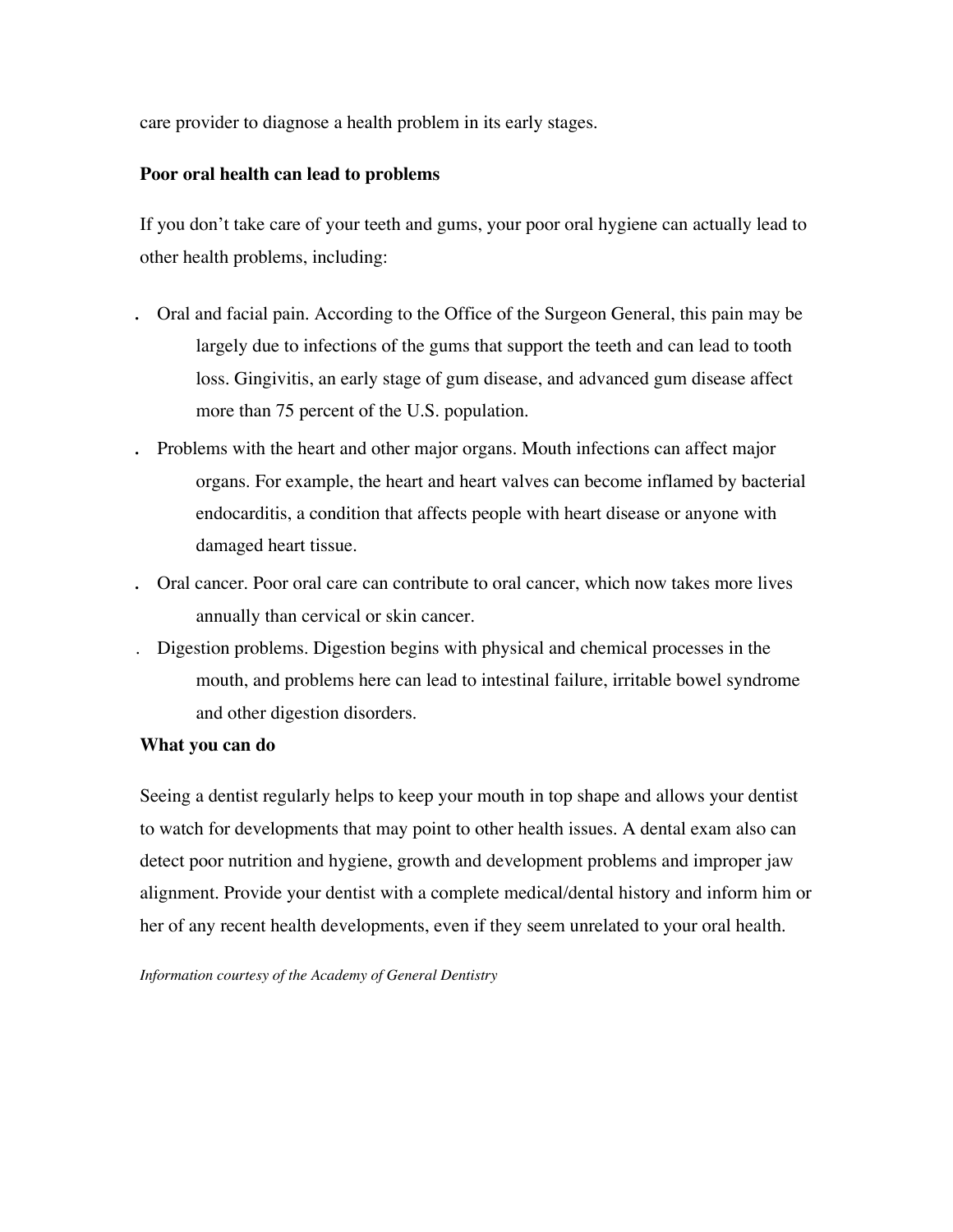# **8. Oral Health and Older Adults**

People are living longer and healthier lives. And, older adults also are more likely to keep their teeth for a lifetime than they were a decade ago. However, studies indicate that older people have the highest rates of periodontal disease and need to do more to maintain good oral health.



Whatever your age, it's important to keep your mouth clean, healthy and feeling good. And it's important to know the state of your periodontal health.

- . At least half of non-institutionalized people over age 55 have periodontitis.
- . Almost one out of four people age 65 and older have lost all of their teeth.
- . Receding gum tissue affects the majority of older people.
- . Periodontal disease and tooth decay are the leading causes of tooth loss in older adults. What you may not realize is that oral health is not just important for maintaining a nicelooking smile and being able to eat corn on the cob. Good oral health is essential to quality of life. Consider a few of the reasons:
- . Every tooth in your mouth plays an important role in speaking, chewing and in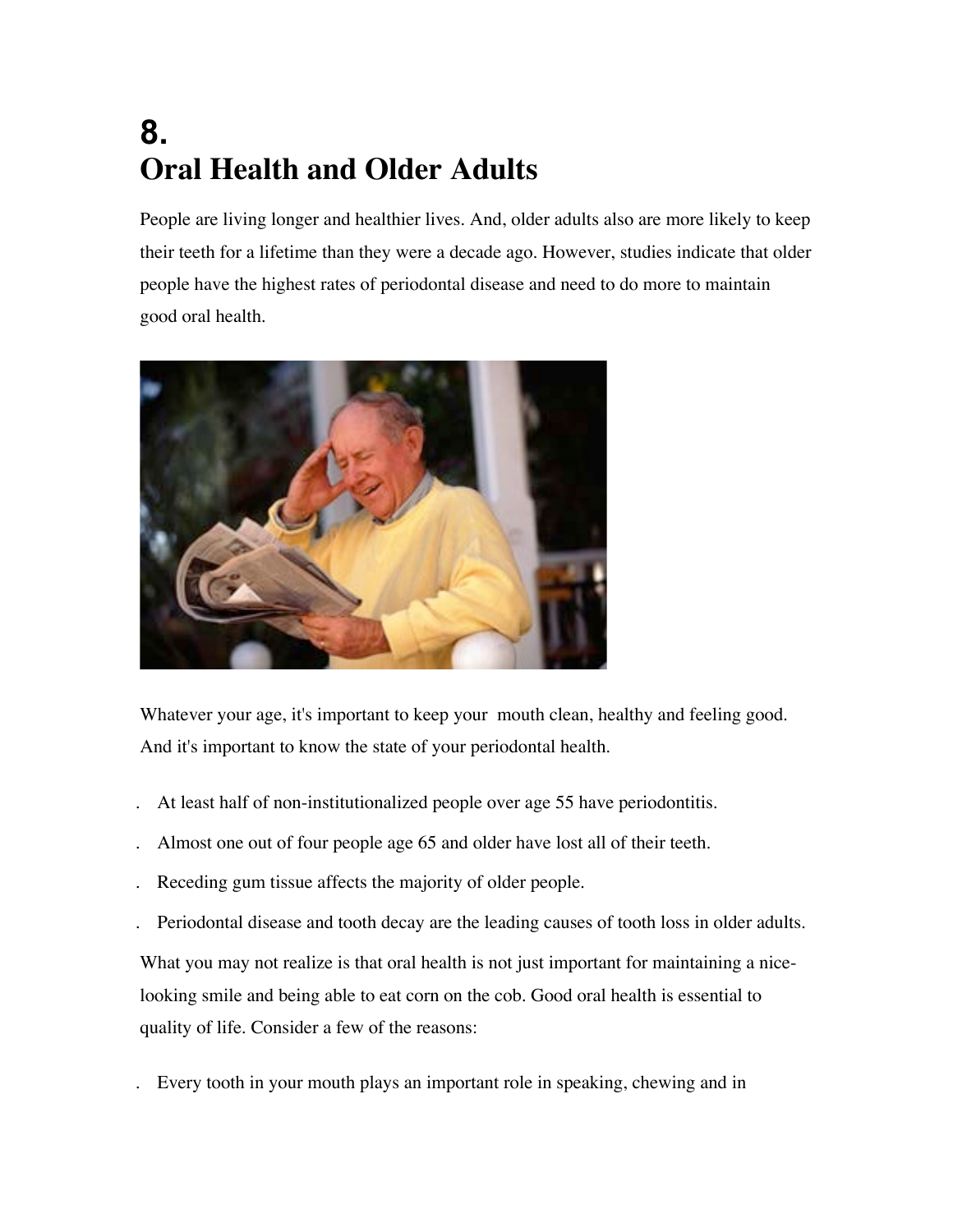maintaining proper alignment of other teeth.

- . A major cause of failure in joint replacements is infection, which can travel to the site of the replacement from the mouth in people with periodontal disease.
- . People with dentures or loose and missing teeth often have restricted diets since biting into fresh fruits and vegetables is often not only difficult, but also painful. This likely means they don't get proper nutrition.
- . Most men and women age 65 and older report that a smile is very important to a person's appearance. LI>And, maybe most importantly, recent research has advanced the idea that periodontal disease is linked to a number of major health concerns such as heart disease, stroke, respiratory disease and diabetes.

While your likelihood of developing periodontal disease increases with age, the good news is that research suggests that these higher rates may be related to risk factors other than age. So, periodontal disease is not an inevitable aspect of aging. Risk factors that may make older people more susceptible include general health status, diminished immune status, medications, depression, worsening memory, diminished salivary flow, functional impairments and change in financial status.

#### **Medications and Oral Side Effects**

Older adults are likely to take medications that can impact oral health and affect dental treatment. Hundreds of common medications - including antihistamines, diuretics, pain killers, high blood pressure medications and antidepressants - can cause side effects such as dry mouth, soft tissue changes, taste changes, and gingival overgrowth.

Dry mouth leaves the mouth without enough saliva to wash away food and neutralize plaque, leaving you more susceptible to tooth decay and periodontal disease. In addition, dry mouth can cause sore throat, problems with speaking, difficulty swallowing and hoarseness. Your dentist or periodontist can recommend various methods to restore moisture, including sugarless gum, oral rinses or artificial saliva products.

Be sure to tell your periodontist and other dental professionals about any medications that you are taking, including herbal remedies and over-the-counter medications.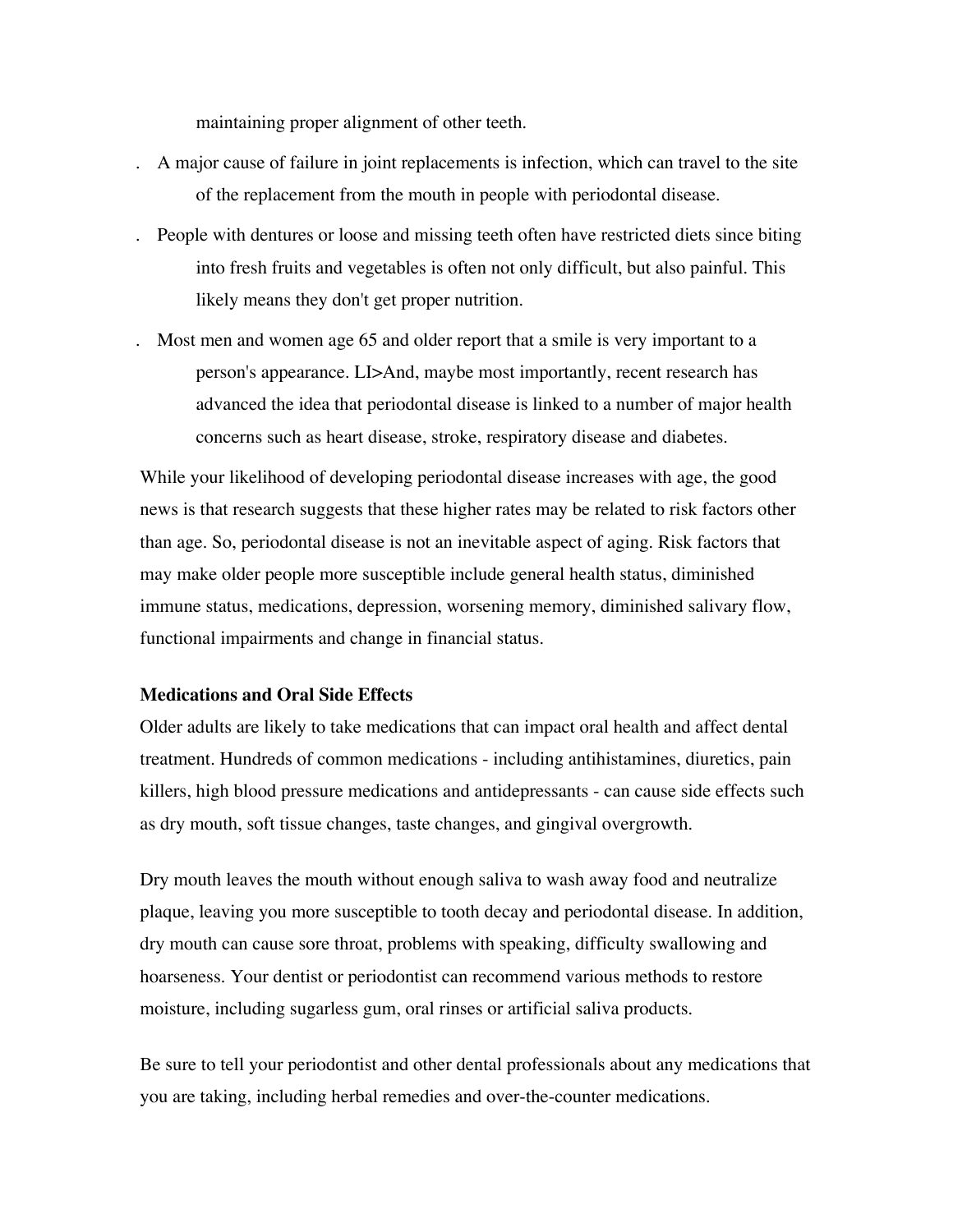

#### **Special Concerns for Older Women**

Women who are menopausal or post-menopausal may experience changes in their mouths.

Recent studies suggest that estrogen deficiency could place post-menopausal women at higher risk for severe periodontal disease and tooth loss.

In addition, hormonal changes in older women may result in discomfort in the mouth, including dry mouth, pain and burning sensations in the gum tissue and altered taste, especially salty, peppery or sour.

In addition, menopausal gingivostomatitis affects a small percentage of women. Gums that look dry or shiny, bleed easily and range from abnormally pale to deep red mark this condition.

Most women find that estrogen supplements help to relieve these symptoms.

Bone loss is associated with both periodontal disease and osteoporosis. Osteoporosis could lead to tooth loss because the density of the bone that supports the teeth may be decreased. More research is being done to determine if and how a relationship between osteoporosis and periodontal disease exists. Women considering Hormone Replacement Therapy (HRT) to help fight osteoporosis should note that this may help protect their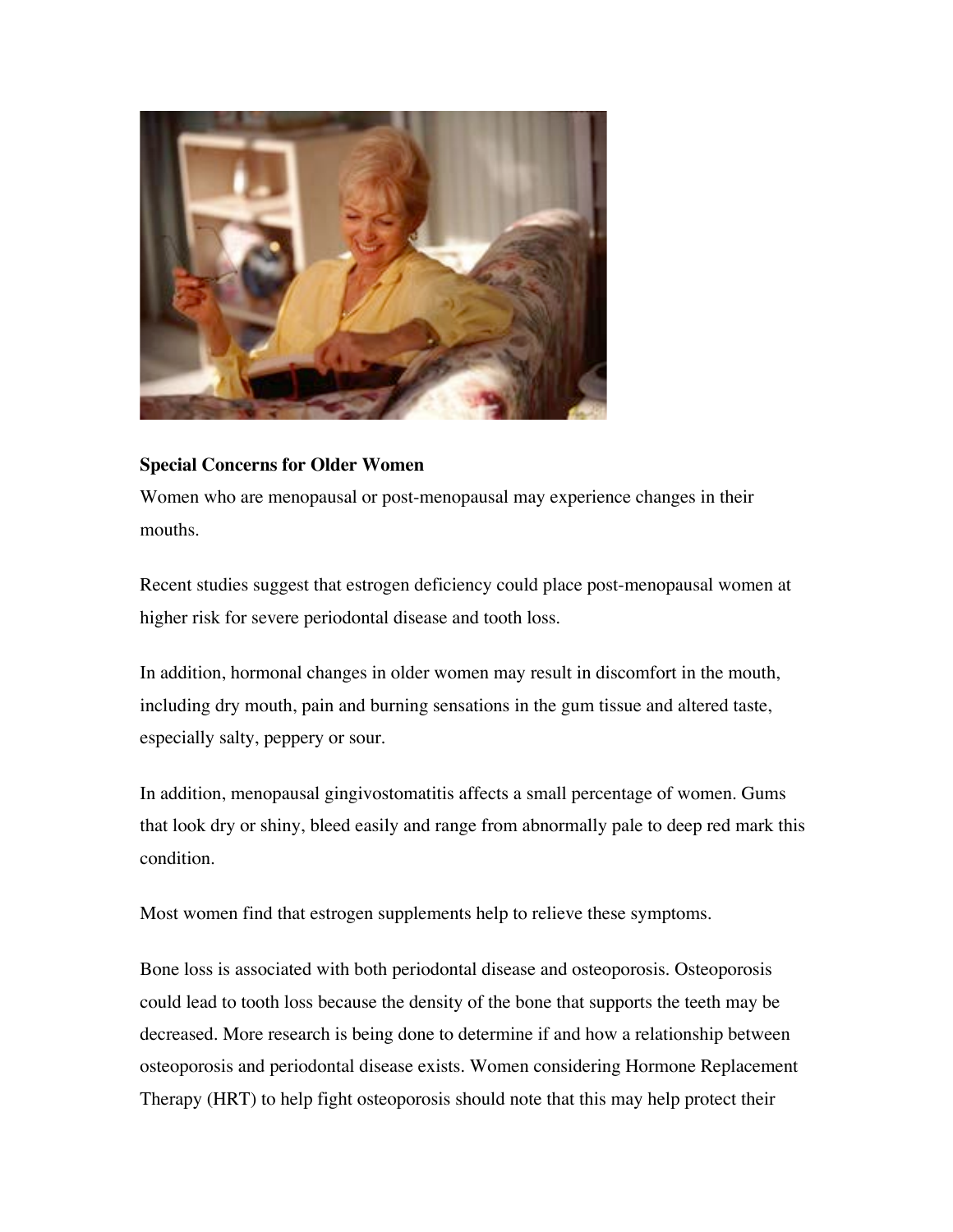teeth as well as other parts of the body.

#### **Dental Implants**

More and more older people are selecting dental implants over dentures as a replacement option for lost teeth. Whether you have lost one or all of your teeth, dental implants allow you to have teeth that look and feel just like your own.

Older adults have similar success rate with implants compared with younger people. As long as you're in good health and your periodontist can restore healthy gums and adequate bone to support the implant, you're never too old to receive a dental implant.

A dental implant is an artificial tooth root placed into your jaw to hold a replacement tooth or bridge in place. While high-tech in nature, dental implants are actually more tooth-saving than traditional bridgework, since implants do not rely on neighboring teeth for support.

In addition, dental implants are intimately connected with the gum tissues and underlying bone in the mouth. Therefore, they prevent the bone loss and gum recession that often accompanies bridgework and dentures and preserve the integrity of facial features. When teeth are missing, the bone which previously supported these teeth begins to deteriorate. This can result in dramatic changes in your appearance, such as increased wrinkles around the mouth and lips that cave in and lose their natural shape.

Since periodontists are the dental experts who specialize in precisely these areas, they are ideal members of your dental implant team. Not only do periodontists have experience working with other dental professionals, they also have the special knowledge, training and facilities that you need to have teeth that look and feel just like your own.

Talk with your periodontist to find out if dental implants are an option for you.

#### **Denture Care**

Denture wearers need to avoid plaque buildup that can irritate the tissues under the dentures. Thoroughly clean dentures daily and remove dentures at night to avoid bacteria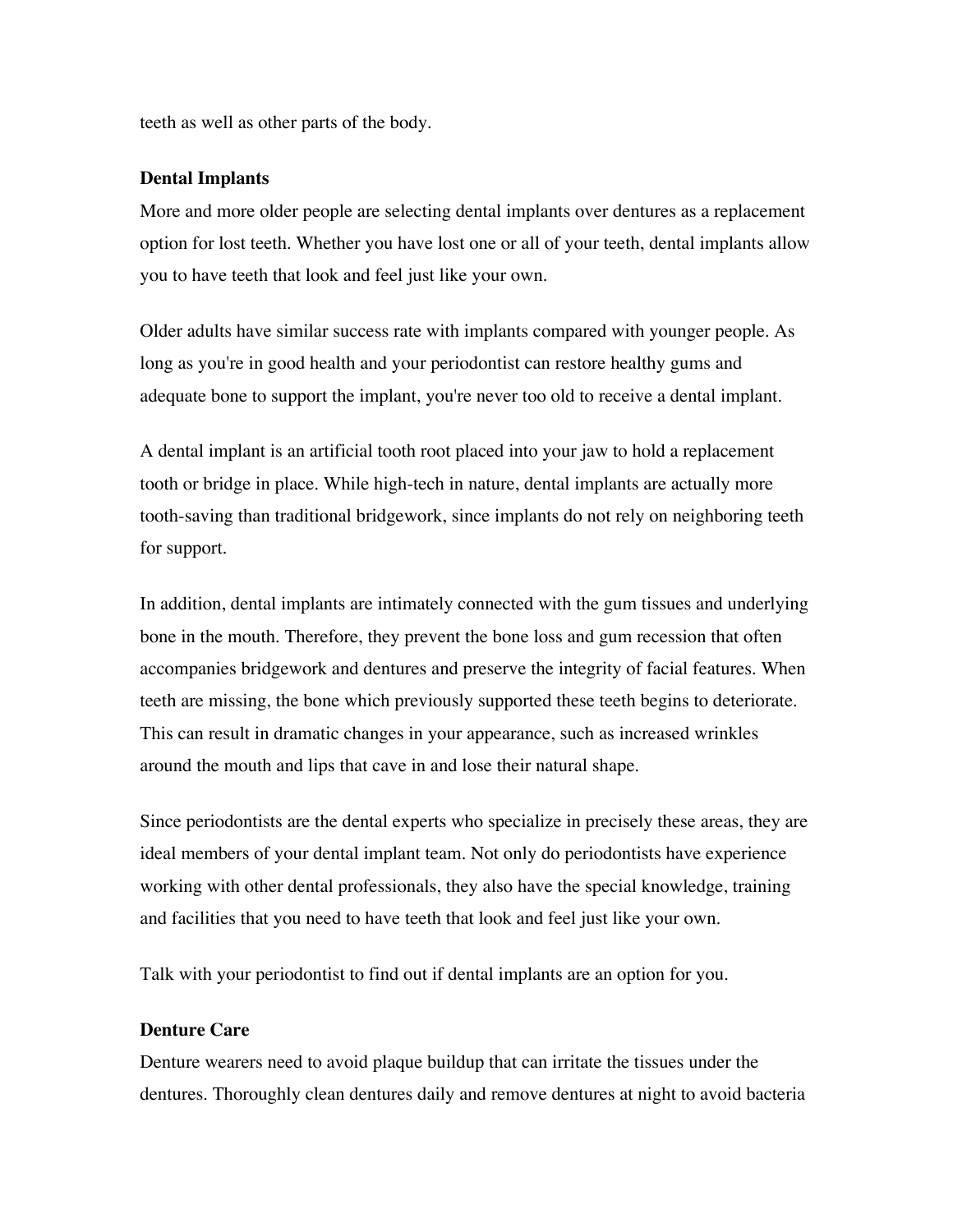growth. If you wear dentures, you need to continue to see a dental professional regularly. Because mouths continually change, dentures need to be checked for proper fit to avoid irritation, increased bone loss and infections. A change in the fit of partial dentures could indicate periodontal disease.

#### **Perfecting Your Smile**

Cosmetic periodontal procedures are not just for people in their 20s and 30s. You can have the smile you desire at any age.

A study by the American Dental Association and Oral-B in 1998 found that nearly half of survey respondents age 65 and older selected a smile as the first thing they notice about people. Almost 80 percent in this age group also reported that a smile is very important to a person's appearance.

#### **Preventing Periodontal Disease**

Even if you've managed to avoid periodontal disease until now, it is especially important to practice a meticulous oral care routine as you age. Receding gum tissue affects a large percentage of older people. This condition exposes the roots of teeth and makes them more vulnerable to decay and periodontal infection.

To keep your teeth for a lifetime, you must remove the plaque from your teeth and gums every day with proper brushing and flossing. Regular dental visits are also important. Daily cleaning will help keep calculus formation to a minimum, but it won't completely prevent it. A professional cleaning at least twice a year is necessary to remove calculus from places your toothbrush and floss may have missed.

If you have dexterity problems or a physical disability, you may find it difficult to use your toothbrush or dental floss. Your dentist or periodontist can suggest options such as an electric toothbrush or floss holder or a toothbrush with a larger handle.

#### **Treating Periodontal Disease**

In the earlier stages of periodontal disease, most of the treatment involves scaling and root planing, which means removing plaque and calculus in the pockets around the tooth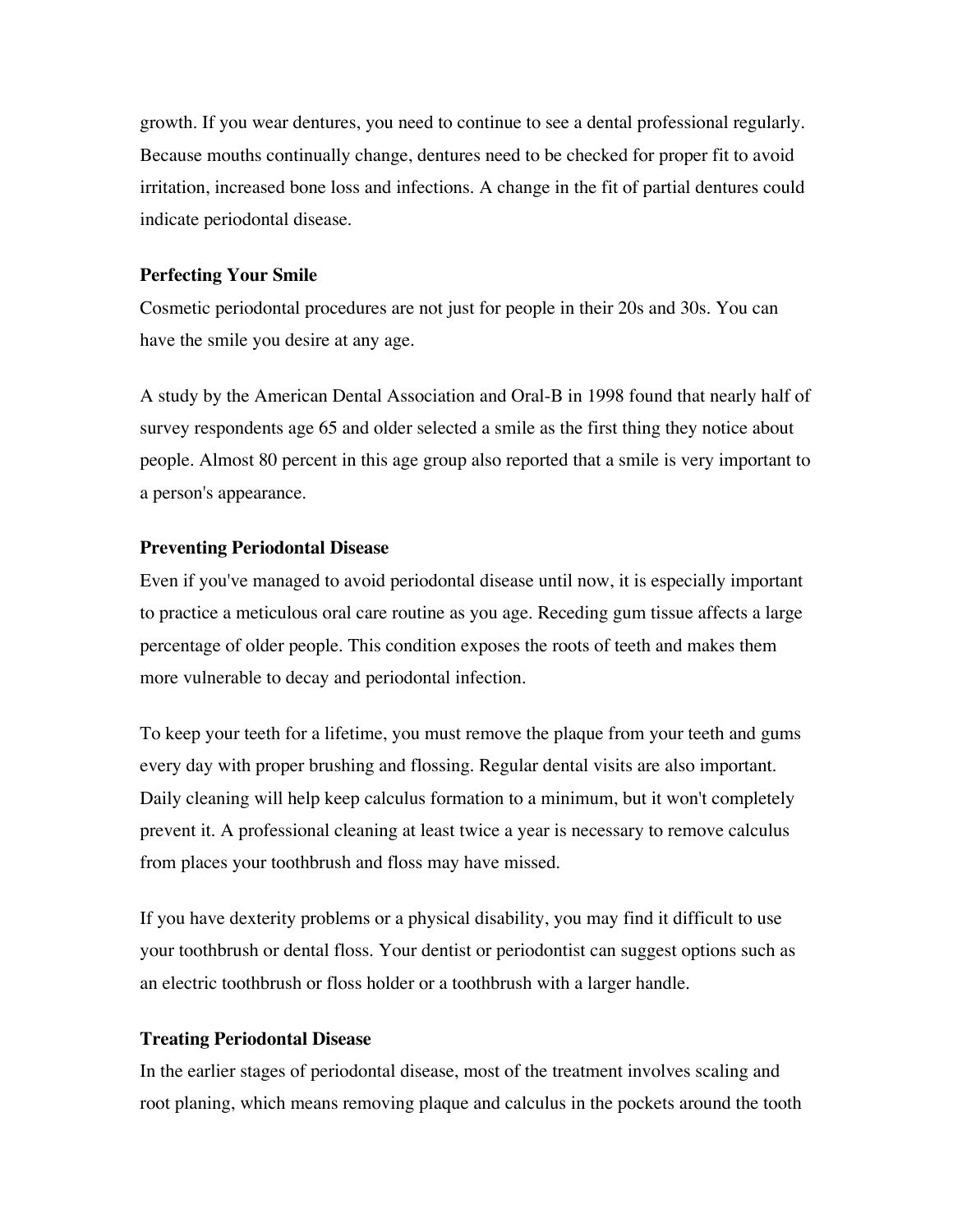and smoothing the root surfaces. In most cases of early periodontal disease, scaling and root planing and proper daily home care are all that are required for a satisfactory result. More advanced cases may require surgical treatment.

Once you've been treated for periodontal disease, periodontal maintenance procedures or supportive periodontal therapy enables you to gain control of the disease and increase your chances of keeping your natural teeth. In additional to a dental examination, a thorough periodontal evaluation is performed. Harmful bacterial plaque and calculus are then removed from above and below the gum line. If necessary, root planing may be used to smooth root surfaces that are infected. In addition, your periodontist or other dental professional will review your at-home oral hygiene routine and may suggest modifications tailored for your condition.

© American Academy of Periodontology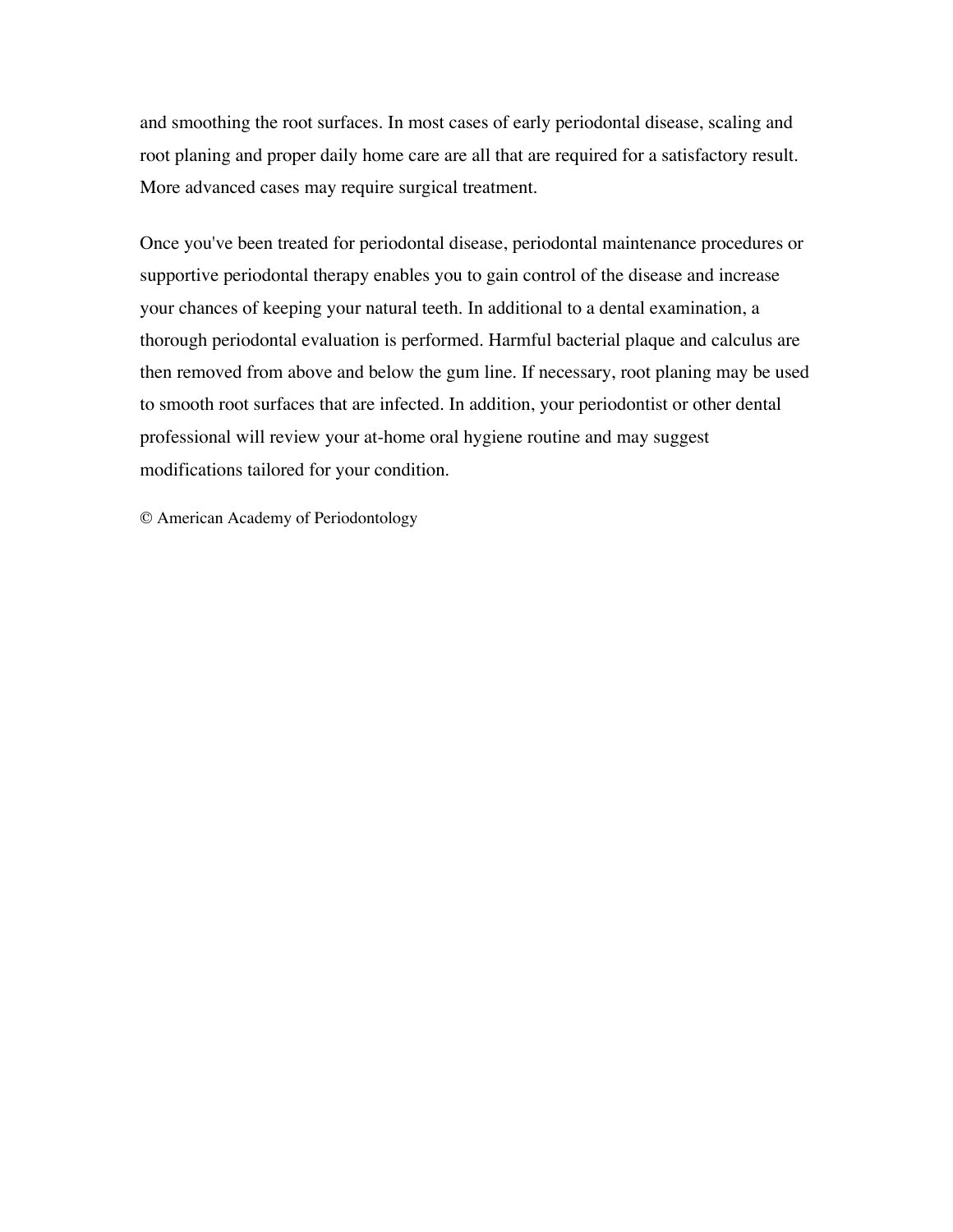## **9. Ten Foods for a healthy, beautiful smile: protect your teeth and gums with these stellar foods - Diet and nutrition: how to eat right**

BELIEVE IT OR NOT, THE FOODS you consume can affect your smile as much as brushing or flossing. Every time you eat sugary or starchy foods, the bacteria in plaque get another chance to form decay-causing acid. And bad breath can make you want to hide even the most pristine teeth. But choosing foods that naturally fight bacteria, remove plaque, strengthen enamel, and freshen breath is a good way to preserve your pearly whites.



### **Pick these 10.**

#### **1. Celery**

Celery protects your teeth in two ways. The extra chewing it requires produces plenty of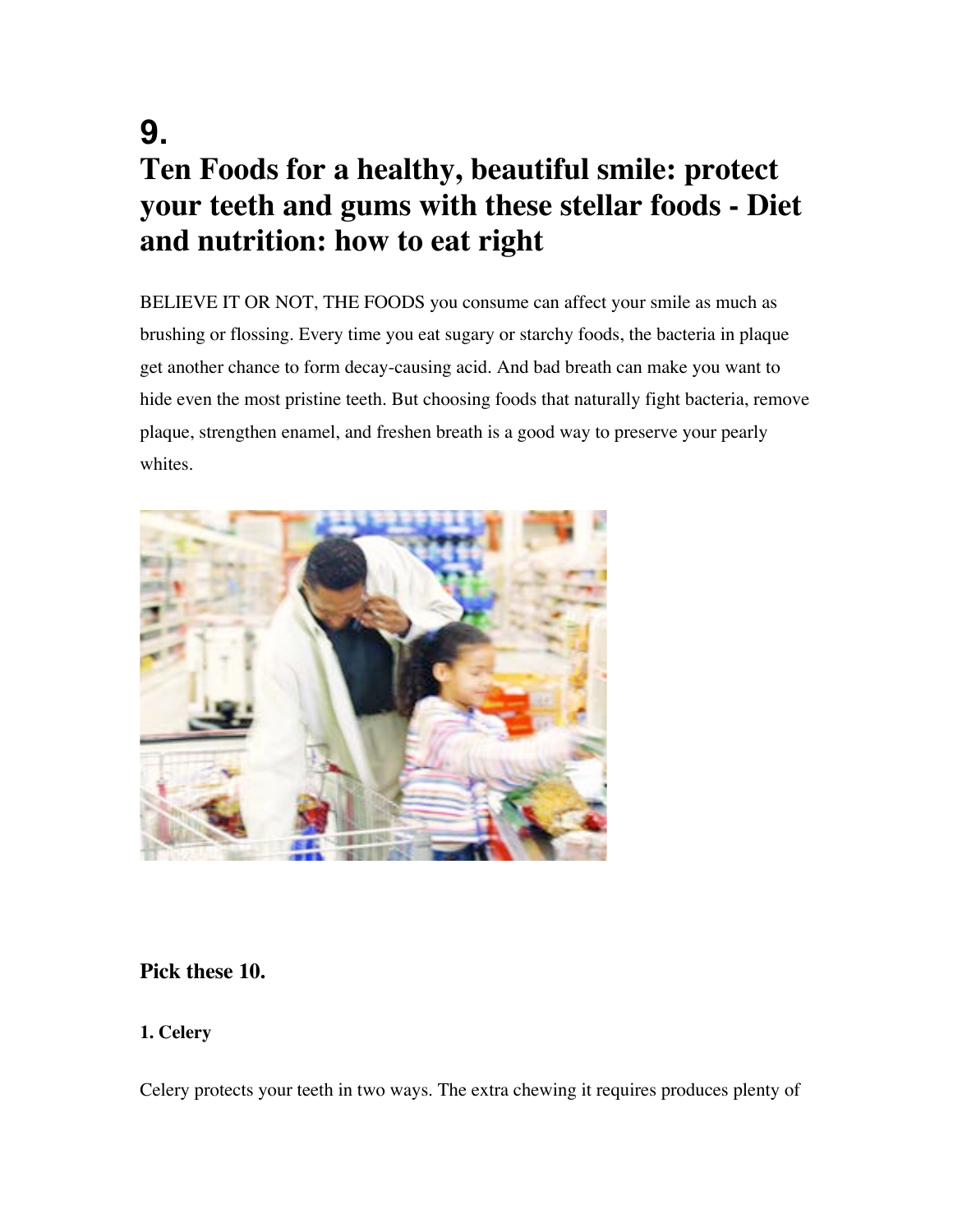saliva, which neutralizes the bacteria Streptococcus mutans that causes cavities. Additionally, chomping on naturally abrasive foods massages gums and cleans between teeth. Try This: Snack on a handful of raw celery or carrots once a day.

#### **2. Cheese**

Studies from the last decade show that cheese, with its low carbohydrate and high calcium and phosphate content, provides several benefits for your teeth. It helps balance your mouth's pH (an acidic pH encourages the growth of cavity-causing bacteria). Cheese also preserves and rebuilds tooth enamel and produces saliva, which kills the bacteria that cause cavities and gum disease. Try This: Enjoy a 1-inch cube (about 1/2 ounce) of cheese after dinner instead of a sweet dessert.

#### **3. Green Tea**

Green tea (Camellia sinensis) contains substances called catechins that kill the bacteria in your mouth that turn sugar into plaque (a sticky mass of bacteria, sugars, proteins, and fats that produces cavity-causing acid when it comes in contact with sugary or starchy foods). Catechins also wipe out the bacteria that cause bad breath. Try This: Drink 2 to 5 cups of green tea (regular or decaffeinated) a day, says Mindy Green, director of research at the Herb Research Foundation in Boulder, Colo. Consider making a thermos of green tea to drink at work. The night before, steep 3 to 4 green tea bags in 4 cups of boiling-hot water in a covered thermos for three to five minutes. Remove the bags. Serve the tea the next day over ice or after reheating it.

#### **4. Kiwis**

For their size, kiwis pack more vitamin C than any other fruit. In fact, one large kiwi supplies more than 100 percent of your recommended daily amount. If you don't get enough vitamin C, research shows that the collagen network in your gums can break down, making your gums tender and more susceptible to the bacteria that cause periodontal disease. Try This: Instead of topping your morning oatmeal with brown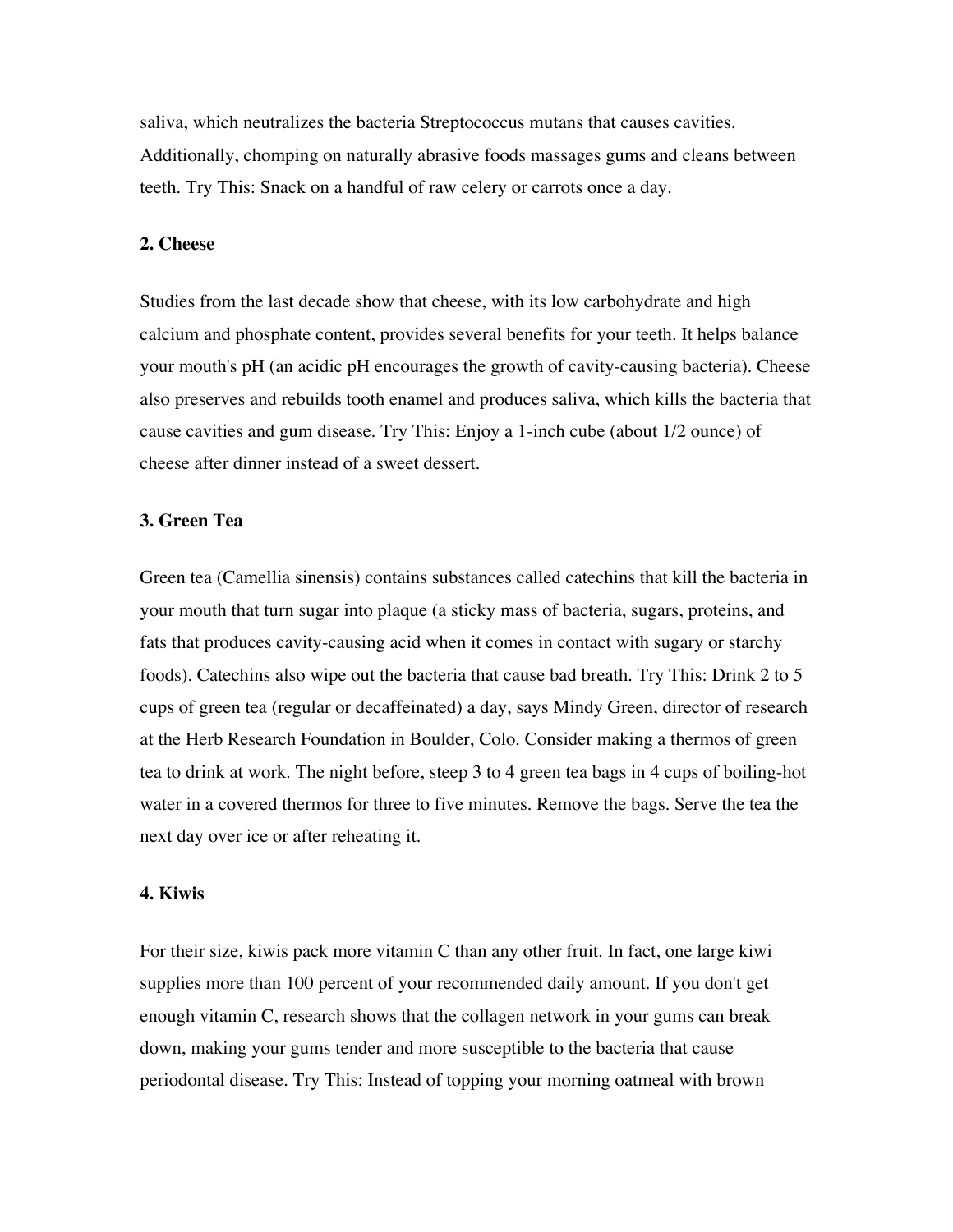sugar, use a sliced kiwi.

#### **5. Onions**

Onions contain powerful antibacterial sulfur compounds. In a 1997 test tube study, onions killed various types of bacteria, including S. mutans. Research indicates that they are most powerful when eaten freshly peeled and raw. Of course, raw onions can do a number on your breath, so be sure to have some fresh parsley on hand (see below). Try This: Add a few onion slices to salads and sandwiches each day.

#### **6. Parsley**

Chewing parsley or mint leaves after a pungent meal will help you maintain sweetsmelling breath. These herbs contain monoterpenes, volatile substances that travel quickly from your bloodstream to your lungs, where their odor is released via your breath. Try This: Top zesty dishes with a few tablespoons of minced fresh parsley or garnish dessert with a few sprigs of fresh mint.

#### **7. Sesame Seeds**

According to fossils, our Paleolithic ancestors had great teeth. Anthropologists suggest that this is partly due to the cleansing action of primitive foods like seeds, which slough off plaque and help build tooth enamel. Sesame seeds, for example, are also high in calcium, which helps preserve the bone around your teeth and gums. Try This: Sprinkle a tablespoon of sesame seeds on salads and steamed vegetables a few times a week for a gentle teeth cleaning and 87 mg of calcium.

#### **8. Shiitake Mushrooms**

A 2000 study in Caries Research showed that lentinan, a sugar found in shiitake mushrooms, prevents mouth bacteria from creating plaque. Try This: A few times a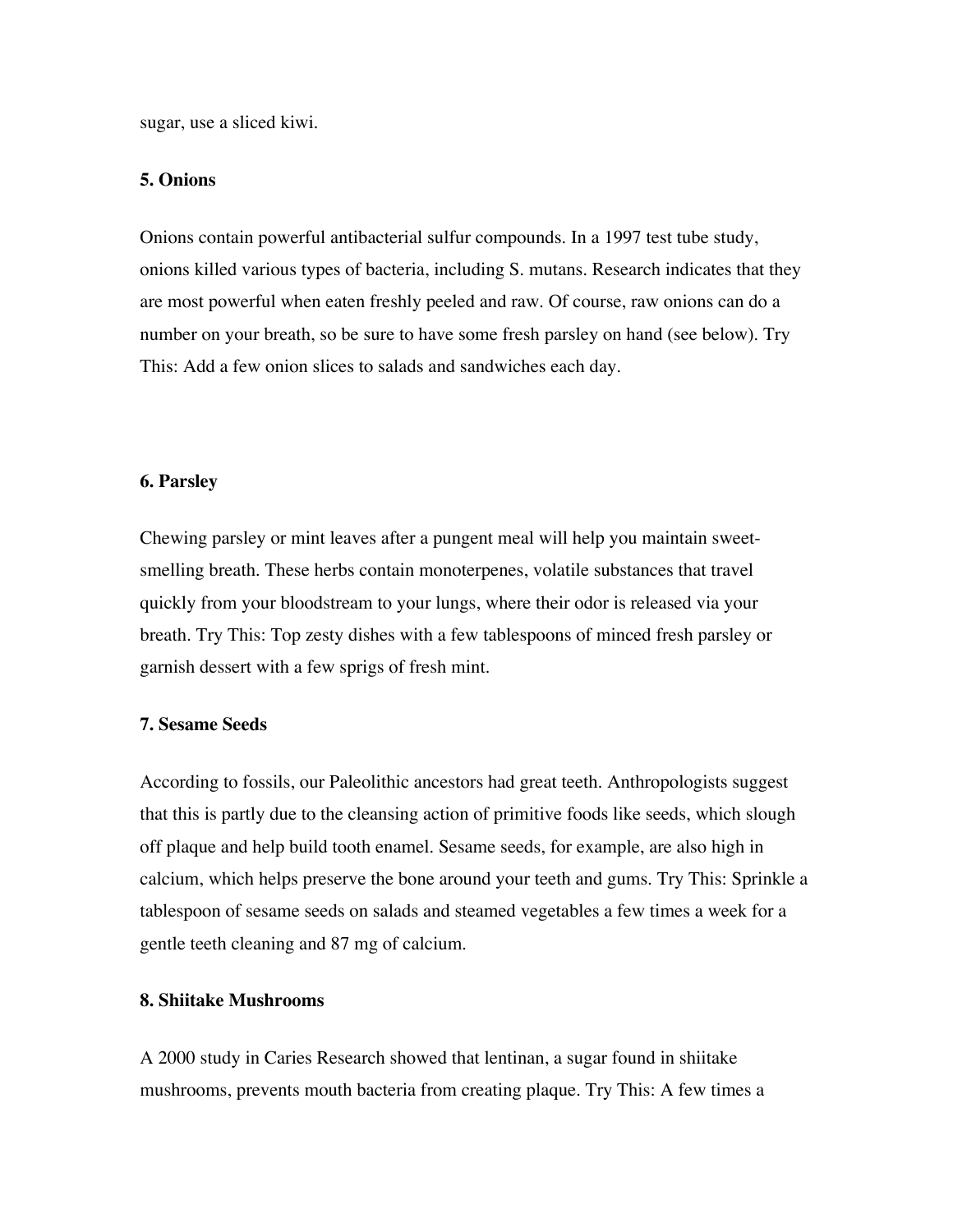week, add four to five sliced shiitakes to soups or stir-fries. Buy fresh shiitakes or dried ones, which can be reconstituted by soaking them in hot water for about 25 minutes before use.

#### **9. Wasabi**

Otherwise known as Japanese horse-radish, this condiment not only provides zing to sushi, it also protects your teeth. A 2000 study in Biofactors revealed that the substances that make wasabi taste hot, called isothiocyanates, also inhibit the growth of cavitycausing bacteria. Try This: Eating wasabi a few times a week will protect you from cavities. For a smile-saving salad dressing, combine 3 tablespoons rice wine vinegar, 1 tablespoon honey, 1 teaspoon wasabi paste, 1 teaspoon soy sauce, and 1/2 teaspoon sesame oil.

#### **10. Water**

Drinking water keeps your gums hydrated and is the best way to stimulate saliva--your body's greatest defense against the bacteria that cause plaque and cavities. Rinsing your mouth with water also helps wash away trapped food particles that decompose in the mouth and cause bad breath. Try This: Aim to drink six 8-ounce glasses of purified water throughout each day to keep your gums (and whole body) hydrated and to stimulate saliva. If you can't brush your teeth after eating, be sure to rinse your mouth with water.

Save Your Smile with These Easy Tips

In addition to regular brushing, following these suggestions can greatly increase the life of your teeth and gums.

Watch Out for Minimeals. Eating small meals throughout the day can help you control your weight. But every time you eat, bacteria grow in your mouth.

**The Fix:** Brush your teeth or rinse with water after each meal or snack.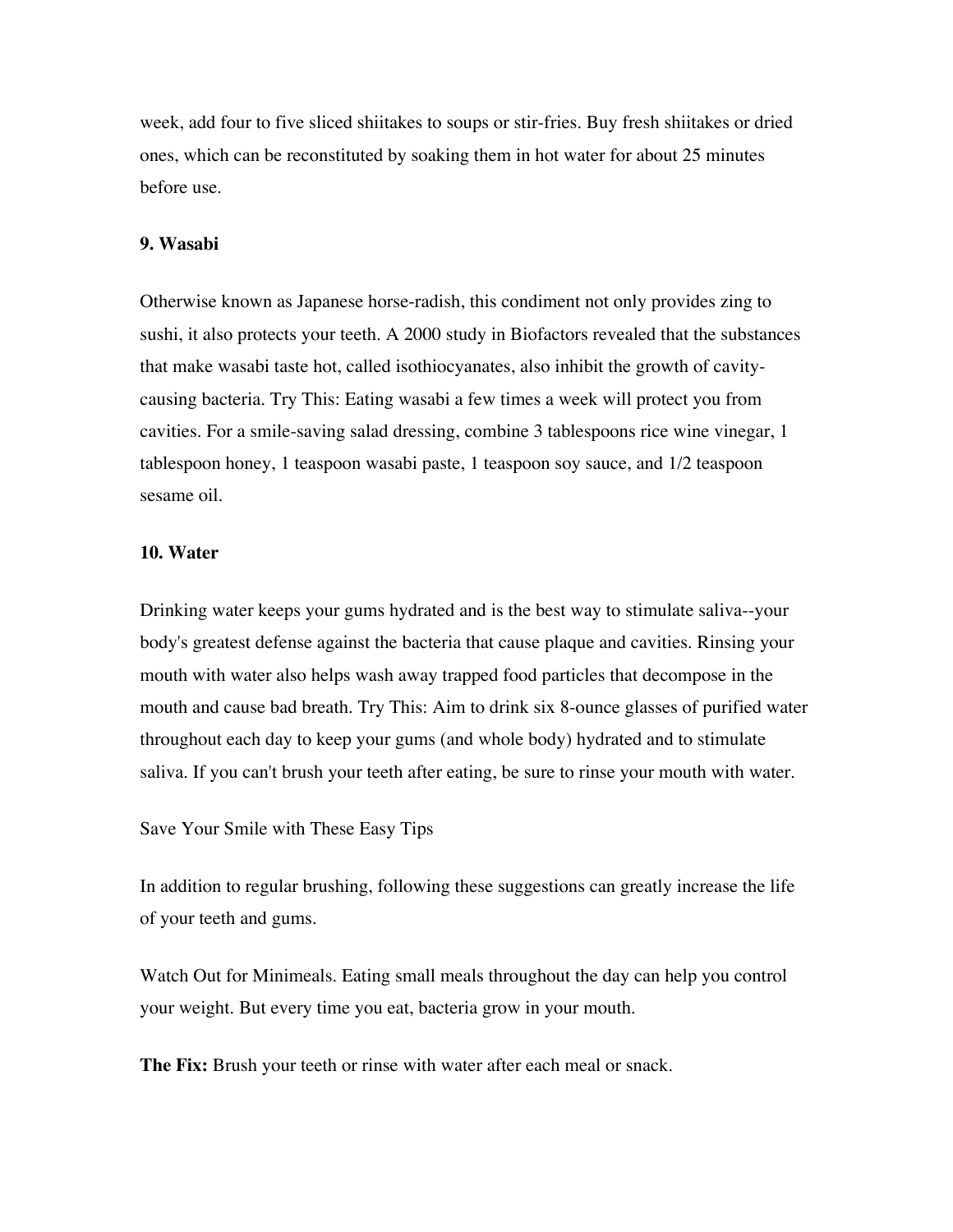Avoid Sugary Sips. Slowly sipping sweetened beverages exposes your teeth to sugar for long periods.

The Fix: Switch to water or unsweetened green tea.

Freshen Breath Naturally. Chewing sugary gum or candy between meals feeds plaque, which can cause cavities.

**The Fix:** Chew on a whole clove or tea-tree-flavored toothpick to help freshen breath and kill bacteria.

Choose Desserts Wisely. Eating sweets at the end of your meal leaves an enamelcorroding sugary residue.

**The Fix:** Choose cheese or low-sugar fruits like pears and apples as dessert.

Floss Daily. Not flossing for even one day allows cavity-causing plaque to begin forming between teeth.

**The Fix:** Try brushing and flossing right after dinner when you still have energy,

*Linda Knittel is a freelance writer in Portland, Ore. When eating Japanese cuisine, her favorite, she opts for a little extra wasabi and green tea to keep her teeth healthy.*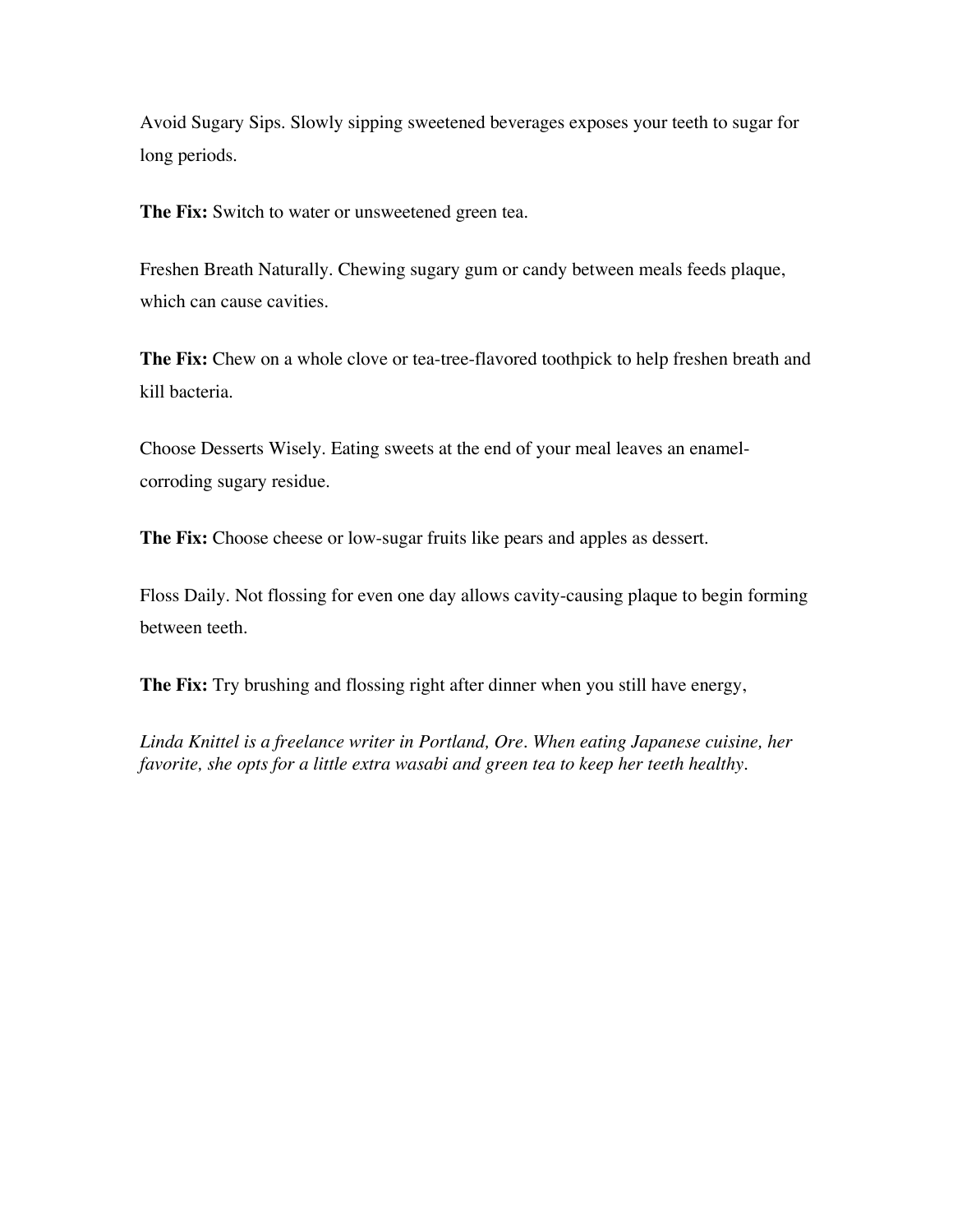## **11. How are Dental Health and Heart Disease Related?**

It's sometimes difficult to tell, but research beginning in the 2000s suggests that you see your dentist to find out. Several different studies conducted by cardiologists, and by periodontists (specialists in gum disease) now suggest that there are several connections between dental health and heart disease. People with gum disease, with false teeth, or with deteriorating teeth are all much more likely to have heart disease. These are correlative studies, not cause and effect studies, but further research in this area may suggest that keeping your mouth healthy is one of the keys to having a healthy heart.

One study on dental health and heart disease connects the high risk of gum disease in patients who require heart transplants. In an Australian study, 77% of a group of over 80 patients requiring heart transplant had periodontal disease. This was compared to a group not requiring transplant and with healthy hearts where only 13% had periodontal disease. This study may be slightly flawed since only 80 people requiring transplants were compared to a much larger group of people not requiring them, over 900 people. Still, combined with other studies, these findings suggest dental health and heart disease may be related.

What many similar studies reveal is that people who suffered heart attacks, who need transplants, or who need heart surgery are much more likely to have dental problems. Chief among these was periodontal or gum disease, which means a large amount of bacteria are present in the mouth. In this case, you can't get by with brushing or flossing, since gums can bleed and thus be open to receiving bacteria into the blood stream.

It is theorized that one of the connections between dental health and heart disease is what the blood stream does with bacteria from the mouth. It may end up lining the walls of your arteries, causing atherosclerosis and artery blockage, or alternately, certain forms of strep bacteria can cause vegetative matter to grow in the valves of your heart, called *bacterial endocarditis*. Prevention of gum disease is important, and this means flossing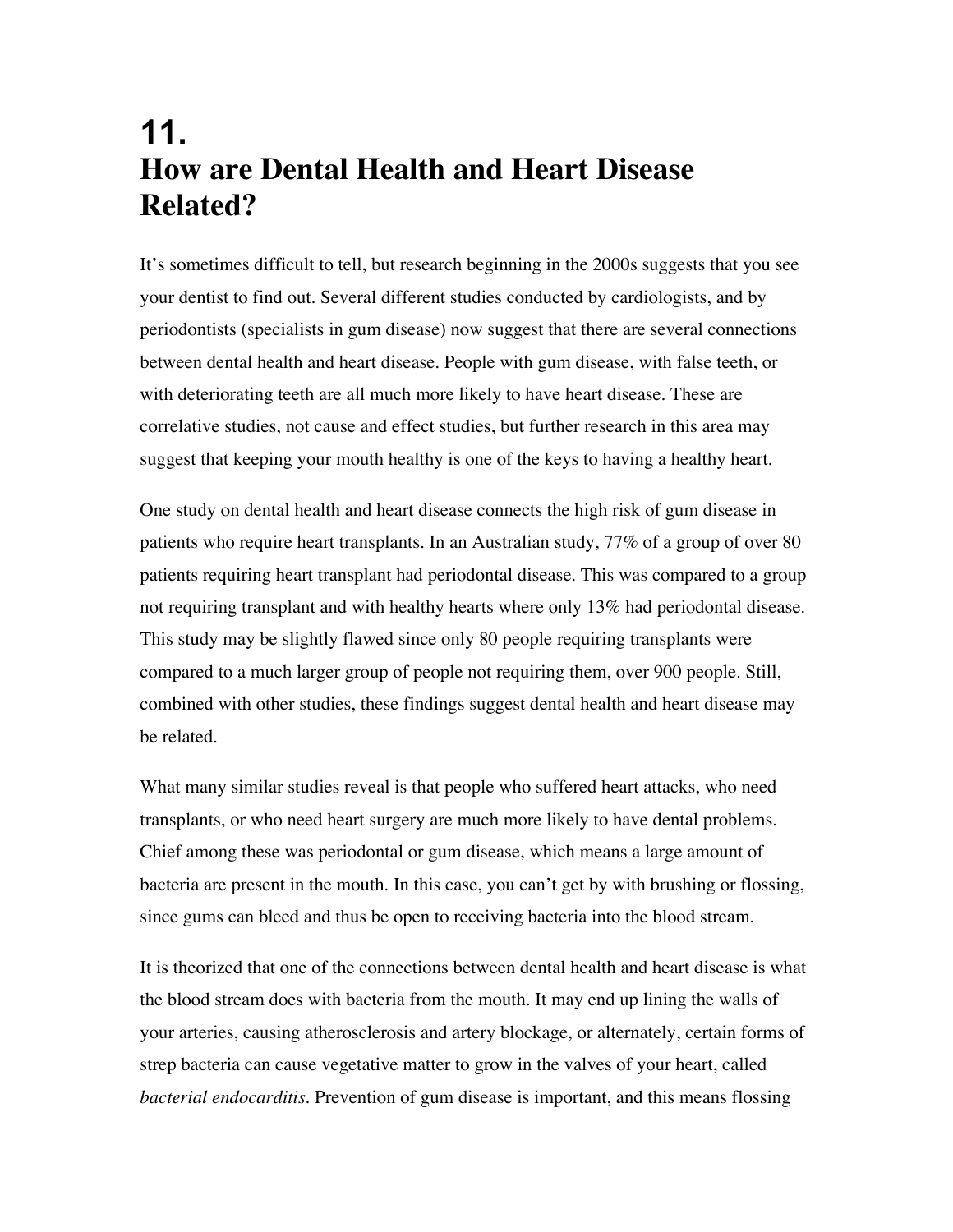regularly, and getting two teeth cleanings a year. If you have gum disease, you should check with your doctor or dentist about antibiotic mouthwashes that can help remove bacteria from your mouth prior to flossing.

Another connection between dental health and heart disease is the theory that tooth loss may actually change the diet and cause poorer cardiovascular health. Either due to missing teeth, or poorly fitting dentures, people may not eat a diet as high in fiber. Softer foods may mean more fatty foods, and a significantly unbalanced diet, which increases risk of heart disease. It's thus important to get properly fitting replacement teeth or crowns as needed so you can consume recommended amounts of dietary fiber.

Dental health and heart disease have an even more firmly established connection that has long been known. People who have had surgeries, especially surgeries that used artificial valves, conduits or stents absolutely need antibiotic treatment prior to receiving any type of dental treatment, even a teeth cleaning. It is always important to talk to your dentist about heart conditions or surgeries you've had, and to ask your cardiologist if you need what are called prophylactic antibiotics prior to seeing the dentist. This large single dose of antibiotics taken an hour prior to dental work does prevent the greater risk of developing bacterial endocarditis.

Further, treatment for certain forms of heart disease may exacerbate gum disease. Certain medications like calcium channel blockers or ACE inhibitors may come in chewable form and many contain sugar. Heart disease medications may create a snowball effect that actually worsens the very diseases they are supposed to treat by causing greater dental problems. This issue might be addressed by taking pills you can swallow rather than chew so that teeth are unaffected by medications.

*Written by Tricia Ellis-Christensen*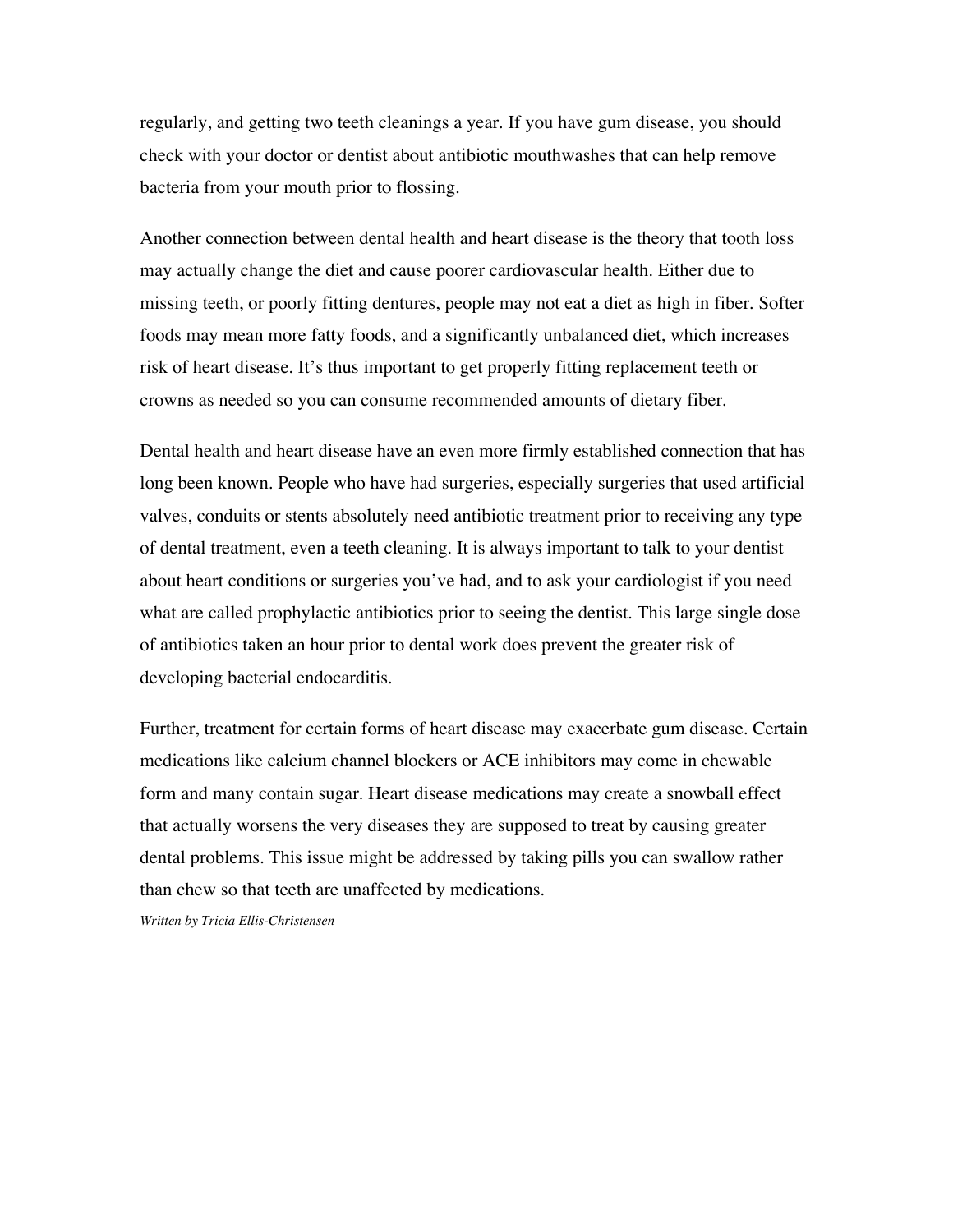# **12. Periodontal Disease Negatively Affects Diabetes**

Numerous studies indicate that the presence and severity of periodontal disease can increase the risk of poor blood sugar control in diabetics. One study that compared diabetic patients with minimal and severe periodontal disease found that those with the more severe periodontal disease had a significantly greater number of cardiovascular complications, including stroke, angina, and heart failure.

Another study found that the treatment of periodontal disease in diabetics might actually improve the diabetics' ability to control diabetes. Although there are no known definitive reasons why periodontitis impacts blood sugar control in diabetics, a few theories have been created. Acute bacterial and viral infections control an increase in the body's resistance to insulin, which aggravates blood sugar control. In diabetics, further infection exacerbates insulin resistance and significant worsens its ability to regular blood sugar.

Periodontal disease and diabetes have a complex interaction. Anyone with diabetes, regardless of the severity, should have a thorough oral health examination. If gum disease is found, every effort should be made to eliminate it.

## **13. Could Social Troubles Be Your Smile's Fault?**

If you have front teeth that are stained, cracked, chipped, dark, or missing, it's possible that some of your personal troubles are your smile's fault. Your smile is one of the first features people notice about you. It is either attractive or repellant because other people make judgments about you based on how your smile looks. Are your teeth even and white? Is your smile inviting? Does it say you are open, full of confidence and high selfesteem? It's amazing how many characteristics other people read into your personality based on your smile's appearance.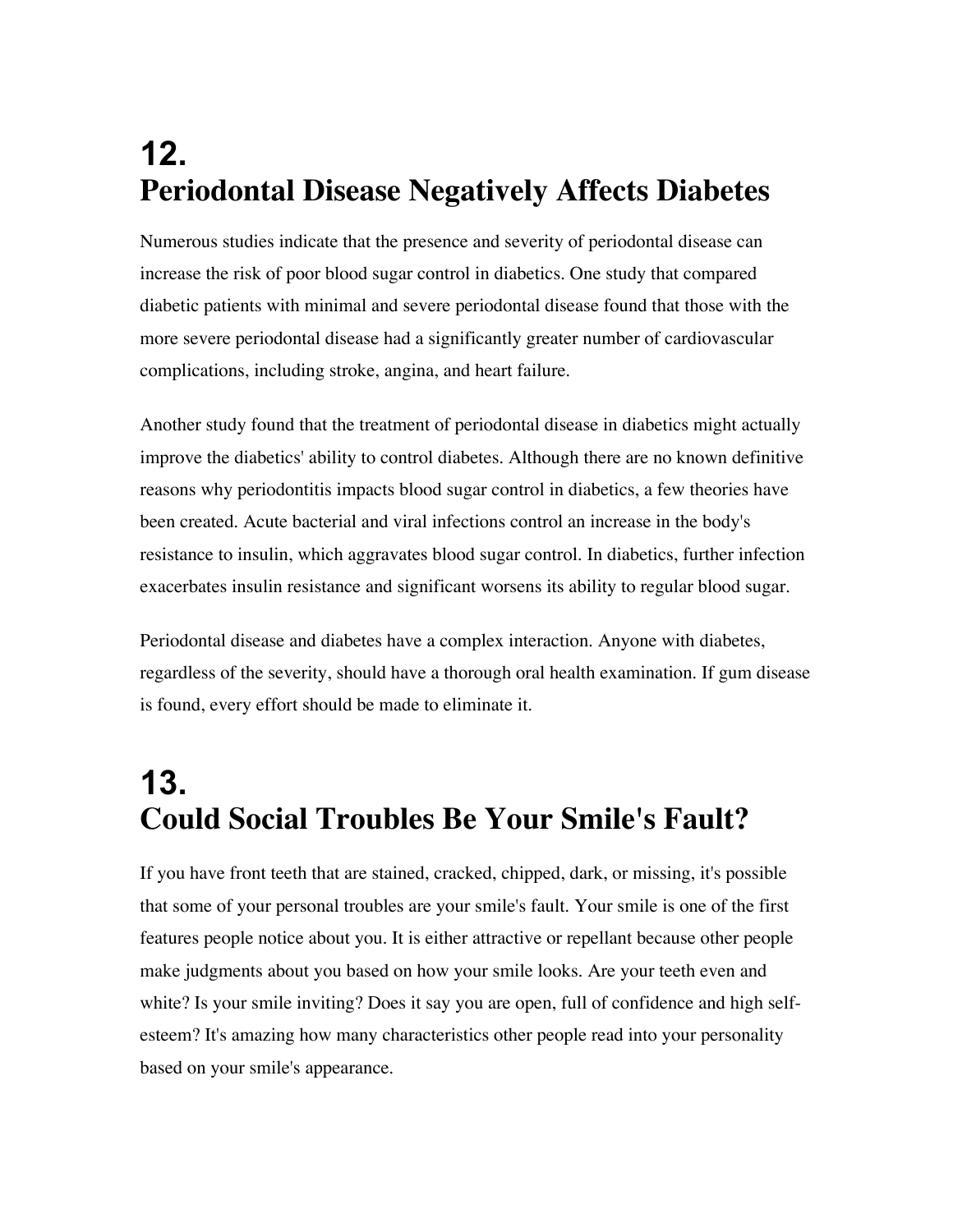Your smile is one of the first nonverbal cues you give to people. You may notice that other people treat you a certain way right when they meet you, often without even talking to you. You may have also heard the phrase that "When you smile, the whole world smiles back at you." If you're ashamed of how your teeth look, if you're embarrassed about your smile, if you're covering up your mouth with your hand when you speak, other people may read these nonverbal signals in a negative way. They may think you have a low self-esteem, that you have little confidence, that you're not capable of a more important job, or of sustaining a deep and lasting personal relationship.

Of all the features you can change about yourself, your smile is one of the easiest and fastest to fix. Once you make a decision to improve your smile, once you find the right dentist who is trained in cosmetic dentistry, you can begin your journey toward having a smile that can lead your life toward personal success.

## **14. A Whiter Smile Can Bring in More Green**

Tooth whitening can help most people look better, up to 95 percent of them. It's not mere vanity that makes people seek cosmetic dentistry. Smiles are among the first features anyone, including a job interviewer, notices about you. Within the first 30 seconds, a prospective employer may make a first impression based on your smile regarding your openness, friendliness, honesty, intelligence, and social status. The easiest and fastest way to improve your smile, assuming it is healthy already, is through tooth whitening.

According to the American Dental Association, the number of people bleaching their teeth has increased more than 300 percent in the last four years. Generally, you can whiten your teeth using one of three methods: in-office bleaching, at-home bleaching, or whitening toothpaste. In-office bleaching has the most dramatic results with your teeth becoming up to eight shades whiter in about an hour.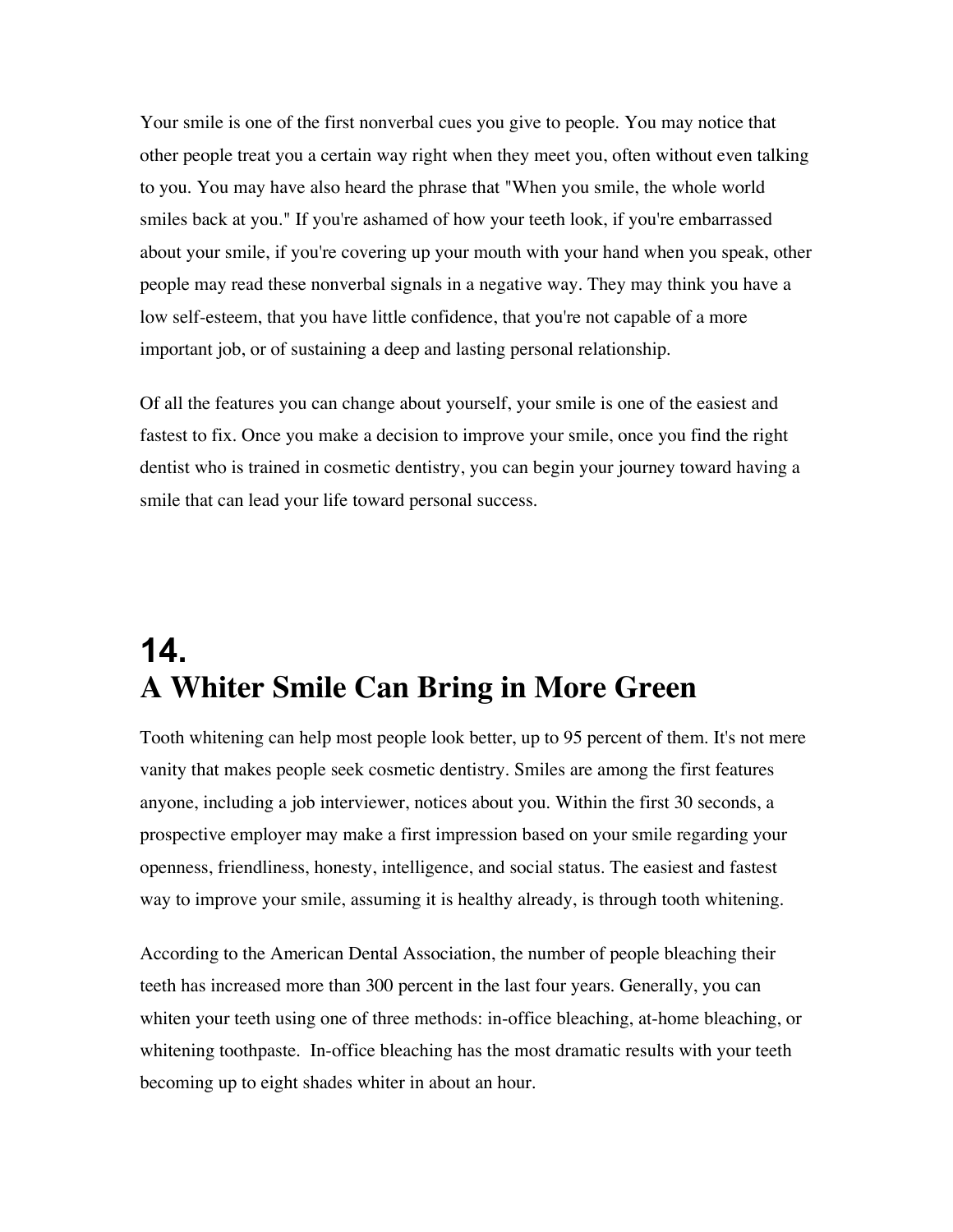To put your best foot forward in a job interview, make sure your smile measures up. Consider a variety of cosmetic dental procedures, from teeth whitening to a set of porcelain veneers.

## **15. Attractive Smile Leads to Better Relationships**

To get a date with Mister or Miss Right, 84 percent of adults perceive having an attractive smile as important, according to a survey conducted by Harris Interactive. This poll of 1,000 American adults between the ages of 18 and 50 years found that more than one-third would not be likely to set up their best friend on a blind date with someone with bad teeth. One-third would not be likely to kiss someone with bad teeth. An overwhelming majority--85 percent--considers a person's smile to be very or somewhat important when meeting someone for the first time. Almost 9 out 10 Americans polled said they thought people with good teeth are more attractive. Among many factors, this poll explored the importance of smiles in the social arena, as well as dating and marriage.



Fortunately, improving a smile is now more accessible than ever because cosmetic dentistry is available to just about everyone. Even the subtlest change in your smile can make a dramatic difference in the way you look and feel about yourself, and the way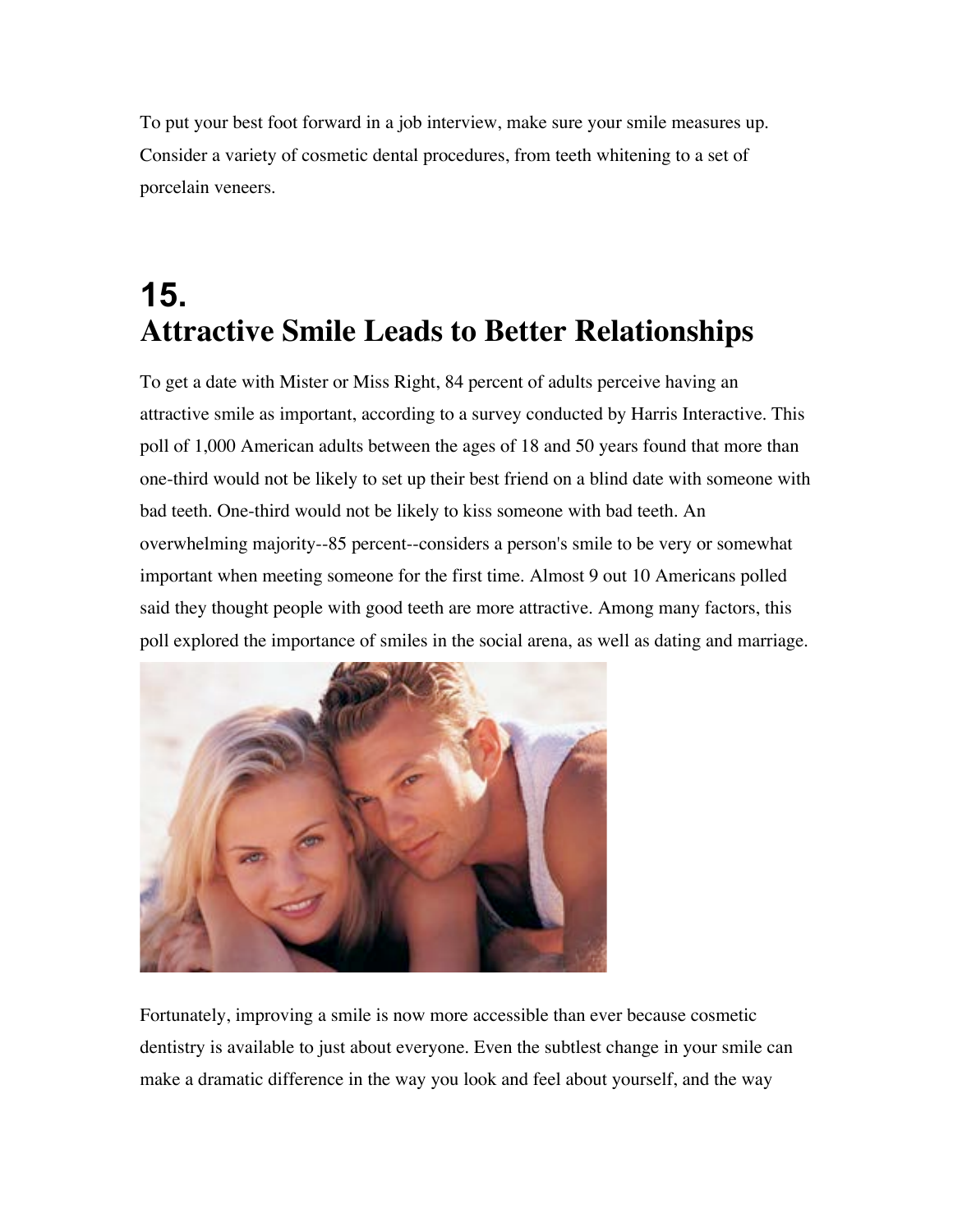others perceive you. Talk to your cosmetic dentist and ask about white fillings, teeth whitening, dental bonding, dental crowns and dental veneers. Then sit back in your chair and wait for your new life to begin.

## **16. When Changing Your Image, Start With Your Smile**

According to studies by social psychologists, most people spend about 30 seconds appraising you before they begin to form a laundry list of impressions about you. Impressions formed in the first 30 seconds might include: your educational level; your career competence and success; your personality; your level of sophistication; your trustworthiness; your sense of humor; and your social heritage. For better or worse, this means that appearances count in today's world, according to Susan Bixler's book *The Professional Image*, published by Adams Media Corporation.

When meeting someone for the first time, the way you look is even more important than what you say. Sociolinguist Albert Mehrabian found in his comprehensive research on communication that 7 percent of a verbal message comes from the words used; 38 percent comes from the vocal tone, pacing, and inflection; and 55 percent is transmitted by the speaker's appearance and body language. Your smile is one of the first features people notice about you in the business world, as well as in personal encounters.

A new smile can make you look better and younger, boost your self-confidence and selfesteem, as well as increase your communication ability, your sex appeal, and impact on your personal and professional relationships. And getting that smile isn't as complicated as you might imagine. Many people can have a dramatic change in their smile with just a few visits to the dentist. So many options are available today that there is no reason why you need to suffer the injustice of a poor job or a failed relationship just because you don't have an attractive smile.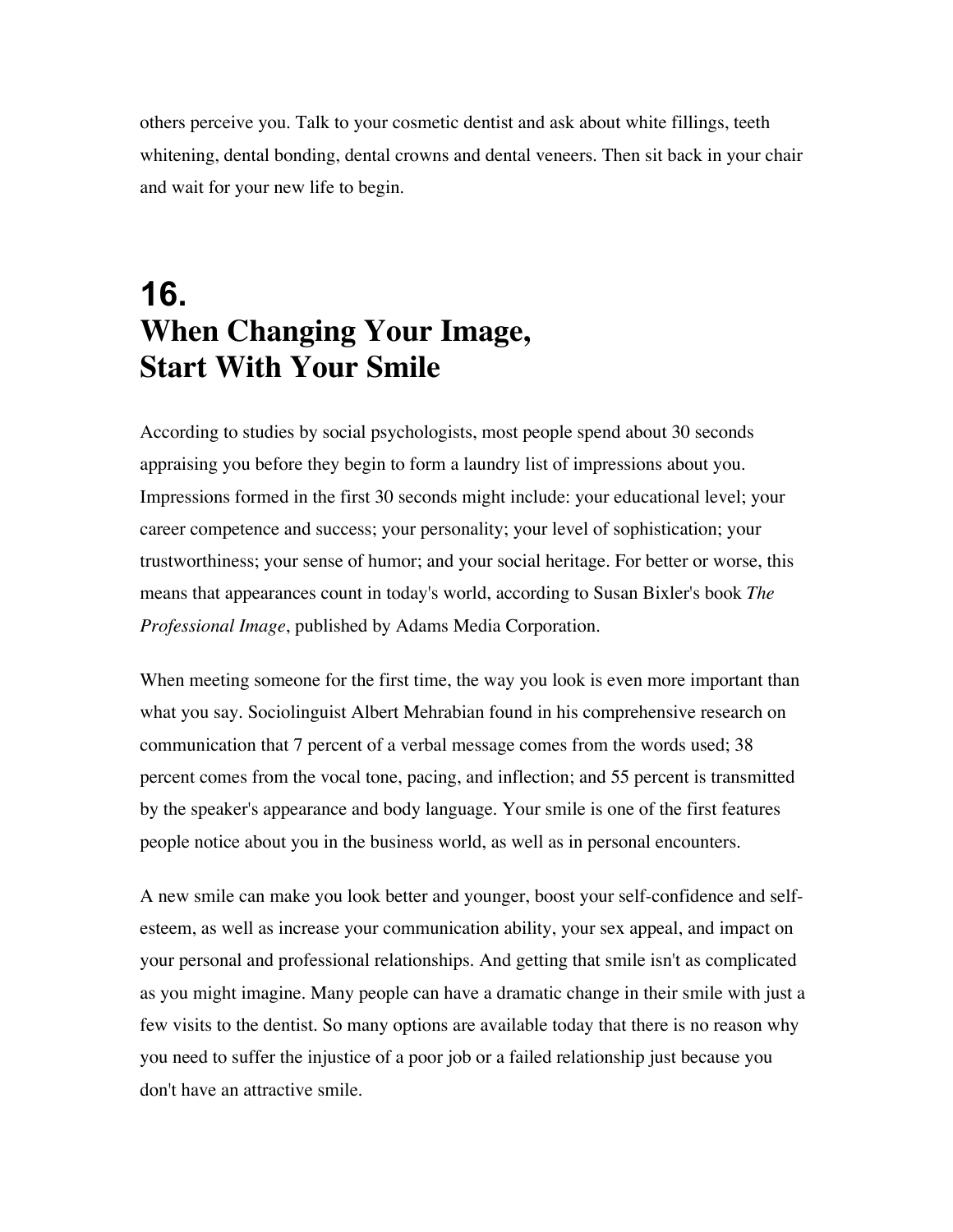## **17. Your Child's Smile Affects Lifetime Success & Earnings**

#### **Dental Problems Can Lead to Poor Self-Image for Children**

Poor oral health has a negative impact on children's overall health and well being. Anxiety and depression in children can be the result of a poor self-image and self-esteem caused by dental problems, such as chipped, broken, or missing teeth, dark or stained teeth, or pain in the mouth as a result of cavities or gingivitis.

For children, cavities are a common problem that begins at an early age. Tooth decay affects more than one-fifth of U.S. children ages 2-4 years, half of those ages 6-8, and nearly 60 percent of those aged 15, according to the Centers for Disease Control and Prevention. Low-income children are hardest hit: about one-third have untreated decay. Untreated cavities may cause pain, dysfunction, absence from school, underweight, and poor appearance--problems that can greatly reduce a child's capacity to succeed in life.

Dental problems affect children's ability to communicate verbally and nonverbally with peers and teachers. If they're embarrassed by their teeth, they may be always covering up their mouth with their hands, be afraid to smile, or reluctant to speak for fear of showing their teeth while they talk in class. All of these traits as a result of poor dental health can negatively impact the child's school performance and attendance.

The solution is to take your child for an oral health assessment by his or her first birthday, and every six months thereafter.

#### **How Important Is Your Child's Smile to Their Future Success?**

Want a glimpse of your children's future? Gaze into their mouth. A child's healthy smile is an indicator of a bright and successful destiny. The reason is that healthy teeth and gums are now closely linked to overall health, according to many recent studies that have found a connection between what happens in the mouth to diseases in other parts of the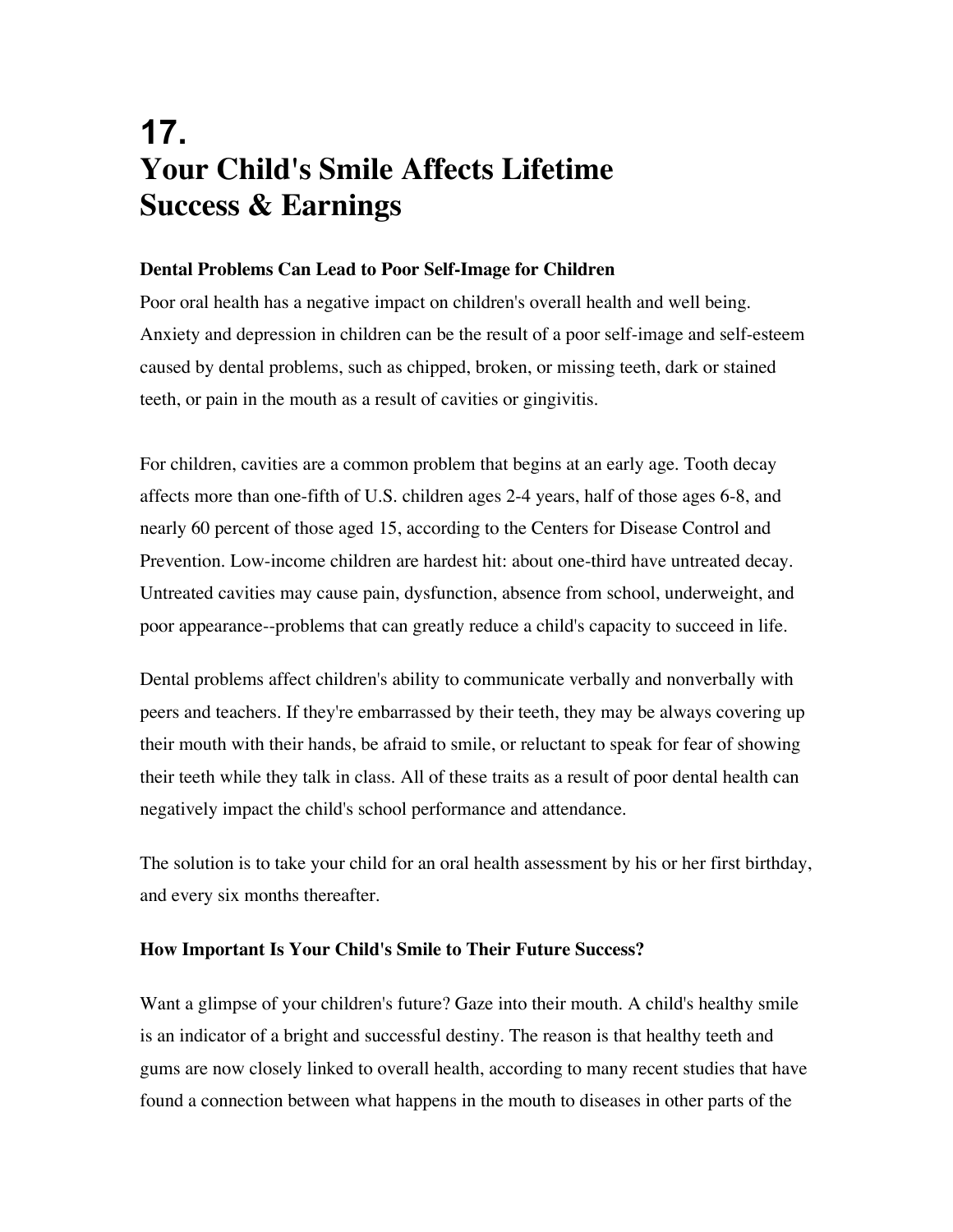body. Unfortunately children are among those with the worst oral health in the country, partly because parents wait until the child goes to school before going to the dentist.

Recent research findings have linked chronic oral infections to diabetes, heart and lung disease, stroke, and low-birth weight babies. In addition, serious dental problems in children can undermine their self-esteem, lead to long-term stress and depression and interfere with normal physical functioning, such as breathing, swallowing, eating, and speaking.

What this all points to is that optimal oral health in children portends a favorable fate that includes overall health, high self-esteem, self-confidence, regular attendance at school, good grades, graduation, employability, success at job interviews, and perhaps more importantly attainment of satisfying personal relationships.



**Don't Wait Until Kindergarten for Your Child's First Dental Visit**

According to the American Academy of Pediatric Dentistry, your child's first dental visit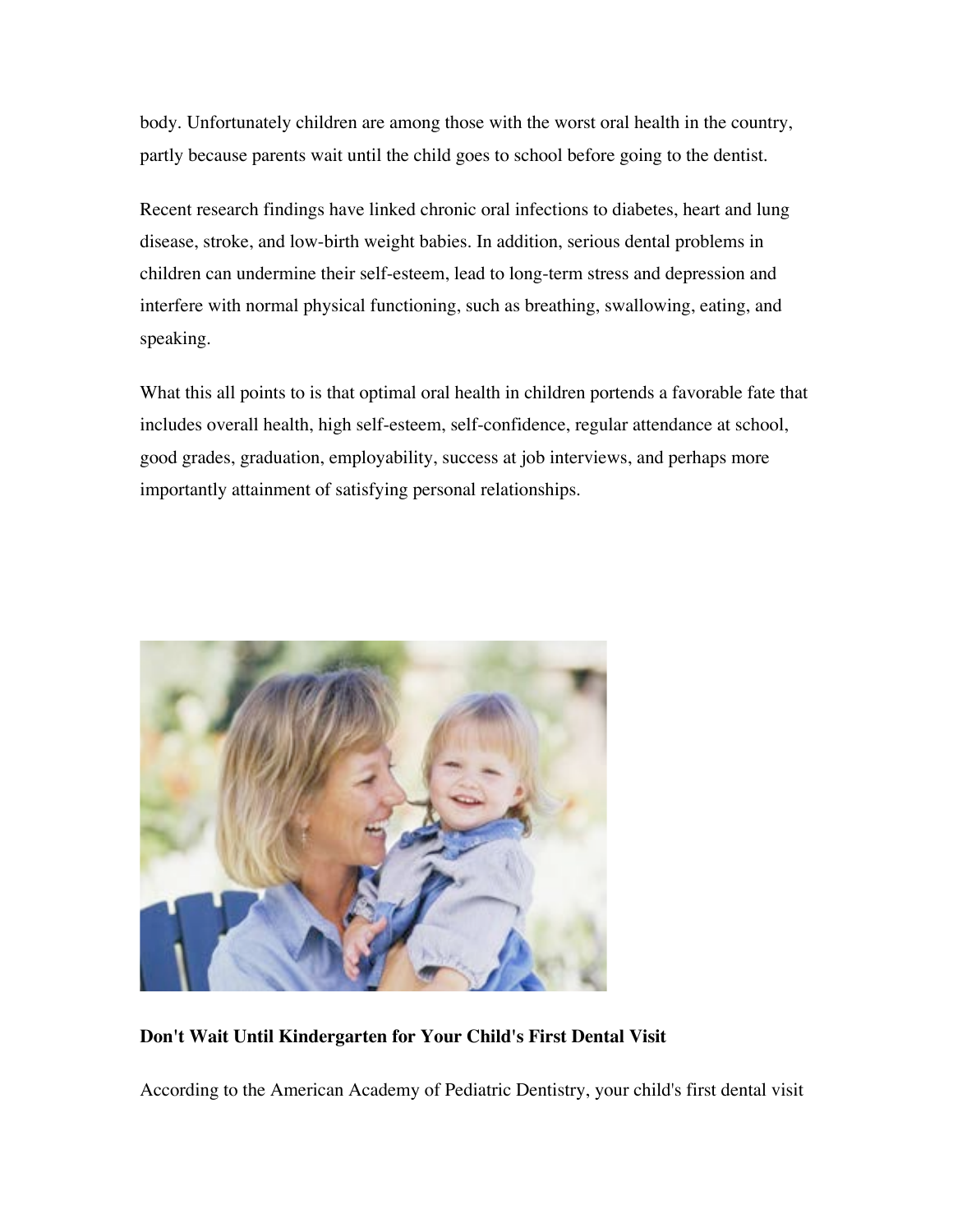should occur by his or her first birthday. In many cases your dentist will not find anything wrong, but parents shouldn't consider this a "wasted" visit. It is the beginning of instilling a lifetime of good dental care, which many studies have proven lead to high self-esteem, more confidence, good grades, better overall health, and success in career and personal relationships.

About 37 percent of children have not seen a dentist before entering kindergarten, according to the Centers for Disease Control. Although many Americans mistakenly assume that oral disease has been eradicated, nearly one-third of U.S. children have little or no access to dental care and suffer from oral diseases that compromise health, appearance, and self-esteem.

Most dental problems are preventable, but if not treated, they escalate, leading to cavities, gingivitis, and missing teeth. These in turn affect a wide range of social relationships.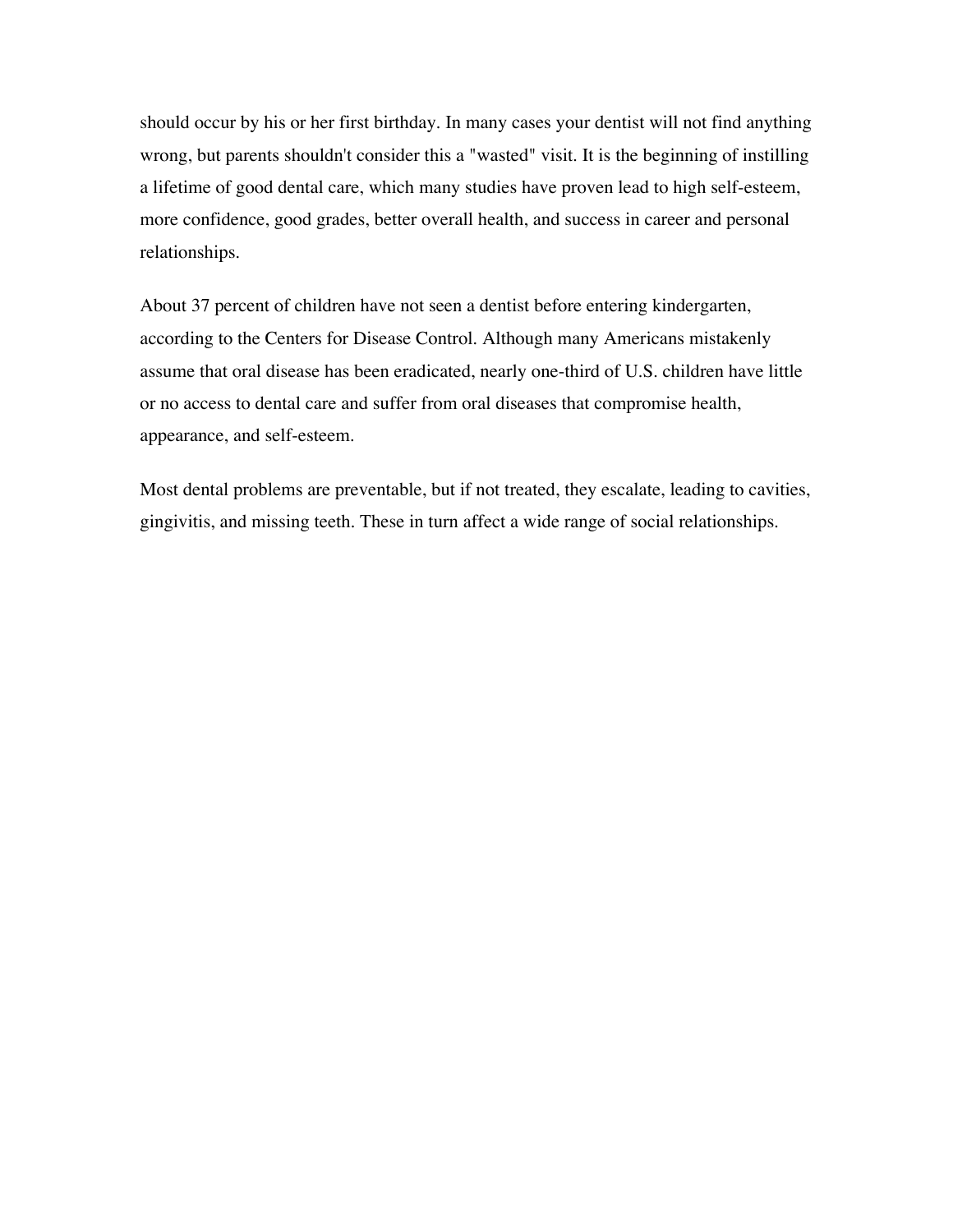## **18. Poor Dental Health During Pregnancy Can Cause Pre-term and Low-Birth-Weight Babies**

The state of a mother's dental health can have a big impact on the overall health of her baby. If a pregnant woman has gum disease, she is more prone to having a baby with preterm/low-birth weight, sepsis, a lower Apgar score, and an elevated temperature.

Researchers in Santiago, Chile examined 870 women with gingivitis, aged 18 to 42 years, and found that periodontal treatment significant reduced the pre-term/low-birth weight rate, according to a recent issue of the *Journal of Periodontology*. The results indicated that women who received periodontal treatment consisting of plaque control, scaling, and daily rinsing with chlorhexidine before 28 weeks of gestation had a significantly lower incidence of pre-term/low-birth weight babies than women who did not. In fact, pregnancy-associated gingivitis afforded more than a two-fold increase in the risk for preterm births.

Women with pregnancy gingivitis should visit their dentist as soon as possible to receive treatment and preventive maintenance so that they could give their babies a healthy start. Gum disease is easy to treat, there is no risk to the mother or child, and the results can be dramatic in terms of improving the chances of delivering a healthy baby.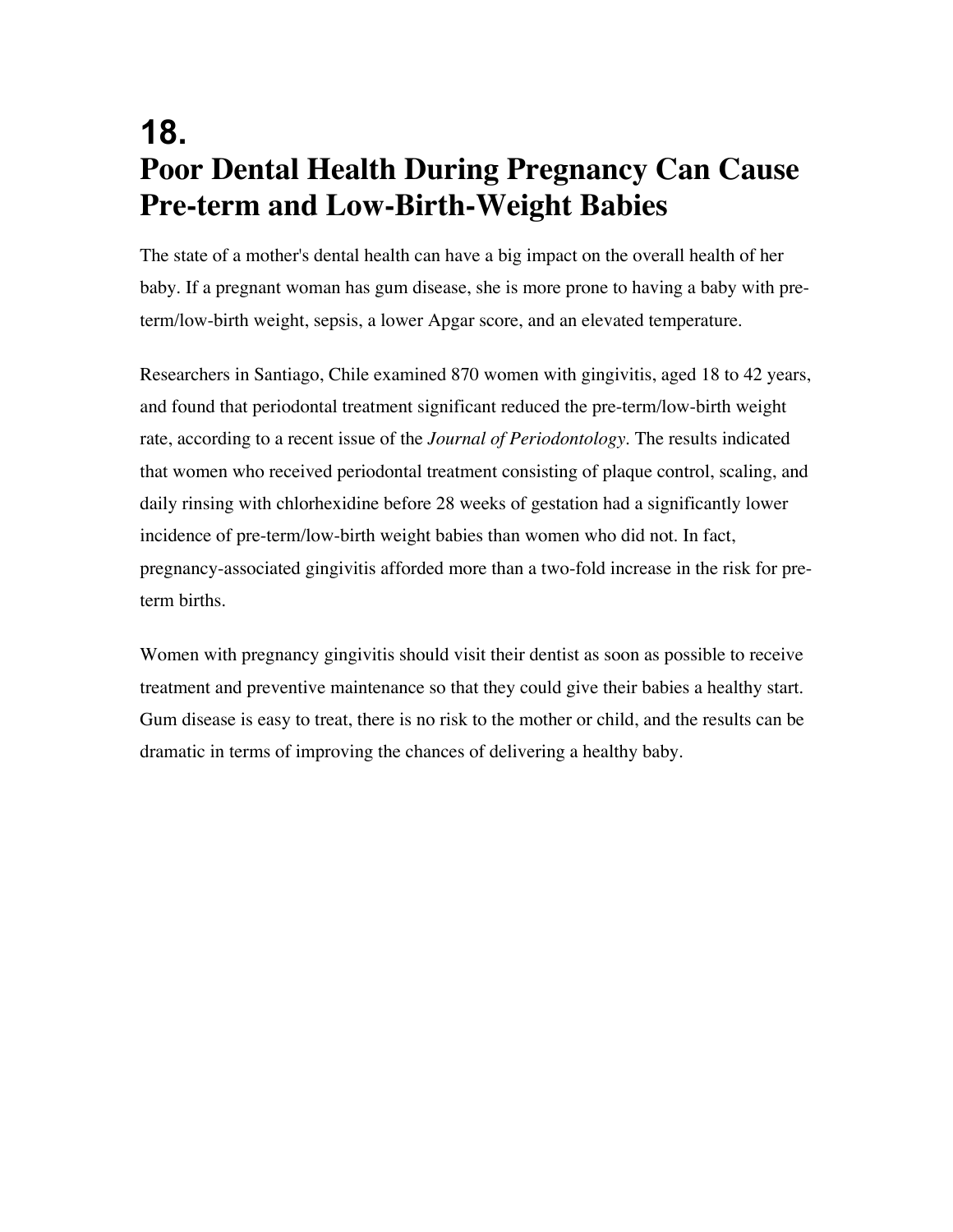## **19. It Turns Out That Over-The-Counter Whitening Systems Are Not Too Good For You**

When all your friends tromped to their dentists to have their teeth whitened, you thought that absurd. Not for wanting blinding smiles, but for bothering to—and paying for—dental appointments, handmade bleaching trays...well, that's what drugstores are for.

Right there on Aisle 8 sit zillions of *Advanced Tooth Whitening Systems!* Each one more *Advanced!* than the other. Oscar-winning smiles from the comfort of your couch.

But experts at The University of Texas Dental Branch at Houston are siding with your wiser friends. In short: until you've talked to your dentist, don't try this at home. It could save your teeth—or your life.

#### **Bite the Bullet–Call Your Dentist**

Joe C. Ontiveros, D.D.S., M.S., director of esthetic dentistry at the UT Dental Branch, lent credence to the controversy and concerns dentists are now having about over-thecounter (OTC) whitening products and their possible connection to oral cancers and other serious oral diseases. The concern about these products stems from peroxide's known capability of producing free radicals, which have been implicated in various biological consequences, Ontiveros said.

"The foremost reason to see your dentist before bleaching is to have an oral exam performed. The dentist can determine the cause of discolored teeth, screen for periodontal disease, check for decay, assess the condition of existing restorations and identify any exposed roots," he added.

If you have tooth or gum sensitivity, your tooth roots might be exposed from receding gums. Bleaching can make it worse.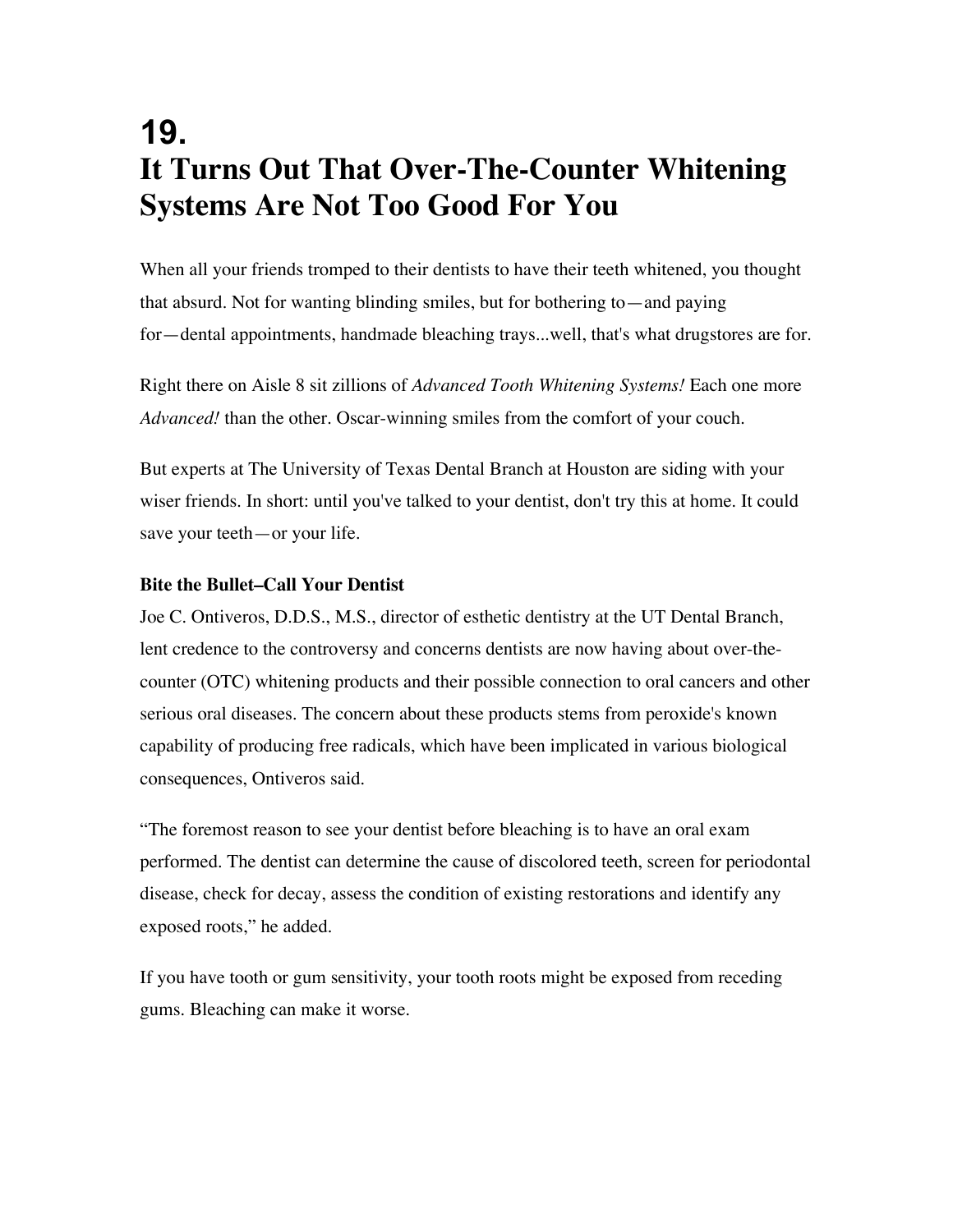The concentration of certain chemicals in tooth whiteners can also vary from product to product, causing potential damage and susceptibility to cancers and disease. Individuals can be protected from overexposure to these chemicals by a dentist who can monitor the levels and adjust the whitening procedure appropriately.

Kathy O'Keefe, D.D.S., M.S., clinical associate professor at the Dental Branch, who also works in private practice in Houston , acknowledges that one of the possible dangers to the at-home systems are the one-size-fits-all bleaching trays that simply cannot keep the bleaching product from leaking into the mouth.

"At a dental office, an impression is made of the patients' teeth first, so when the tray is made, it wraps around the teeth and therefore the bleach stays in the concentrated area," she says.

Another reason to make that appointment is that some people will not get that blinding white smile no matter what product they use—particularly those with tetracycline stains that run through the entire tooth. In those cases, porcelain veneers, crafted by an esthetic dentist are used. And those patients with veneers cannot use OTC bleaching products because the chemicals will change the surface of the veneer.

#### Addicted to Whiter White

Researchers also have found that consumers often can't resist the desire for whiter teeth, leading to abuse of over-the-counter products.

O'Keefe says her office has a built-in system that helps to prevent such behavior. "We only sell two boxes of bleach at a time," O'Keefe says. "This way we can monitor how much the patient uses."

Jessica Neff, a senior manager in development for a large over-the-counter tooth whitening company, says she went through a period where she tried products that were painful, damaging, inconvenient or just simply ineffective.

Neff admits that she was a "victim" of the whitening craze that boomed about five years ago. Addicted to "whiter than white," Neff says "I was constantly going from one system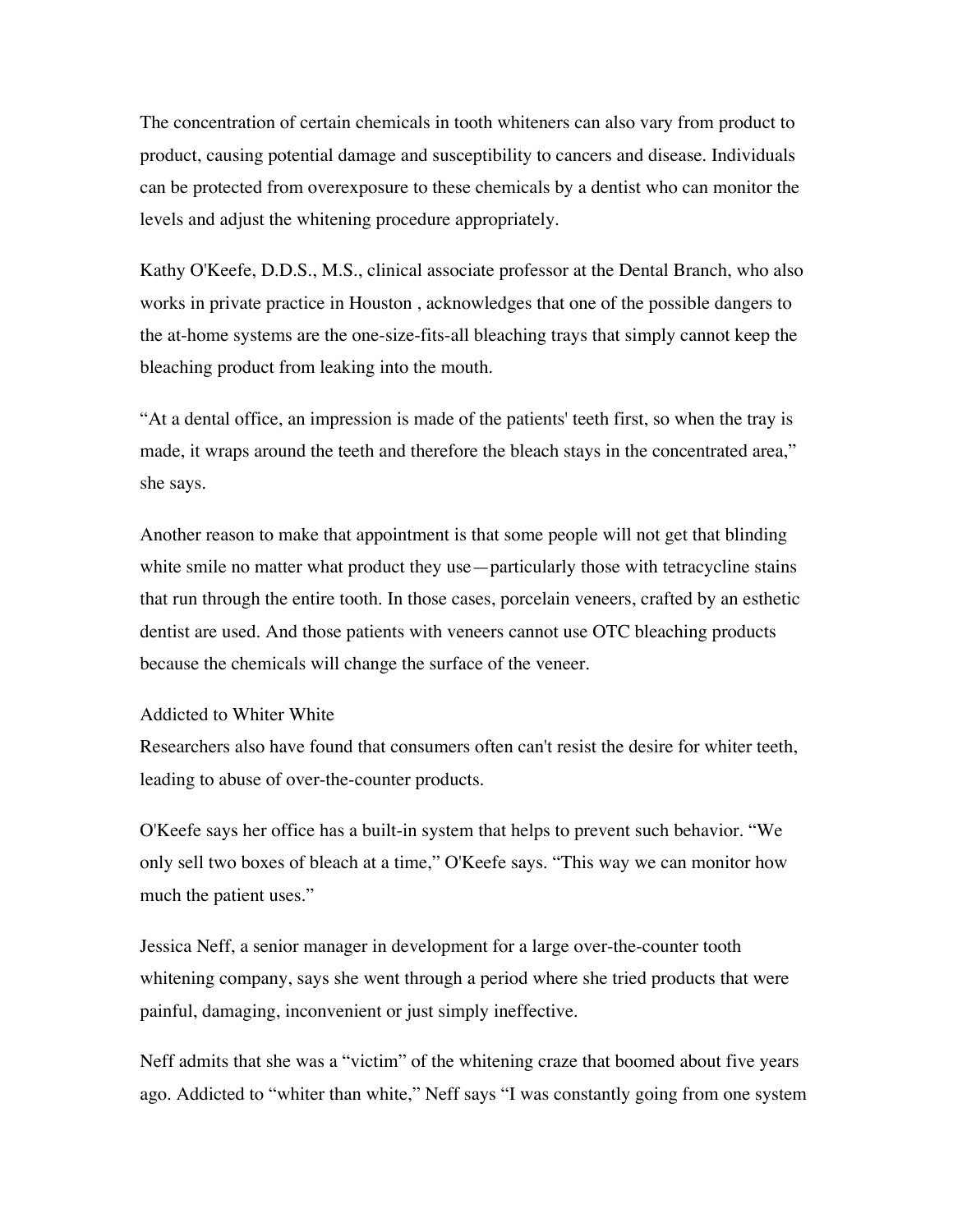to the next, looking for the best way to brighten my smile, until I finally realized I was ruining the substructures of my teeth."

Neff now uses the product she promotes, a topically-applied whitener designed by a New York esthetic dentist. And even though Neff believes her product is a safe, revolutionary system, she says the company still recommends consulting a dentist before use.

#### **Brown Teeth and First Impressions**

Tooth whitening is recommended by job recruiters, dating services, meddling grandmothers and both men's and women's magazines as the easiest, most cost-effective way to make one personal change that will catapult a first, second and third impression.

"Procter and Gamble completed a study regarding tooth brightness and appearance. An overwhelming majority (90 percent) of these surveyed viewed people with whiter teeth as healthier and more attractive," Ontiveros says. "Many people feel this may influence professional advancement and personal relationships."

Neff says that a recent report by Mintel, a supplier of product and consumer intelligence, showed that there are largely more females, along with 18-24 year olds, concerned about oral appearance issues, such as whitening.

For that reason, researchers say, these groups will be watched more closely when evaluating the possible connection between oral cancer and whiteners.

#### **Bleaching is Safe... the Right Way**

Ontiveros makes it clear that the general idea of whitening your teeth to remove natural discoloration is safe and can be effective. In fact, a large number of clinical trials in humans over the last 10 years have demonstrated the safety of bleaching.

"Hydrogen peroxide exposure from tooth whiteners is limited to the oral cavity and is incapable of reaching systemic levels," he says. "Human saliva also contains many protective enzymes, which help prevent potential damage to cells during oxidative reactions in the oral cavity."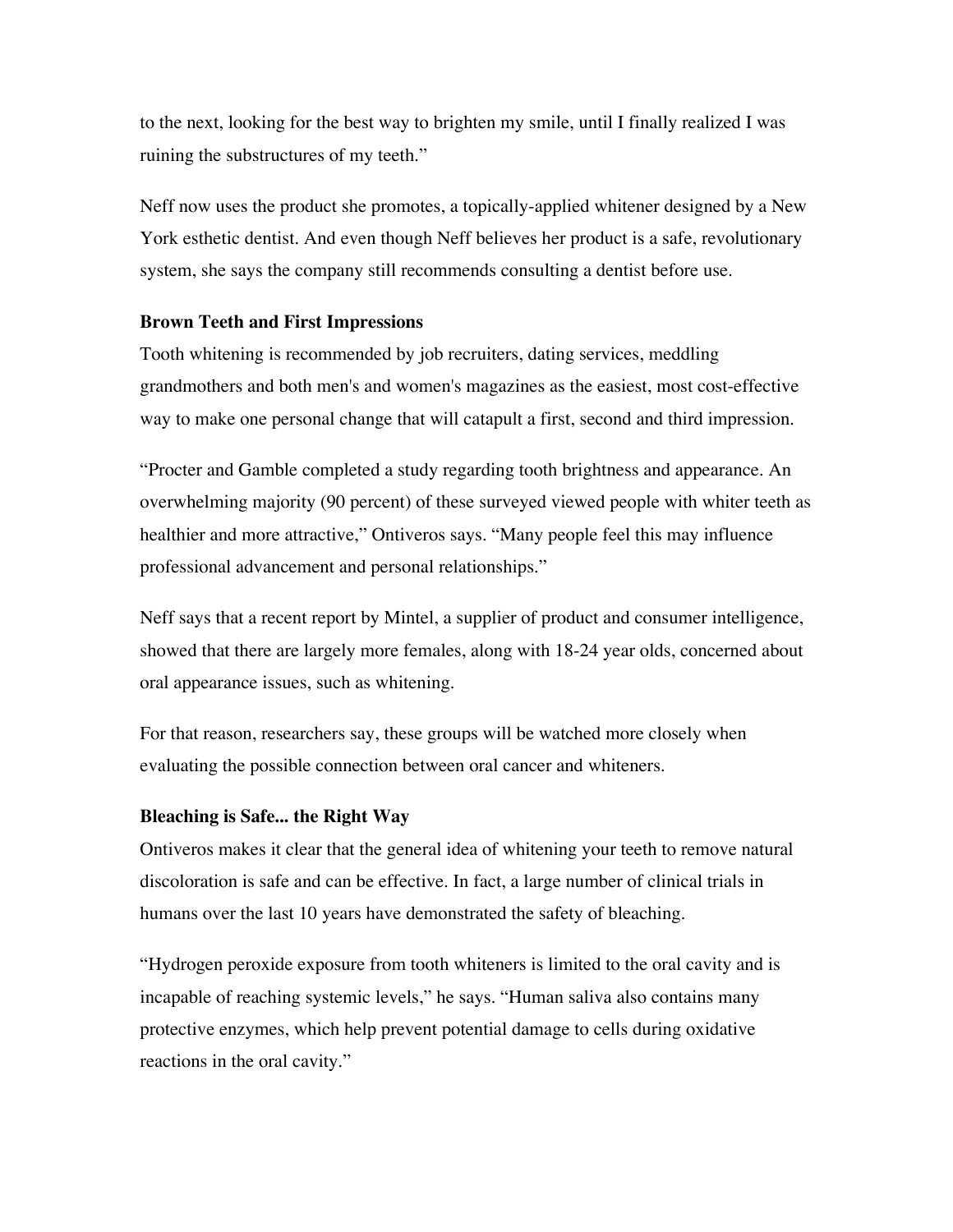Although a direct connection between oral cancers and over-the-counter tooth whitening has not been made, enough factors are present to have researchers looking for more and to have you looking for your friends—so you can tell them they were right all along.

*STORY BY Erika Hargrove*

## **20. Oral health:Awindow to your overall health**

**Gum disease can let bacteria enter your bloodstream and wreak havoc elsewhere in your body. Or sometimes, signs of a disease may first show up in your mouth.**

While the eyes may be the window to the soul, your mouth is a window to your body's health. The state of your oral health can offer lots of clues about your overall health. Oral health and overall health are more connected than you might realize.

Your oral health is connected to many other health conditions beyond your mouth. Sometimes the first sign of a disease shows up in your mouth. In other cases, infections in your mouth, such as gum disease, can cause problems in other areas of your body. Learn more about this intimate connection between oral health and overall health.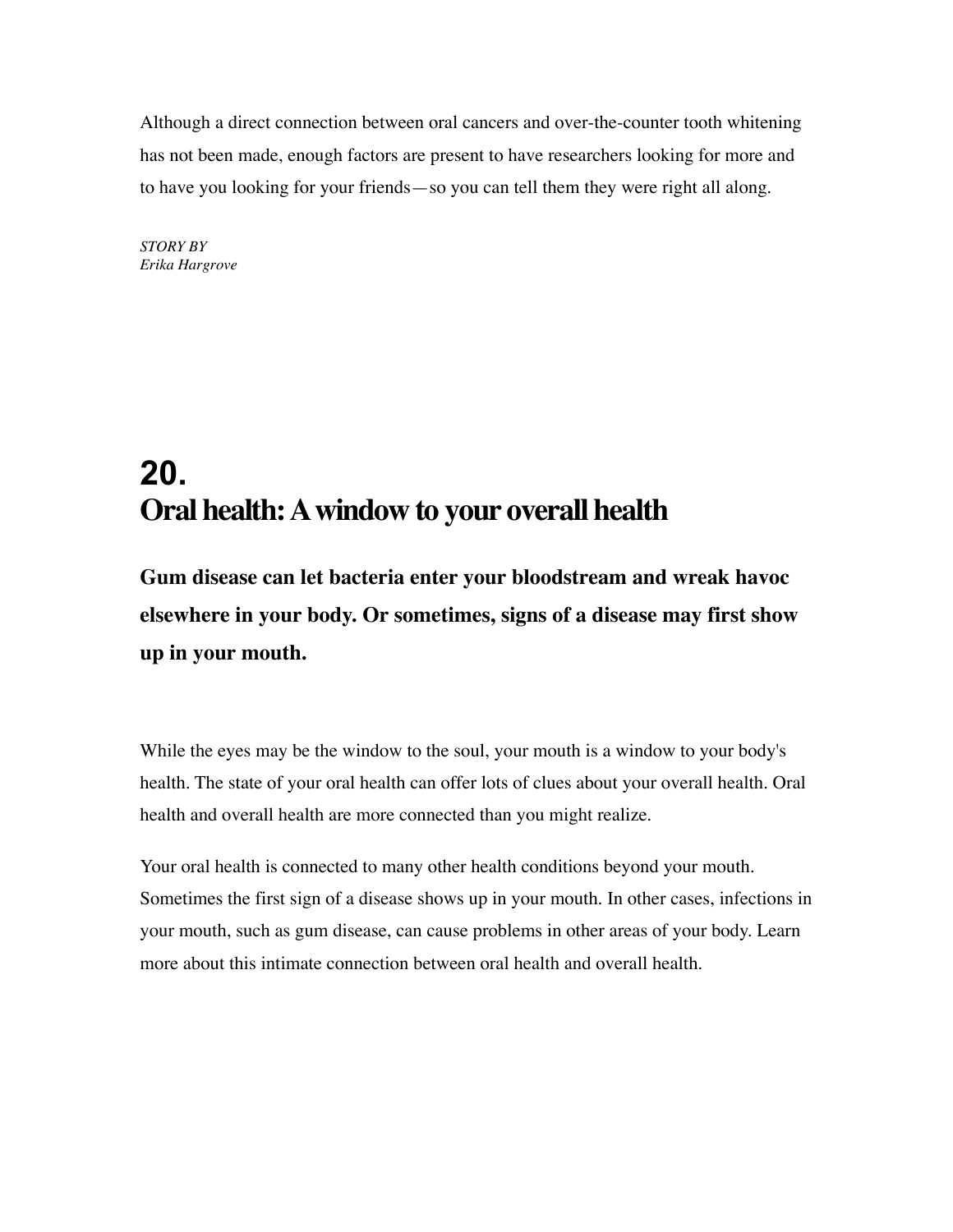

## **The connection between oral health and overall health**

Your mouth is normally teeming with bacteria. Usually you can keep these bacteria under control with good oral health care, such as daily brushing and flossing. Saliva is also a key defense against bacteria and viruses. It contains enzymes that destroy bacteria in different ways. But harmful bacteria can sometimes grow out of control and lead to periodontitis, a serious gum infection.

When your gums are healthy, bacteria in your mouth usually don't enter your bloodstream. However, gum disease may provide bacteria a port of entry into your bloodstream. Sometimes invasive dental treatments can also allow bacteria to enter your bloodstream. And medications or treatments that reduce saliva flow or disrupt the normal balance of bacteria in your mouth may also lead to oral changes, making it easier for bacteria to enter your bloodstream. Some researchers believe that these bacteria and inflammation from your mouth are linked to other health problems in the rest of your body.

## **Oral health and other health conditions**

Here's a look at some of the diseases and conditions that may be linked to oral health: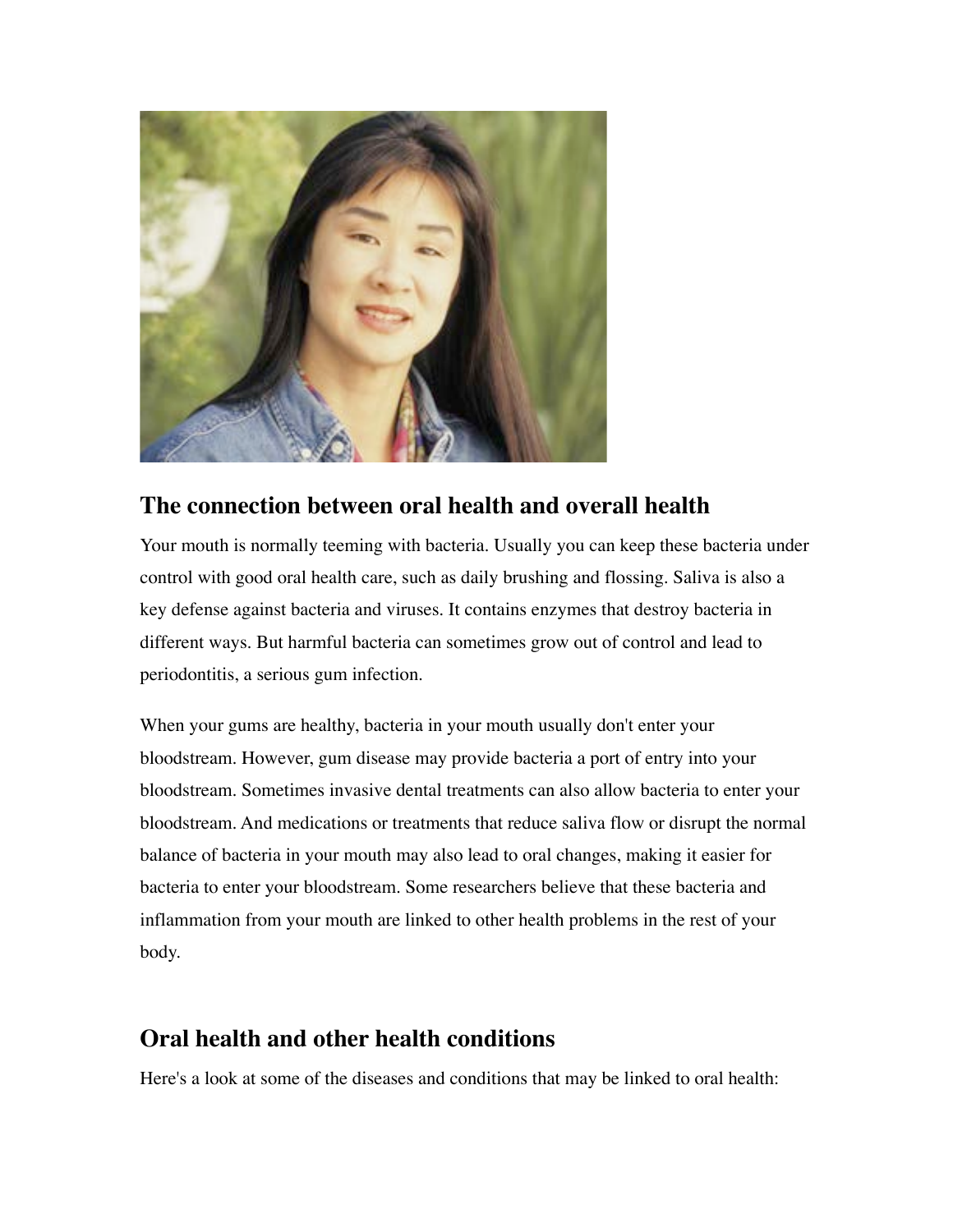- . **Cardiovascular disease.** Research shows that several types of cardiovascular disease may be linked to oral health. These include heart disease, clogged arteries, stroke and bacterial endocarditis. Some researchers believe that bacteria from gum disease can enter your bloodstream and travel through your arteries to your heart, affecting your cardiovascular system. Although periodontal disease seems to be associated with heart disease, more studies are needed before the link can be confirmed with certainty.
- . **Pregnancy and birth.** Gum disease has been linked to premature birth. Some research has shown that disease-causing organisms in a pregnant woman's mouth can wind up in the placenta or amniotic fluid, possibly causing premature birth. Unfortunately, treating periodontal disease during pregnancy may be too late, because the infection may have already spread in the woman's body. This is why it's vital to maintain excellent oral health before you get pregnant.
- . **Diabetes.** Diabetes increases your risk of gum disease, cavities, tooth loss, dry mouth, and a variety of oral infections. Conversely, poor oral health can make your diabetes more difficult to control. Infections may cause your blood sugar to rise and require more insulin to keep it under control.
- . **HIV/AIDS.** In some cases, one of the first signs of AIDS may appear in your mouth, with severe gum infection. You may also develop persistent white spots or unusual lesions on your tongue or in your mouth.
- . **Osteoporosis.** The first stages of bone loss may show up in your teeth. Your dentist may be able to spot this on routine dental X-rays. If bone loss worsens from year to year, your dentist can suggest that you discuss the issue with your other health care providers.
- . **Other conditions.** Many other conditions may make their presence known in your mouth before you know anything's wrong. These may include Sjogren's syndrome, certain cancers, eating disorders, syphilis, gonorrhea and substance abuse.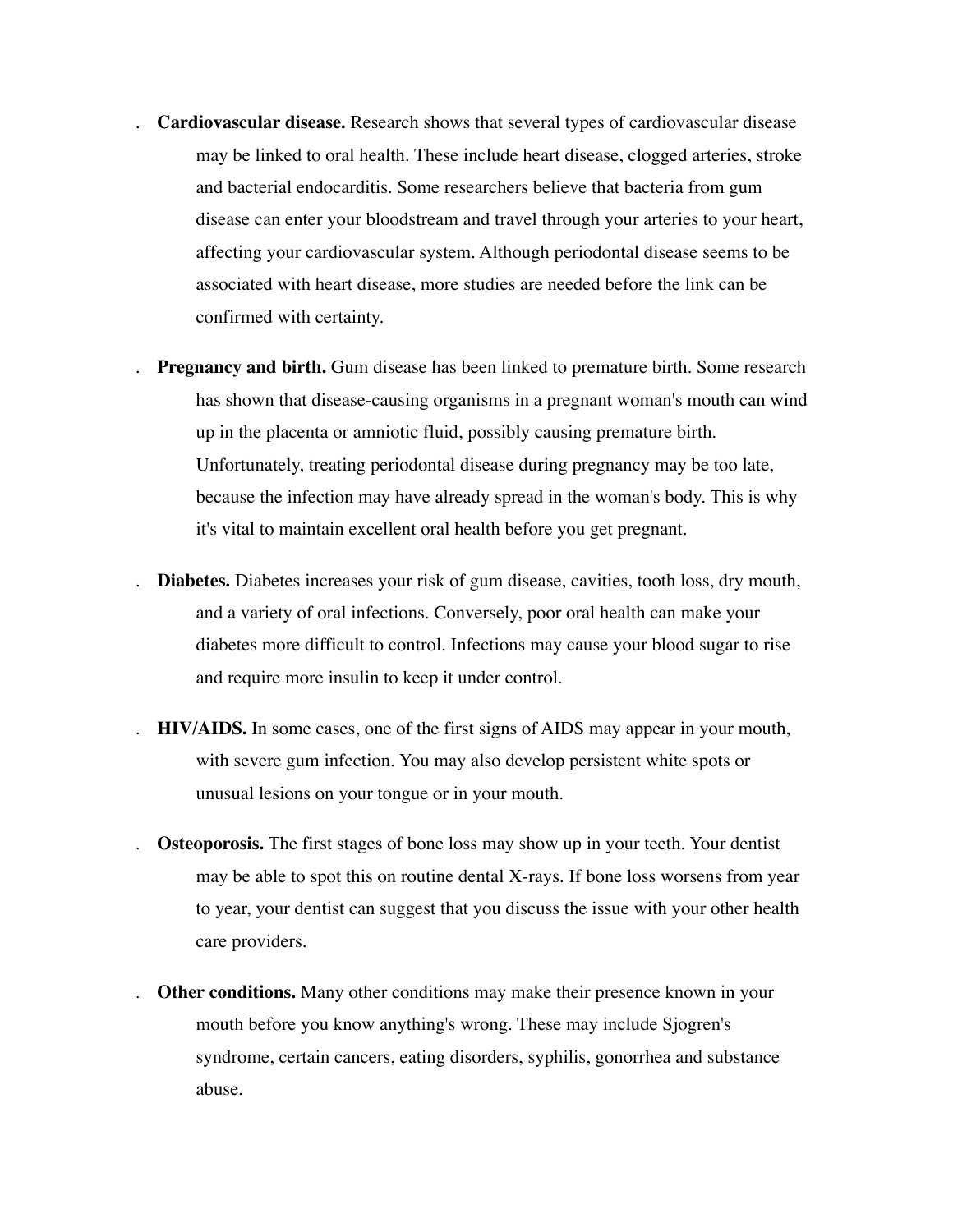## **What you can do about oral health**

If you didn't already have enough reasons to take good care of your mouth, teeth and gums, the relationship between your oral health and your overall health provides even more. Resolve to practice good oral hygiene every day. You're making an investment in your overall health, not just for now, but for the future, too.

*By Mayo Clinic Staff Feb. 7, 2007*

## **21. BAD BREATH (HALITOSIS)**

Whether you call it bad breath or halitosis, it's an unpleasant condition that's cause for embarrassment. Some people with bad breath aren't even aware there's a problem. If you're concerned about bad breath, see your dentist. He or she can help identify the cause and, if it's due to an oral condition, develop a treatment plan to help eliminate it.

What you eat affects the air you exhale. Certain foods, such as garlic and onions, contribute to objectionable breath odor. Once the food is absorbed into the bloodstream, it is transferred to the lungs, where it is expelled. Brushing, flossing and mouthwash will only mask the odor temporarily. Odors continue until the body eliminates the food. Dieters may develop unpleasant breath from infrequent eating.

If you don't brush and floss daily, particles of food remain in the mouth, collecting bacteria, which can cause bad breath. Food that collects between the teeth, on the tongue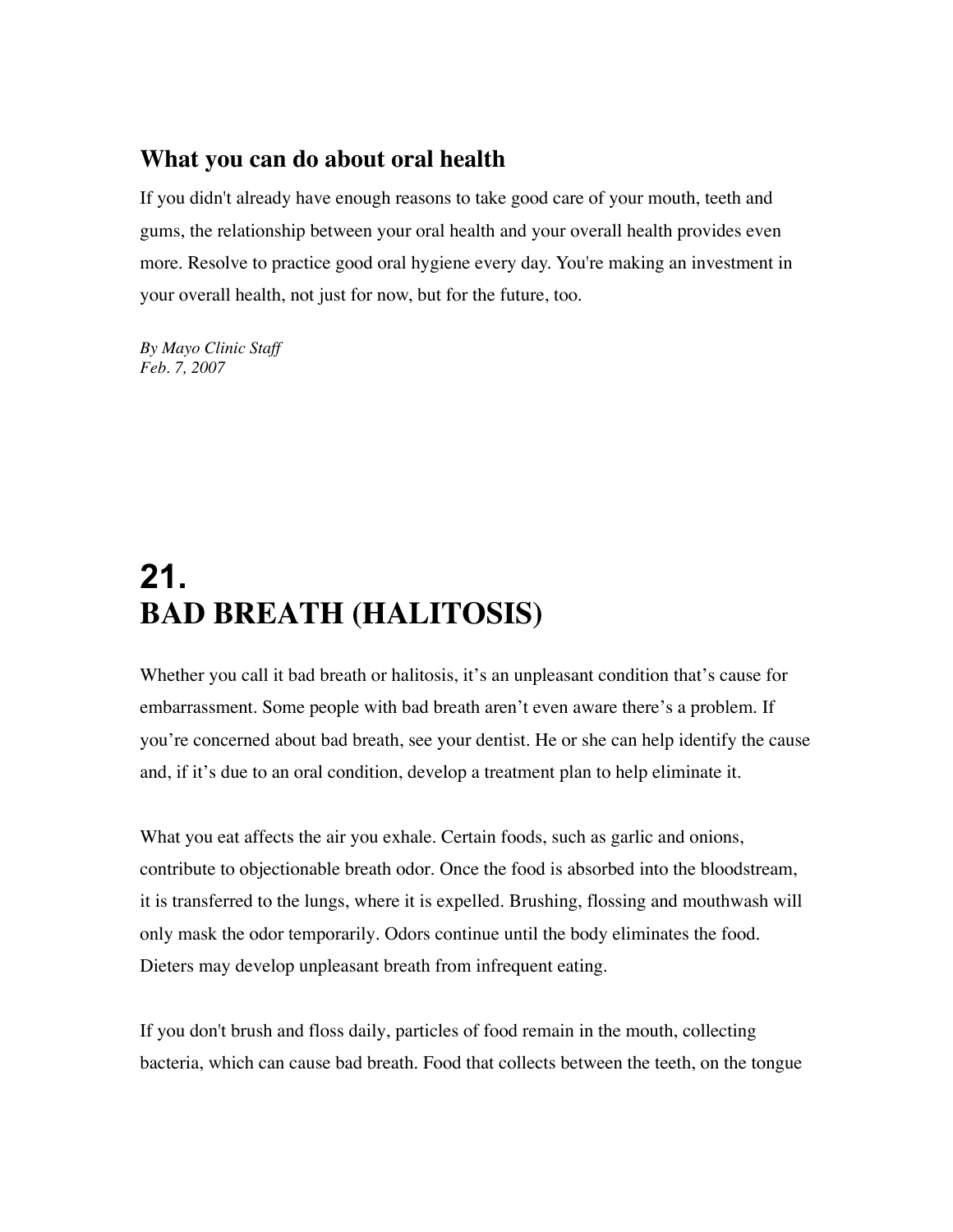and around the gums can rot, leaving an unpleasant odor.



Bad breath can also be caused by dry mouth (xerostomia), which occurs when the flow of saliva decreases. Saliva is necessary to cleanse the mouth and remove particles that may cause odor. Dry mouth may be caused by various medications, salivary gland problems or continuously breathing through the mouth. If you suffer from dry mouth, your dentist may prescribe anartificial saliva, or suggest using sugarless candy and increasing your fluid intake.

Tobacco products cause bad breath. If you use tobacco, ask your dentist for tips on kicking the habit.

Bad breath may be the sign of a medical disorder, such as a local infection in the respiratory tract, chronic sinusitis, postnasal drip, chronic bronchitis, diabetes, gastrointestinal disturbance, liver or kidney ailment. If your dentist determines that your mouth is healthy, you may be referred to your family doctor or a specialist to determine the cause of bad breath.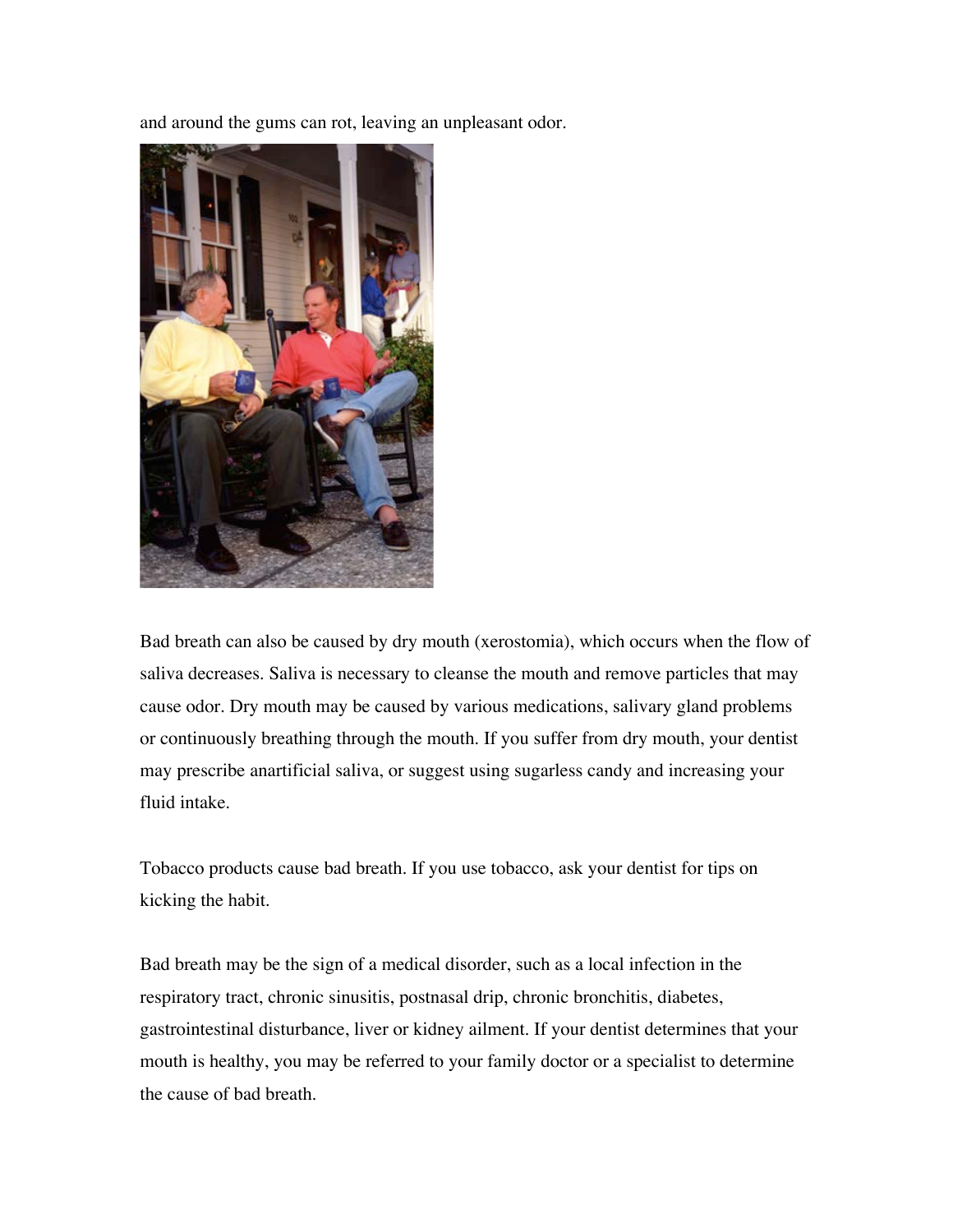Maintaining good oral health is essential to reducing bad breath. Schedule regular dental visits for a professional cleaning and checkup. If you think you have constant bad breath, keep a log of the foods you eat and make a list of medications you take. Some medications may play a role in creating mouth odors. Let your dentist know if you've had any surgery or illness since your last appointment.

Brush twice a day with fluoride toothpaste to remove food debris and plaque. Brush your tongue, too. Once a day, use floss or an interdental cleaner to clean between teeth.

Mouthwashes are generally cosmetic and do not have a long-lasting effect on bad breath. If you must constantly use a breath freshener to hide unpleasant mouth odor, see your dentist. If you need extra help in controlling plaque, your dentist may recommend using a special antimicrobial mouth rinse. A fluoride mouth rinse, used along with brushing and flossing, can help prevent tooth decay.

*Copyright 1995-2008 American Dental Association.*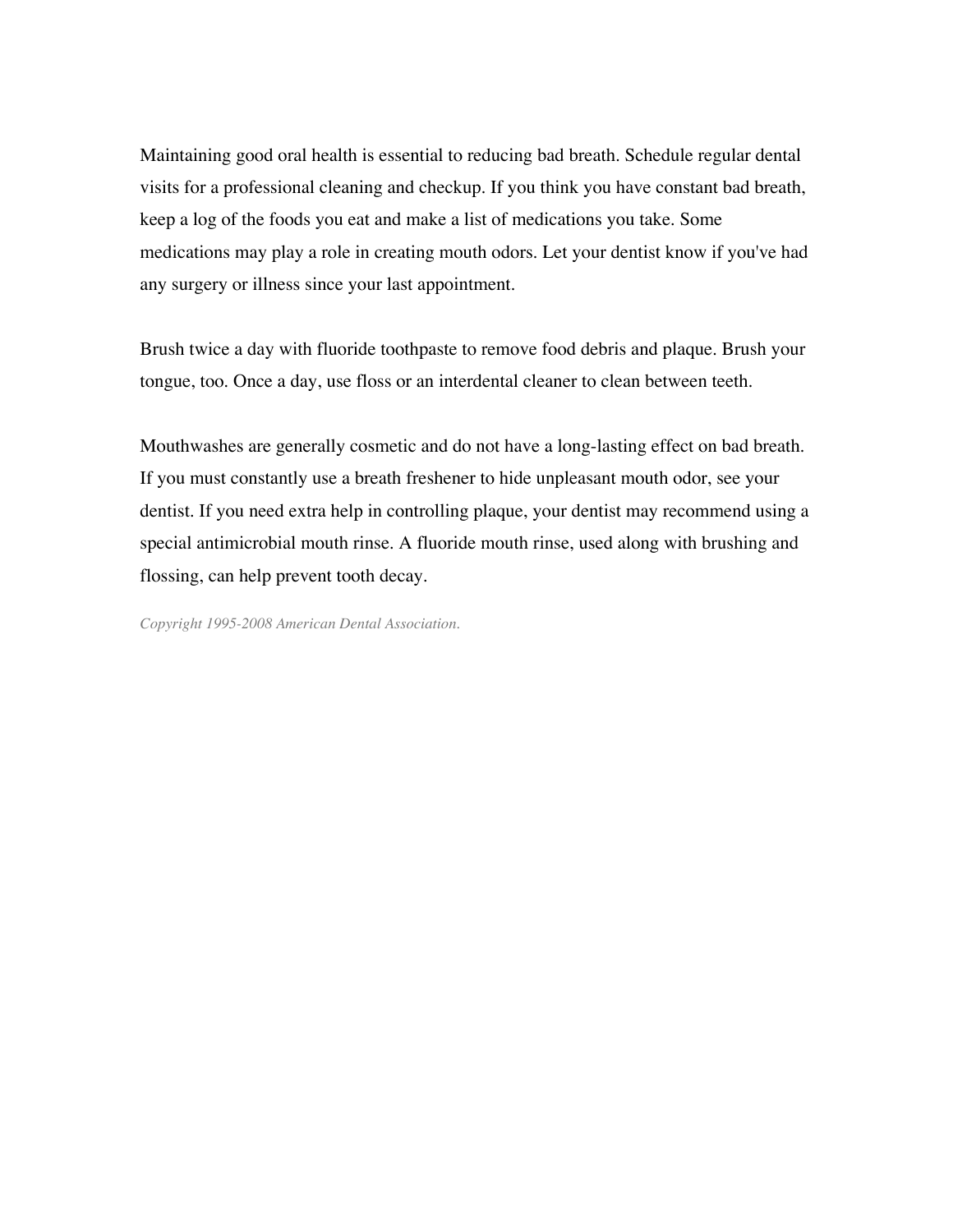## **22. The Dentist's Way to Add 8-12 Years to Your Life**

#### **Regular tooth cleanings with periodontal therapy just might prolong your life**,

according to the latest research by dental experts. As strange as it may sound, an infection in your gums can travel through your body to other organs, such as your heart, digestive system, and lungs. This is why it's more important than ever to go for regular dental check-ups and ensure that your periodontal health is constantly managed.

Periodontal disease and poor oral hygiene may be indicators of premature death, according to Dr. Michael F. Roizen in his classic book *Real Age: Are You as Young as You Can Be?* That's because gum disease has been linked to heart disease, diabetes, respiratory disease, digestive problems, osteoporosis, and immune problems. Young men who had a maximum oral hygiene index of 6 (0 indicating ideal oral hygiene and 6 poor oral hygiene) had a three to four times higher risk of dying sooner than those who had a hygiene index of 0. In addition, young men with periodontitis had a nearly three fold increased risk of dying from coronary heart disease.

The word *periodontal* means "around the tooth." Periodontal disease is a chronic bacterial infection that affects the gums and bone supporting the teeth. Periodontal disease can affect one tooth or many teeth. It begins when the bacteria in plaque (the sticky, colorless film that constantly forms on your teeth) causes the gums to become inflamed

#### **It's Not Just Your Teeth You're Saving--It's Your Life.**

Worldwide, periodontal disease may affect as many as three of four people, but only about 15 percent get treated. That spells trouble for the heart and other parts of the body. Gum disease creates a higher risk for heart disease, heart attacks and strokes. In one study, men with extensive gum disease were more than four times as likely to develop heart disease (the nation's leading cause of death) than men with healthy gums. Another study involving Arizona's Pima Indians, who rarely smoke, showed those with gum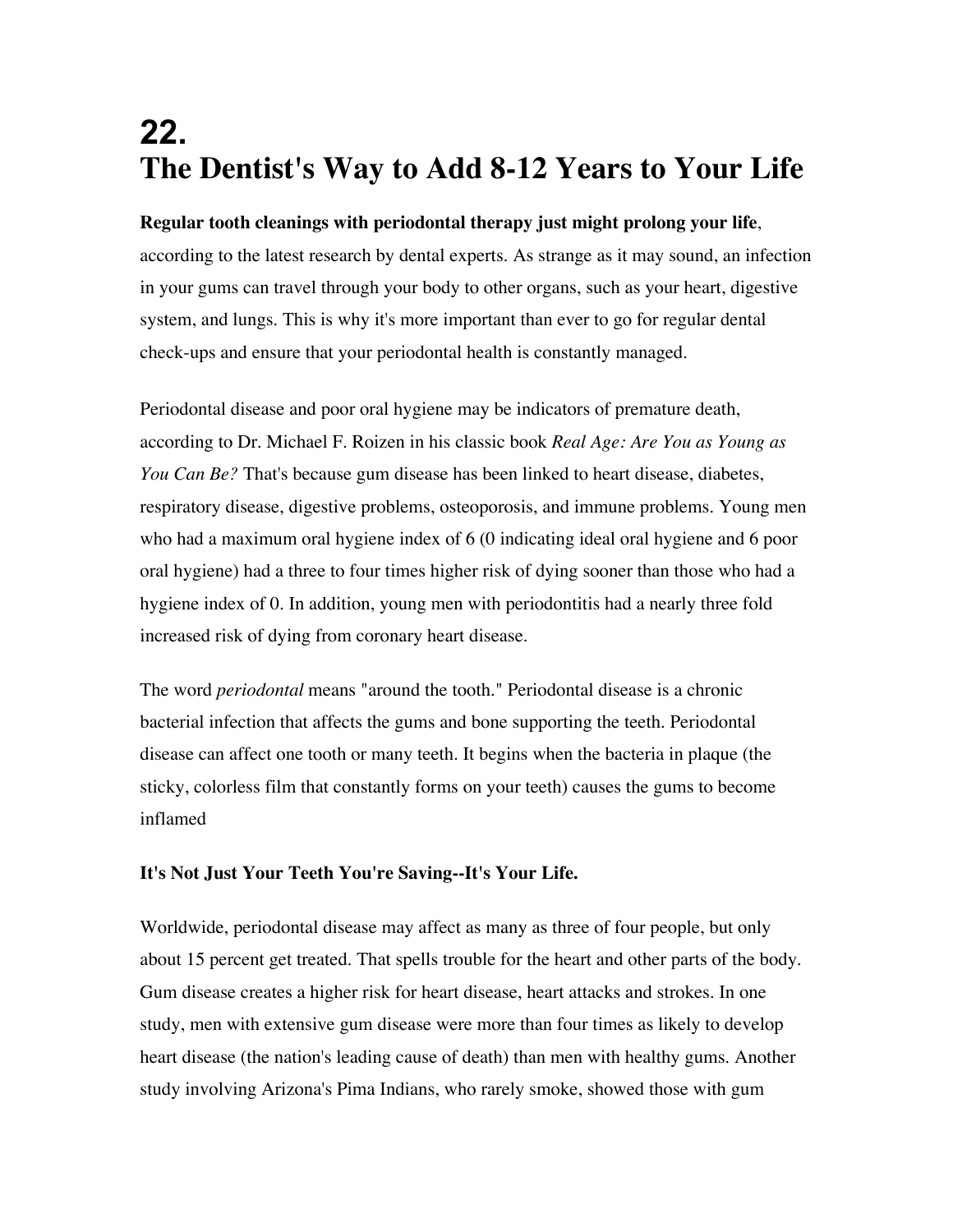disease were more than twice as likely to suffer a heart attack than those whose gums were healthy.



Periodontal disease is the most common chronic infectious disease in the world, more common than the cold. Population surveys and studies done in the United States indicate that more than 50 percent of adults have gingivitis and 30 percent have periodontitis, according to the American Academy of Periodontology. The problem increases with age.

The bottom line is that periodontal disease may be far more serious threat to your health than previously realized. To prolong your life, take action now to protect your gums. See a dentist.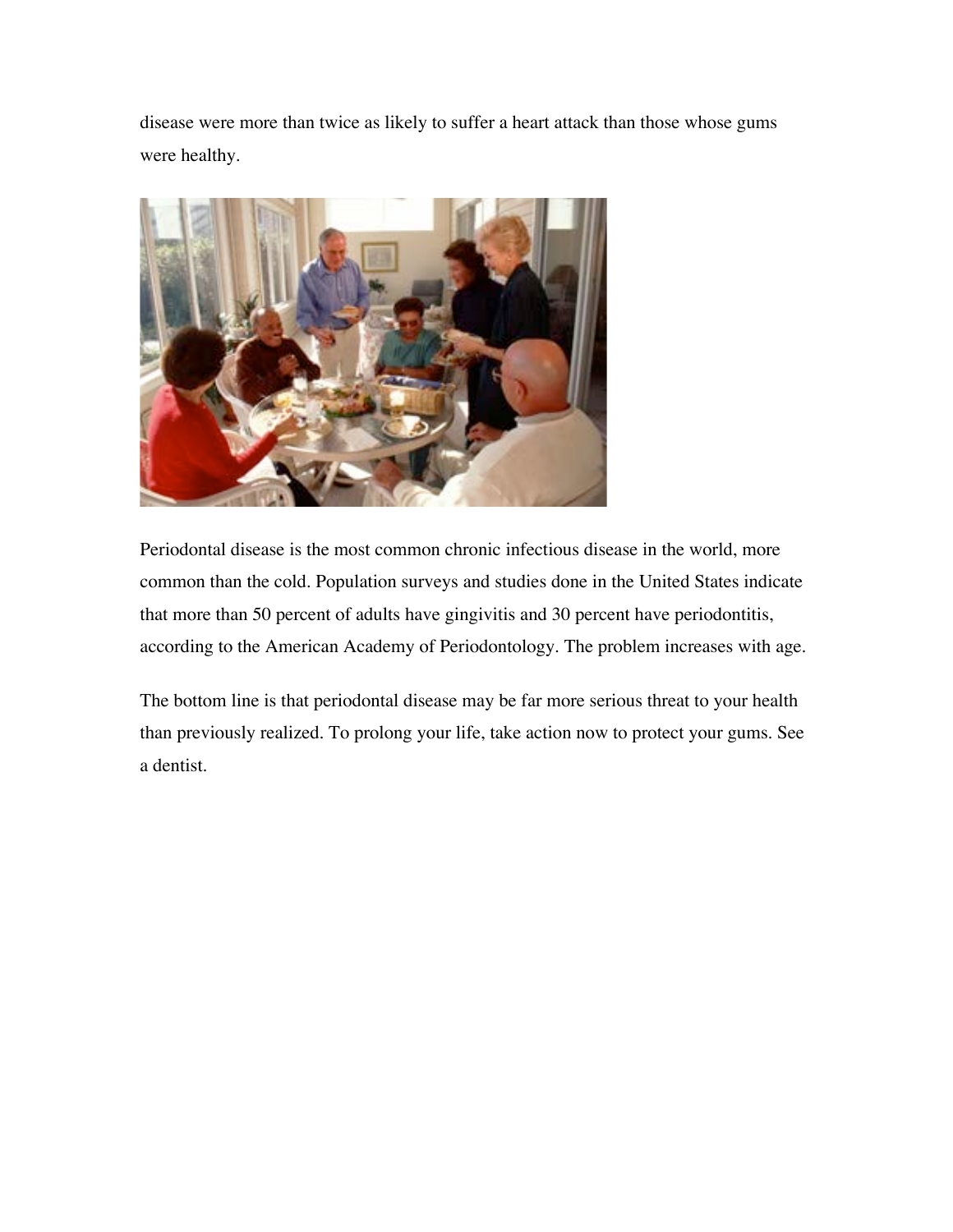# **23. Tooth Loss Affects Digestive Disorders**

Tooth loss is the result of an advanced state of periodontal disease, in which the gums become so infected they cannot hold the teeth any longer. When teeth fall out, it is more difficult to eat, and people without teeth--even those who wear dentures--are the most vulnerable to digestive and other related problems.

Research indicates that changes in food preferences and subsequent nutrient deficiencies are associated with tooth loss. Even those with dentures do not always obtain the necessary nutrients. One study of denture-wearers found that their chewing efficiency was about one-sixth that of a person with natural teeth. Poor chewing has been associated with a decrease in vitamin A and fiber intake and an increase in cholesterol, saturated fat and calories, ingredients that increase the risks of cancer and heart disease. This study concluded that most of the patients with dentures showed a low chewing performance classification. They also took more medication for gastrointestinal disorders than those with a higher chewing performance.

One way to prevent this escalation of problems is to have your teeth cleaned regularly. Periodontal therapy will eliminate any infections in the gums, which will help you keep your teeth for life. This, in turn, will help you eat better, look better, feel better, and live longer.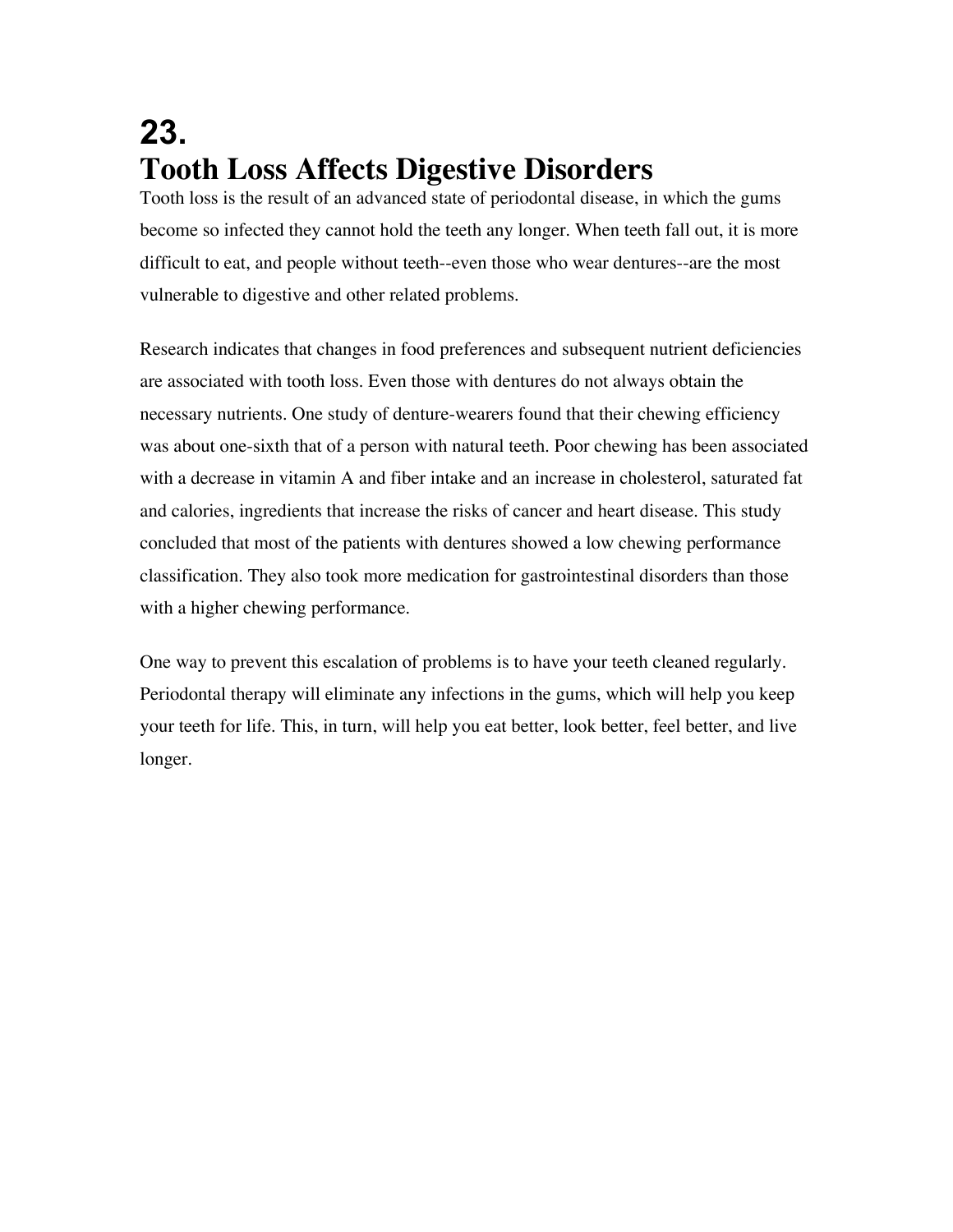## **24. No Bones About It: Gum Disease Increases Risk of Osteoporosis**

Researchers at the University of Buffalo and the University of New York at Buffalo found that most people diagnosed with periodontal disease were at a higher risk of underlying osteoporosis. Published in the *Journal of Periodontology*, the study involved more than 2,500 postmenopausal women. It found that women with low bone density, or osteoporosis, were at an 86 percent risk of having gum disease, the major cause of tooth loss in those older than 35 years.

Researchers also discovered a very strong relationship between the advanced form of gum disease that causes bone loss, gum-attachment loss, tooth loss, and osteoporosis. It is believed that eliminating gum disease may also help combat osteoporosis, which affects more than 20 million people in the United States, accounting for nearly 2 million fractures a year.

Once again, the link between gum disease and overall health cannot be overemphasized. Maintain a regular schedule of dental cleanings with your dentist, and be constantly vigilant against gum disease. It could save your life.

We hope that this information will change your mind about the importance of seeing your dentist for a hygiene appointment.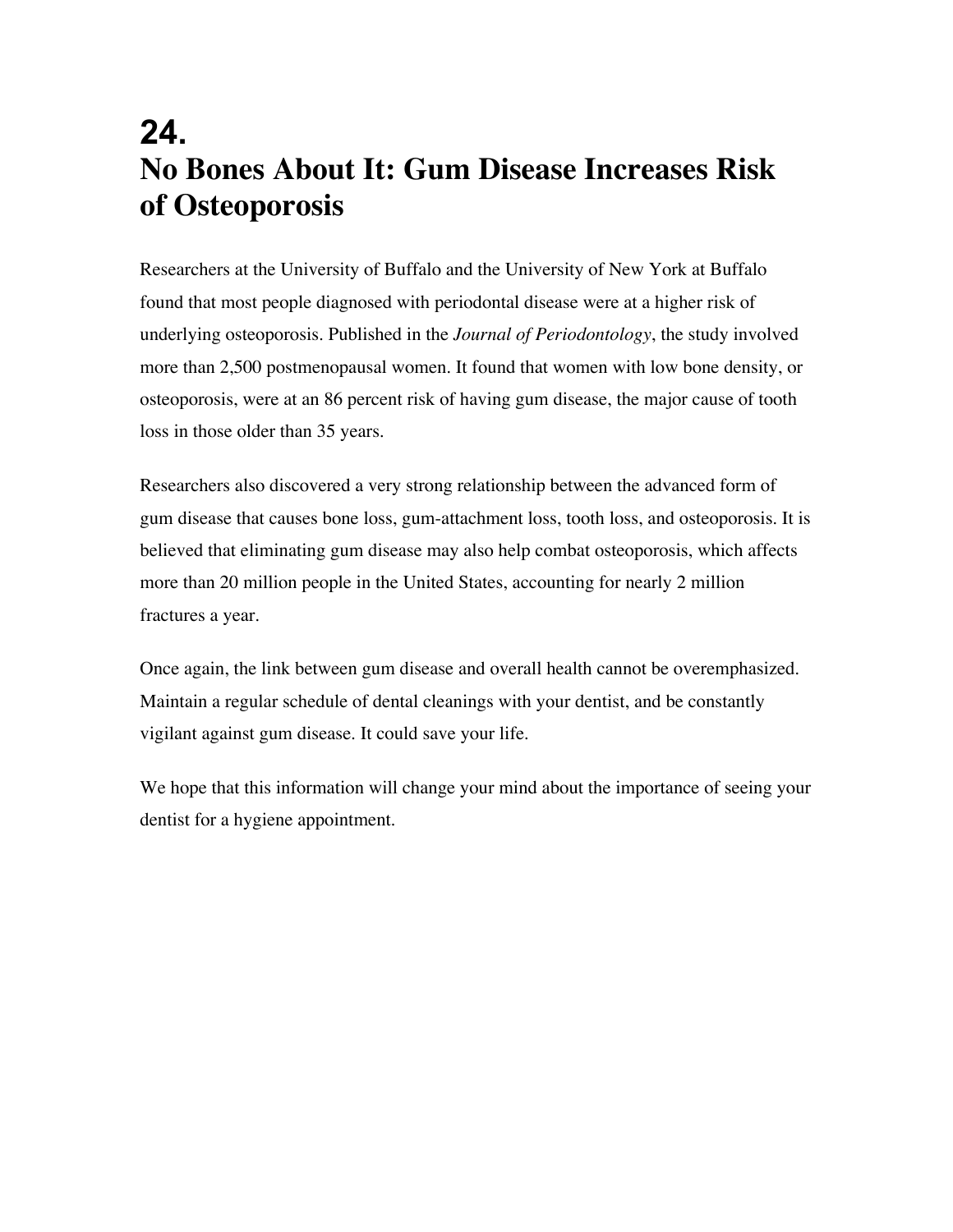## **25. Dental Checkups: Test May Soon Give Early Breast Cancer Warning**

Going to the dentist may be changing in a big way.



If you're like me, what you may remember most about your visits to dentists over the years is how they have to make repeated forays into your personal space to perform good deeds in your mouth. Pretty soon, however, thanks to recent research advances, your dentist will be getting even more personal - by also checking you for signs of breast cancer.

Please relax: The dentist isn't exactly going to be giving you a breast exam.

Here's the scoop: Scientists are developing a saliva test that dentists will be able to use to screen patients for breast cancer. This test will, it is hoped, be able to check saliva for certain proteins whose presence indicates breast cancer, thus giving women a priceless early warning. Thus far, although based on a small population of women, the study results look promising.

The Dental Division of the University of Texas is conducting this research and it's clever! I think it was smart to go the dental route, since studies have shown that women are more apt to see their dentist a couple of times a year than they are to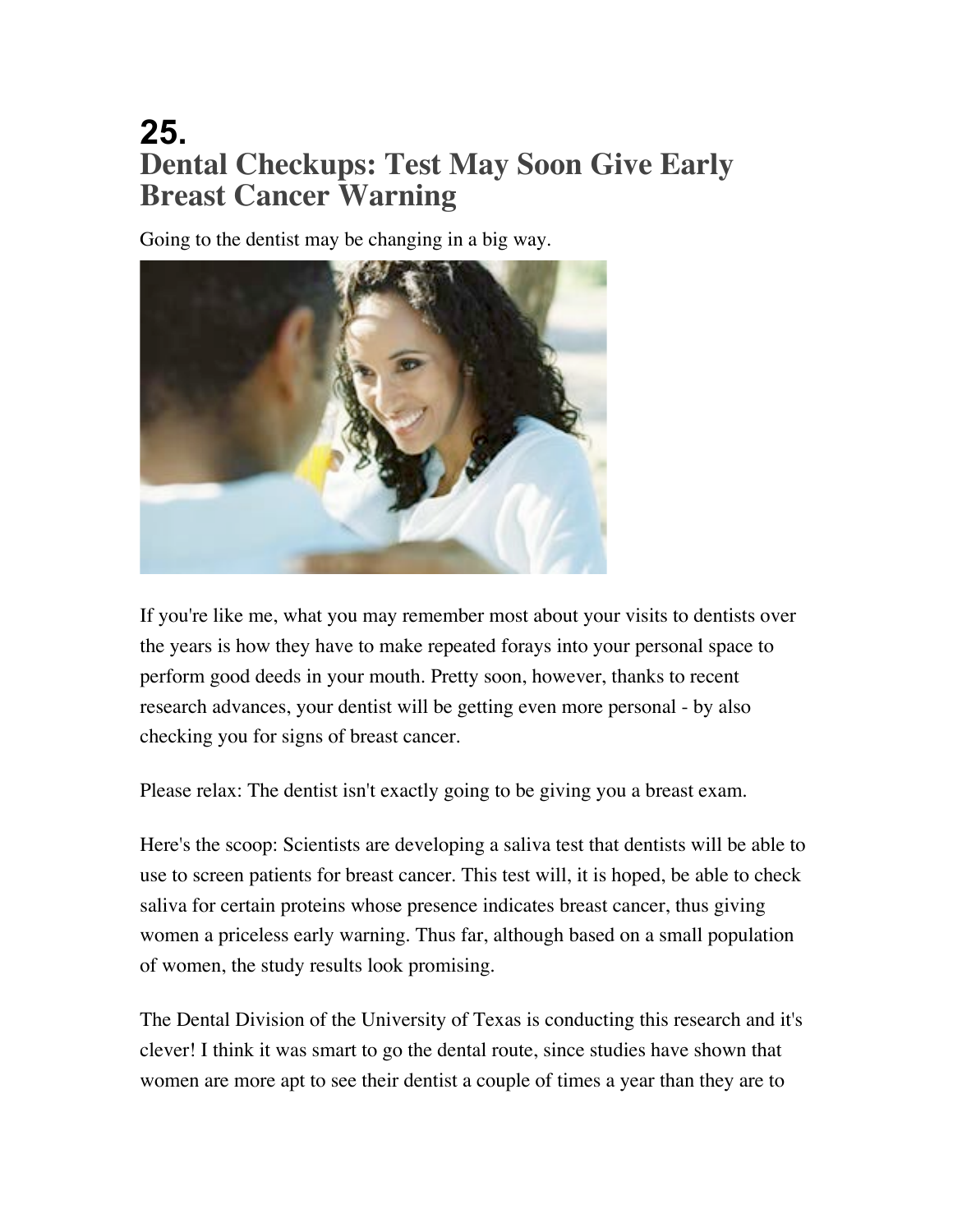visit a mammography technician for their annual mammogram.

Saliva analysis has been used in the past to monitor patient response to chemotherapy and to surgical treatment. It only makes sense to also consider what else saliva may be able to tell us about breast cancer.

So the next time you think about getting your teeth cleaned, you might also ask your dentist about how this research is progressing.

Now, if we can also get the dentists to throw in a blood pressure check and a quick eye exam, then maybe in the future your "upper half" can be given a clean bill of health right along with your teeth!

*© 2007 Johns Hopkins University.*

# **26. Poor Dental Health Increases Risk of Cancer**

**Author:** Sheila Guilloton

Oral cancer strikes an estimated 35,000 Americans each year. In 2007, 25% of those diagnosed with the disease, died. In fact, more people die from oral cancers then either melanomas or cervical cancer.

The use of tobacco and excessive alcohol is directly linked to developing oral cancers. However, almost 25% of patients diagnosed with oral cancel did not use either tobacco or alcohol.

Another alarming statistic has been reported by the ADA (American Dental Association). African Americans are particularly at risk for oral cancers. African Americans have an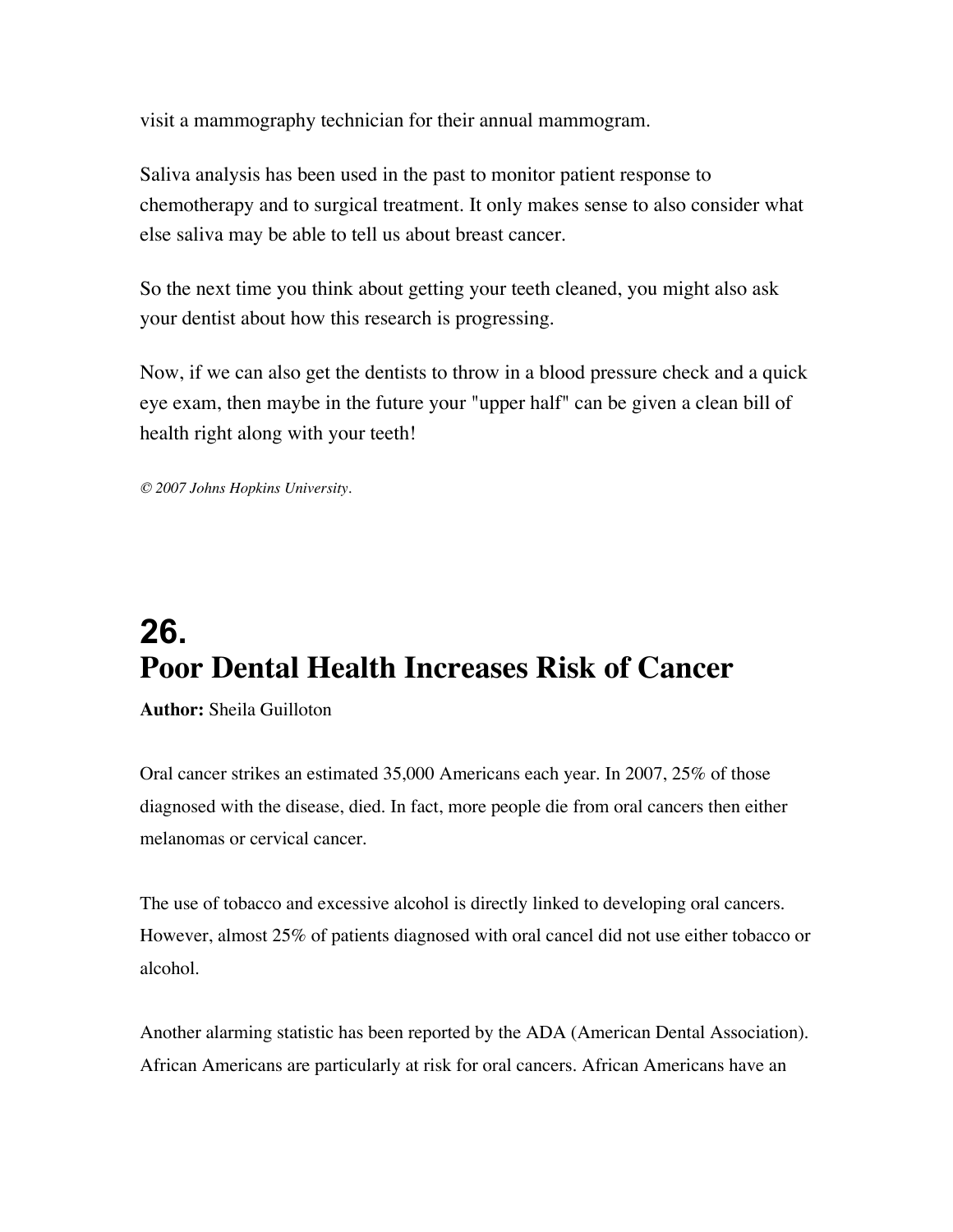incident rate 1/3rd higher than Caucasians. More frightening, after contracting the disease, African Americans are twice as likely to die from the cancer.

What is the best way to guard against developing oral cancer. Experts agree that getting in the habit of regular dental check-ups is the best defense. Certainly not smoking and using alcohol in moderation are important but just as with other screenings for cancers, early detection is critical.

Oral screenings are a routine part of a regular dental check-up. A dentist can find a flat, painless white or red spot which may be suspicious yet completely unnoticed by the patient. Testing of the suspicious cells can be done quickly and if they turn out to be cancerous or even pre-cancerous, the cells can be surgically removed. Done early enough, this procedure has a very high probability that the patient will not develop oral cancer.

PAP smears, which have been commonly used since 1955 and colonoscopies, which are quickly becoming part of normal preventative screenings, detect early signs of cancer. Both cervical cancer and colon cancer have falling incident and mortality rates because of early detection procedures.

The same type of care should be taken to detect and prevent oral cancer. Do not put your health at risk because of a mistaken belief that seeing a dentist regularly is not that important.

40% of Americans fail to see a dentist regularly. Why? Some think they cannot afford to take proper care of their mouth because they do not have dental insurance. True dental insurance, especially for individuals is expensive, but dental plans have become increasing popular. These are very inexpensive, non insurance plans. They offer a fee for service at a discount. The services provided by the participating dentist will be listed in the plan summary and both the regular price and the discount price will be shown. Joining one of these plans is easy and inexpensive and could literally save your life.